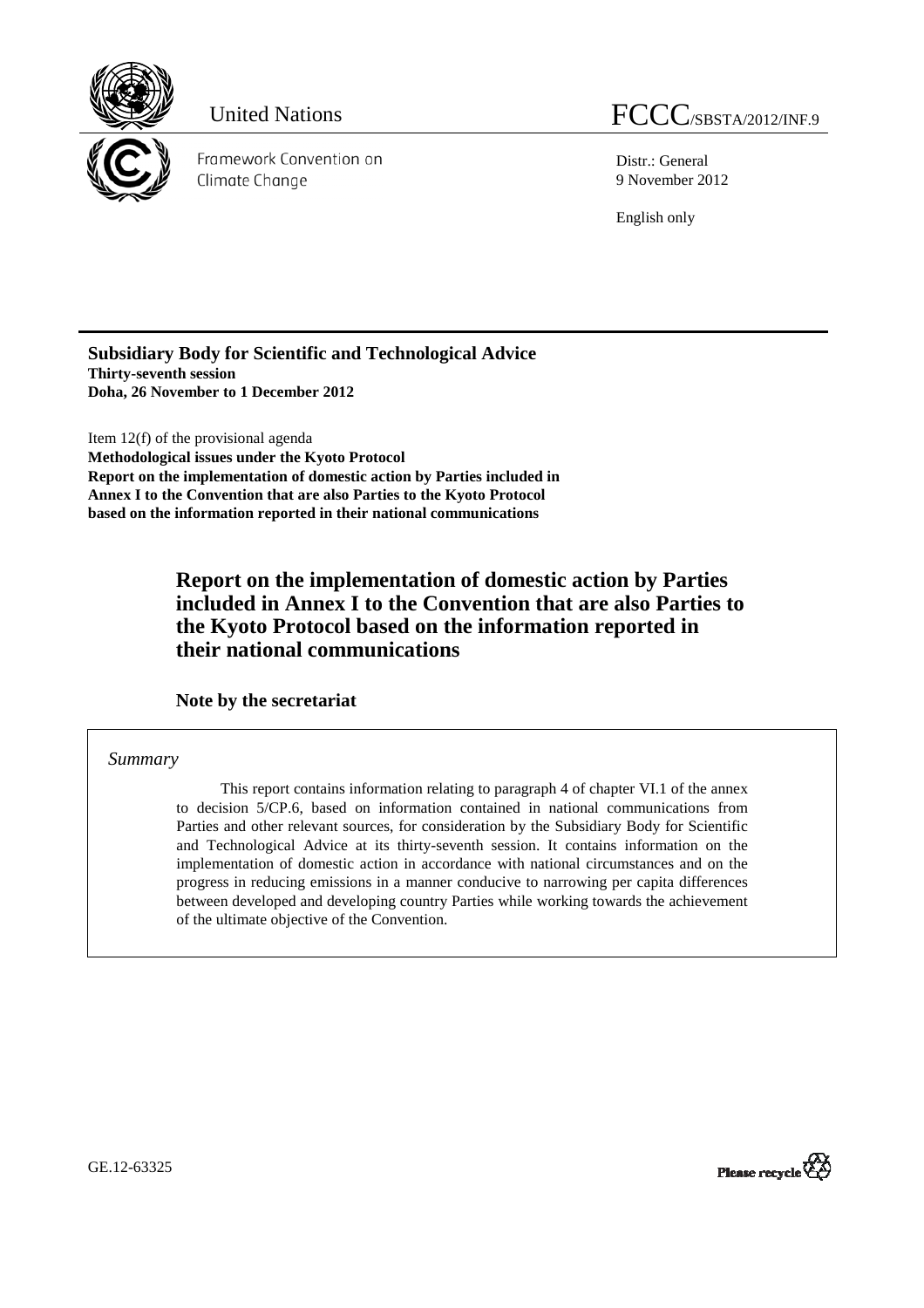# **FCCC/SBSTA/2012/INF.9**

# Contents

Annex

|       |           |                                                                           | Paragraphs | Page           |
|-------|-----------|---------------------------------------------------------------------------|------------|----------------|
| I.    |           |                                                                           | $1 - 4$    | 3              |
|       | A.        |                                                                           | $1 - 2$    | 3              |
|       | <b>B.</b> |                                                                           | $3 - 4$    | 3              |
| П.    |           | Domestic action implemented in accordance with national circumstances and | $5 - 27$   | $\overline{4}$ |
|       | A.        |                                                                           | $5 - 9$    | $\overline{4}$ |
|       | <b>B.</b> | Policies and measures reported by sector and related policy instruments   | $10 - 23$  | 5              |
|       | C.        | Reported effects of policies and measures on greenhouse gas emissions     | $24 - 27$  | 10             |
| Ш.    |           | Domestic actions undertaken to meet the targets under the Kyoto Protocol  | $28 - 32$  | 11             |
| IV.   |           |                                                                           | $33 - 57$  | 13             |
|       | А.        |                                                                           | $33 - 35$  | 13             |
|       | <b>B.</b> |                                                                           | $36 - 47$  | 14             |
|       | C.        | Trends in per capita carbon dioxide emissions across Annex I              | $48 - 57$  | 17             |
| Annex |           |                                                                           |            |                |
|       |           |                                                                           |            | 23             |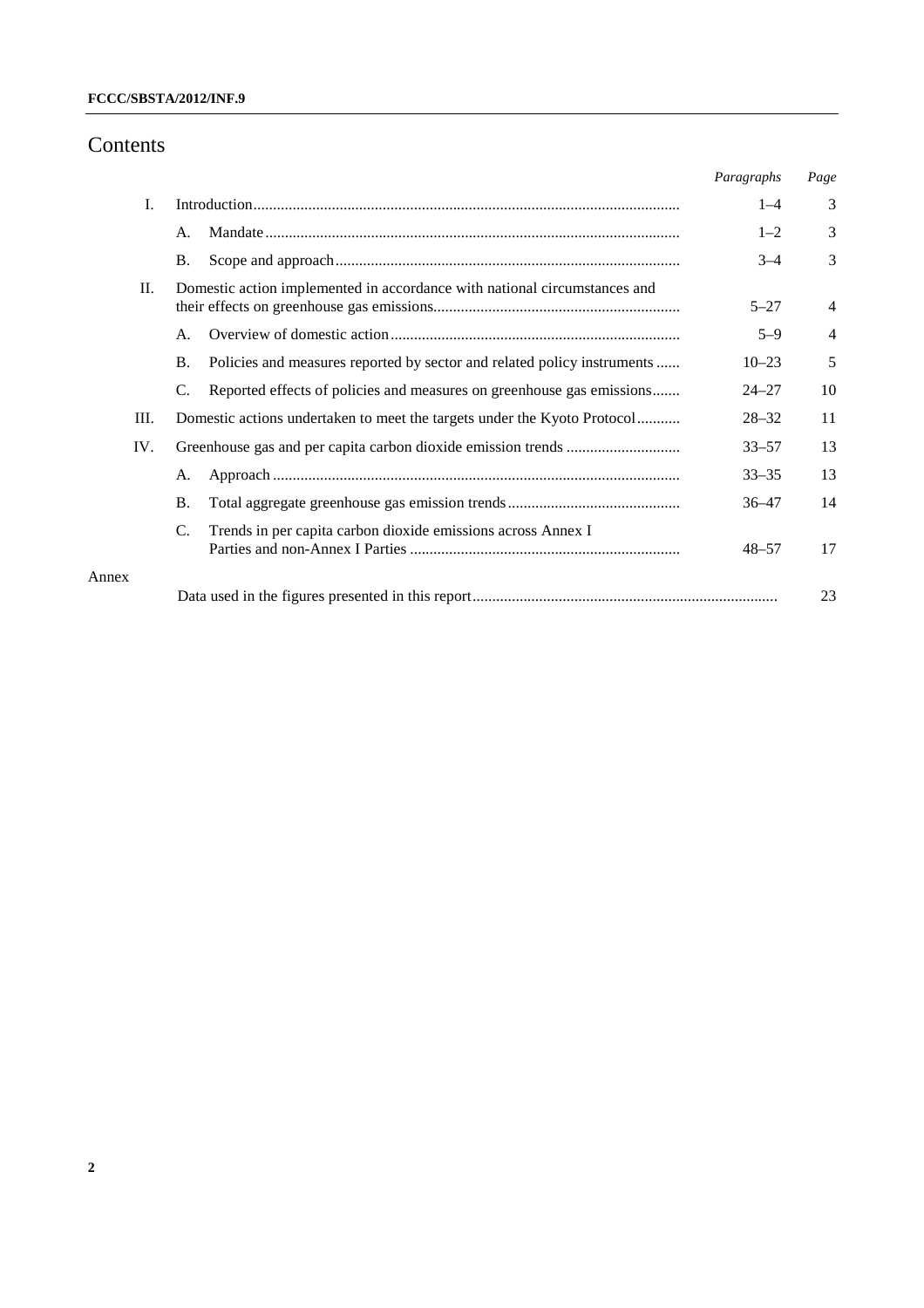# **I. Introduction**

# **A. Mandate**

1. Decision 15/CMP.1, paragraph 4, requested the secretariat to prepare a report relating to paragraph 4 of chapter VI.1 of the annex to decision 5/CP.6, based on information contained in national communications from Parties and other relevant sources, for consideration by the Subsidiary Body for Scientific and Technological Advice. This report shall be prepared each time that the review process under Article 8 of the Kyoto Protocol relating to national communications and supplementary information from Parties included in Annex I to the Convention (Annex I Parties) is completed.

2. By decision 5/CP.6, the Conference of the Parties agreed that Annex I Parties to the Convention shall implement domestic action in accordance with national circumstances and with a view to reducing emissions in a manner conducive to narrowing per capita differences between developed and developing country Parties while working towards the achievement of the ultimate objective of the Convention.

# **B. Scope and approach**

3. This report was prepared in response to the above-mentioned mandate. Parties covered in this report include both Annex I Parties and Parties not included in Annex I to the Convention (non-Annex I Parties)<sup>1,2,3</sup> that are also Parties to the Kyoto Protocol. This report comprises an introduction (chapter I) and three substantive chapters that address the mandate. Chapter II below provides an overview of domestic action implemented by Annex I Parties in accordance with their national circumstances. Although the relevant paragraph of decision 5/CP.6 refers to domestic action only, it is placed in chapter VI of the annex to the decision, which is on mechanisms pursuant to Articles 6, 12 and 17 of the Kyoto Protocol. Accordingly, chapter III below provides an overview of domestic action in the broader context of action undertaken to meet the Kyoto targets, which includes the use of Kyoto Protocol mechanisms. Lastly, chapter IV below discusses Annex I Parties' trends in total aggregate greenhouse gas (GHG) emissions as well as the respective contribution to

<sup>&</sup>lt;u>1</u>  $^1$  Chapter VI.1, paragraph 4, of the annex to decision 5/CP.6 refers to per capita differences in emissions between developed and developing countries. As definitions or lists of such countries are not available in the Convention context, for the purposes of this report the lists of Annex I Parties and non-Annex I Parties to the Convention that are also Parties to the Kyoto Protocol were used. 2

<sup>&</sup>lt;sup>2</sup> Owing to data limitation, the following non-Annex I Parties are not included in this report: Antigua and Barbuda, Bahamas, Barbados, Belize, Bhutan, Burkina Faso, Cape Verde, Central African Republic, Chad, Comoros, Cook Islands, Djibouti, Dominica, Equatorial Guinea, Fiji, Gambia, Grenada, Guinea, Guinea-Bissau, Guyana, Kiribati, Lao People's Democratic Republic, Lesotho, Liberia, Madagascar, Malawi, Maldives, Mali, Marshall Islands, Mauritania, Mauritius, Micronesia (Federated States of), Montenegro, Nauru, Niger, Niue, Palau, Papua New Guinea, Rwanda, Saint Kitts and Nevis, Saint Lucia, Saint Vincent and the Grenadines, Samoa, San Marino, Sao Tome and Principe, Seychelles, Sierra Leone, Solomon Islands, Somalia, Suriname, Swaziland, Timor-Leste, Tonga, Tuvalu, Uganda and Vanuatu.

<sup>3</sup> For Kazakhstan, the Kyoto Protocol entered into force on 17 September 2009. In accordance with Article 1, paragraph 7, of the Kyoto Protocol, Kazakhstan is a Party included in Annex I for the purposes of the Kyoto Protocol (FCCC/KP/CMP/2009/21, para. 91). The submission of the third national communication of Kazakhstan, which will be also its first national communication under the Kyoto Protocol, is expected not earlier than by the end of 2012.This is why for Kazakhstan only GHG emission data are included in this report, not policies and measures.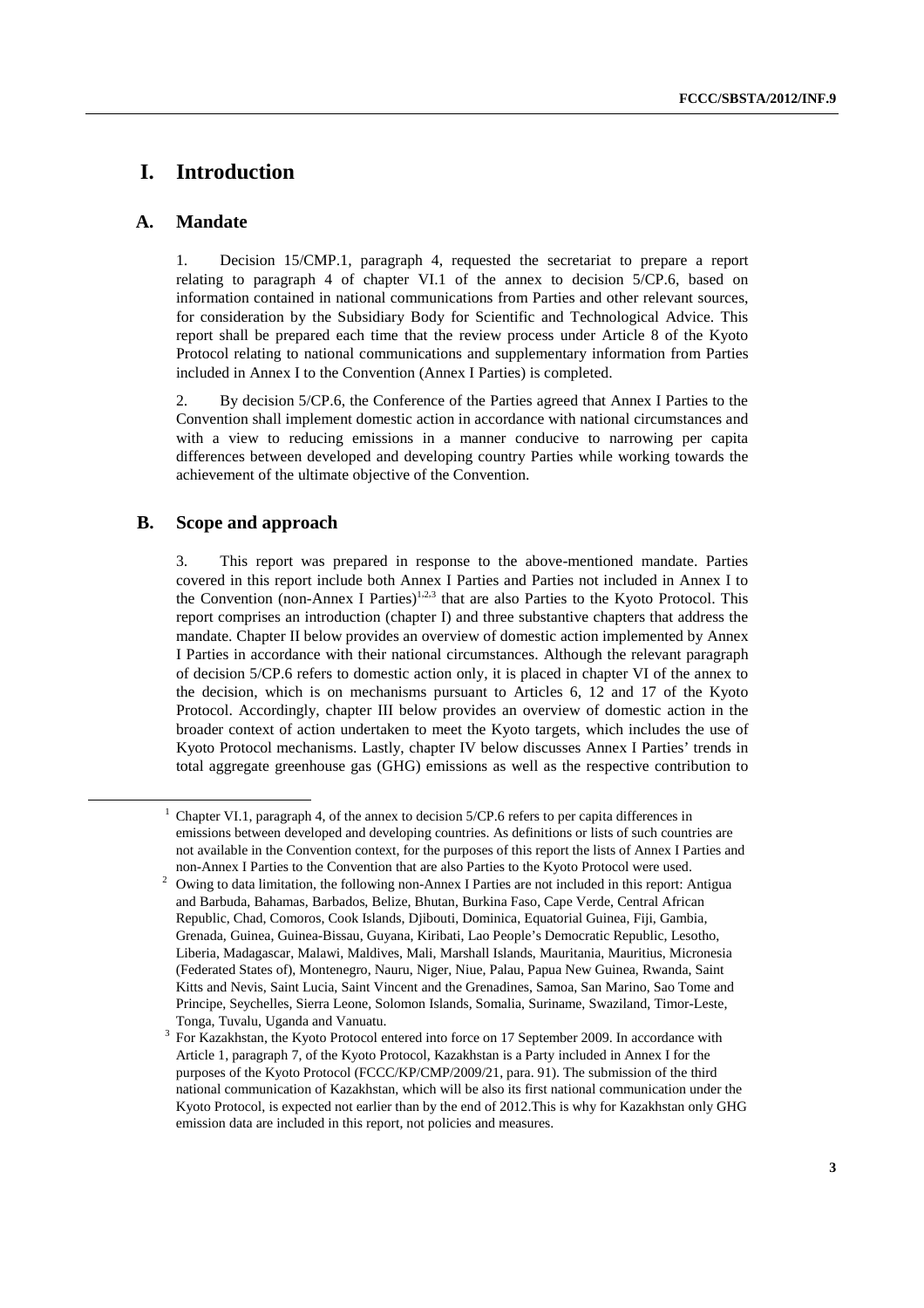the aggregated total of Parties with economies in transition (EIT Parties) and Parties that do not have economies in transition (non-EIT Parties). Chapter IV below also compares trends in per capita carbon dioxide  $(CO<sub>2</sub>)$  emissions between Annex I Parties and non-Annex I Parties. The annex contains background information based on the 2012 GHG inventories submitted by Annex I Parties and on International Energy Agency (IEA) statistical data.<sup>4</sup>

4. Information sources used include the 40 fifth national communications (NC5s) submitted by March 2011 and their respective in-depth review (IDR) reports. Data used for reporting Annex I Parties' most recent total aggregate GHG emission trends and  $CO<sub>2</sub>$ emission trends are from the 2012 national GHG inventory submission. When comparing Annex I and non-Annex I Parties' per capita  $CO<sub>2</sub>$  emissions, the IEA's web data services were used for both population and  $CO<sub>2</sub>$  emissions data.<sup>5</sup>

# **II. Domestic action implemented in accordance with national circumstances and their effects on greenhouse gas emissions**

# **A. Overview of domestic action**

5. In their NC5s and during the IDRs, Annex I Parties provided information on their national circumstances, which set the context for the levels and trends of their GHG emissions and removals, and which underpin their approach for national climate change strategies and policies and measures (PaMs). Most Annex I Parties now treat climate change mitigation as a core top-level issue in the national policy agenda and have developed greater policy-related capacity as well as legal and institutional frameworks to reduce emissions, with all Annex I Parties adopting and updating national climate change strategies, action plans and programmes with mitigation PaMs.

6. Annex I Parties reported that institutional frameworks were strengthened by enhancing coordination between government departments to facilitate coherent climate policy through the establishment of interministerial coordinating groups or commissions on climate change. Importantly, some Annex I Parties reported changing their administrative structure to better tackle emissions growth in the energy sector. For example, climate and energy departments were created to facilitate the harmonization of policymaking for energy and climate change mitigation in Denmark, France, Greece and United Kingdom of Great Britain and Northern Ireland.

7. Annex I Parties are also making broad use of multilevel governance – across multiple levels of government (e.g. local to regional) and non-governmental actors – for climate change issues. Regional and local governments are also increasingly involved in the implementation of climate change policies, particularly where devolution of power from central governments to the regions is taking place.

8. Following the economic crisis and shifts in global economic and energy flows, Annex I Parties are increasingly considering and implementing climate change PaMs that combine the goals of emission reductions and air and water quality improvement, energy security enhancement, job creation and economic competitiveness. To that end, several Annex I Parties with demanding medium- and long-term emission goals developed integrated energy and climate policy frameworks that are also used to build political momentum for climate change mitigation action in the near term and midterm. These policy

 <sup>4</sup> International Energy Agency web data services. Available at <http://data.iea.org/IEASTORE/DEFAULT.ASP>.

<sup>&</sup>lt;sup>5</sup> International Energy Agency web data services.  $CO_2$  Emissions from Fuel Combustion, 2011 Edition. Available at <http://data.iea.org/IEASTORE/DEFAULT.ASP>.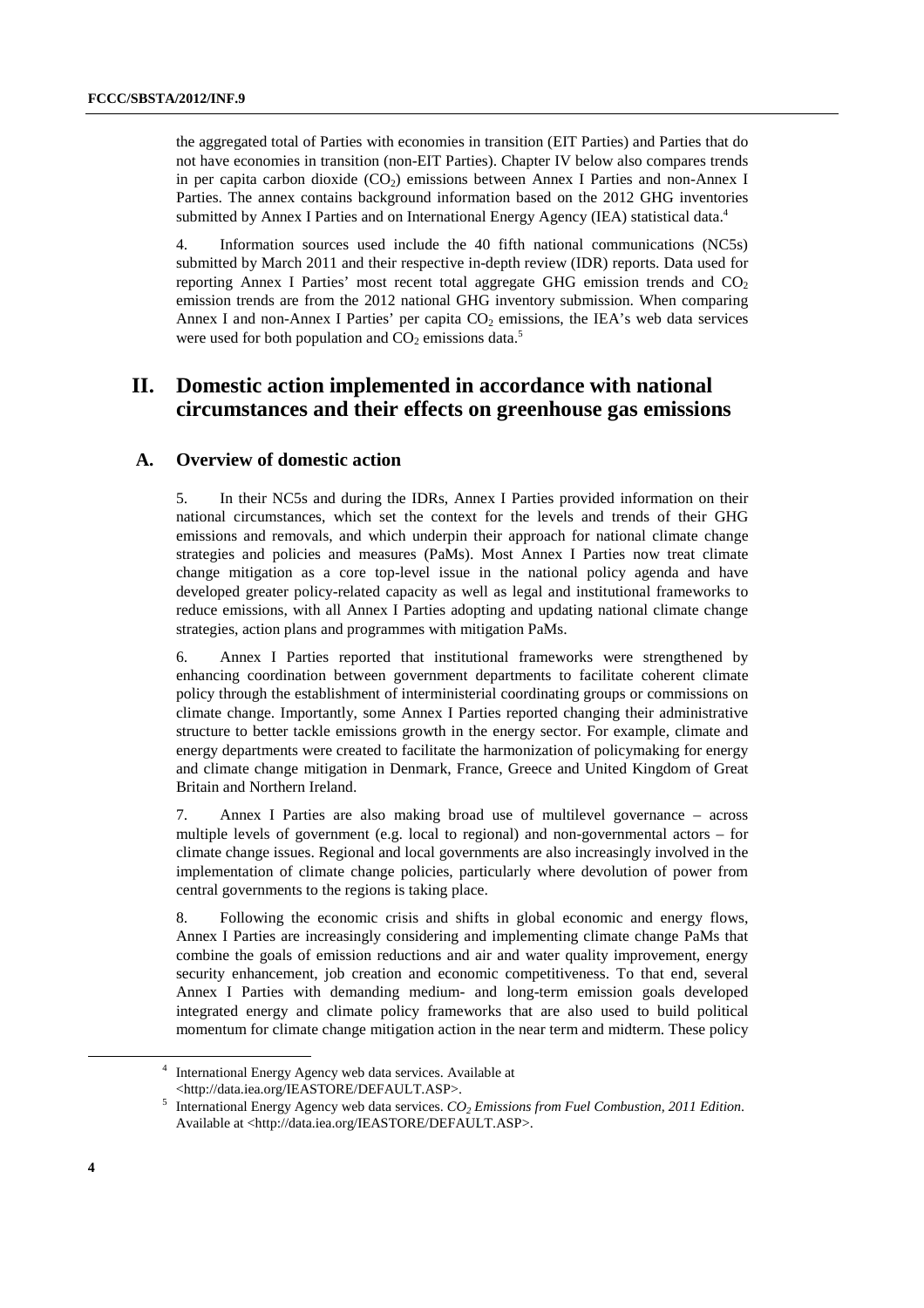frameworks and goals help to frame, communicate and align the stringency of the many PaMs involved. Among the comprehensive policy frameworks and visions reported in the NC5s and updated during the IDRs are the European Union (EU) "20-20-20" climate and energy package and the medium- and long-term targets of Australia and Japan. The United Kingdom's carbon budgets introduced the concept of targets with binding milestones. Several of these policy frameworks involve long-term strategies (e.g. to 2050), with corresponding research and development (R&D) in relation to new technologies and innovative solutions for decoupling GHG emissions and economic growth and establishing low-carbon societies.

9. Since the Kyoto Protocol entered into force, some Annex I Parties have assessed the effectiveness of existing climate policies and put in place new and or revised policy frameworks. The PaMs developed involve a wide range of actors and institutions, in many activities related to energy supply, energy end use and non-energy emissions. This has resulted in increased expenditure of resources and PaMs in some key areas being substantially strengthened, through more stringent requirements and wider coverage. While Annex I Parties continue to implement PaM portfolios that best fit their policymaking processes and national circumstances, an overall trend of a shift to a greater use of economic and market instruments that attach a price to carbon could be observed across all these Parties (see also para. 11 below).

### **B. Policies and measures reported by sector and related policy instruments**

10. In their NC5s and during the IDRs, Annex I Parties reported over 1,200 implemented, adopted and planned mitigation PaMs, with highly diverse scopes and expected emission reductions. The variety reflects the wide repertoire of human activities – the numerous investments, consumption and behaviour patterns of many individuals and organizations in varying circumstances – that must be affected to mitigate climate change. The numerous PaMs can be classified into the following categories:

Economic and fiscal, including emissions trading schemes (ETSs), other market instruments (other quotas and certificates), carbon and energy taxes, reforms and other fiscal and economic incentives (fees, subsidies and project funding);

(b) Legal (acts, regulations, rules, standards and permitting requirements);

(c) Voluntary and negotiated agreements, including voluntary sectoral commitments and voluntary enterprise partnerships;

(d) Information, education and public awareness (labels, auditing, advice and demonstrations);

(e) Research and development;

(f) Other, including public facilities, procurement, vehicles, infrastructure, waste management and urban and regional development and land use.

11. The reported PaMs are either sector-specific or cover multiple emitting sectors and, according to the commonness of their use as reported in the NC5s and updated in the IDR reports, the following trends can be identified:

(a) A pronounced move towards a greater use of broad carbon pricing frameworks, based on ETSs as a cornerstone upon which climate change mitigation strategies are based;

(b) Tighter regulations, including those establishing targets for renewable energy and energy efficiency that supplant voluntary programmes in the key sectors of energy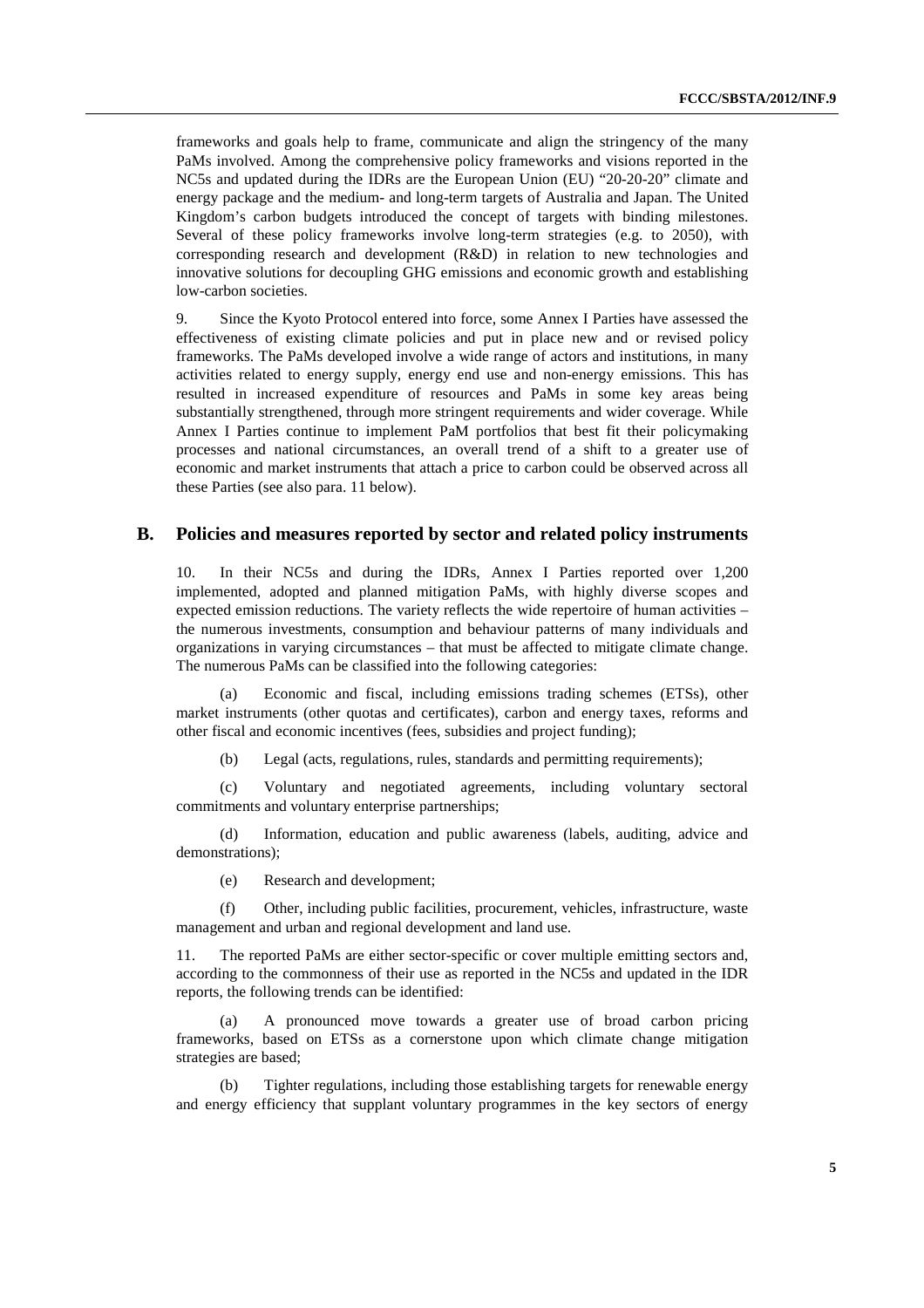supply, electricity generation, emission-intensive industry and transport, in particular road vehicle transportation.

### **1. Cross-sectoral policies and measures**

12. The most inherently cross-sectoral PaMs are ETSs, carbon taxes, energy market reforms, and urban and regional development and land-use planning, but R&D also sometimes spans several sectors. However, rarely are any of these PaMs used on an economy-wide scale. Even carbon and energy taxes and ETSs, which are conceptually universal in scope, are often applied only to selected sectors in practice, although some carbon taxes and the New Zealand ETS are certainly widely applied.

13. ETSs are the newest policy instrument with the fastest growing role in the overall climate change policy portfolio. Since the Kyoto Protocol entered into force, there has been a significant effort in nearly all Annex I Parties to establish new or strengthen existing ETSs. As of July 2012, there are six active GHG ETSs, each with its specific set of rules and requirements: the EU ETS (2005); the Swiss ETS (2008); the Alberta, Canada, GHG emissions regulation (2007); the New Zealand ETS (2008); the Tokyo cap-and-trade programme in Japan (2010); and the Australian carbon pricing mechanism (2012). Two other systems are still under development: the mandatory Japanese national ETS and the Western Climate Initiative.<sup>6</sup> In addition, Norway's ETS became part of the EU ETS in 2008, Iceland is part of the EU ETS as a member of the European Economic Area and Croatia is expected to join the EU ETS in 2013.

#### Box 1

#### **Comparison of emissions trading scheme designs Australia European Union**

Introduced in 2012, the Carbon Pricing Mechanism (CPM) is expected to include around 500 businesses that will meet the eligibility criterion of greenhouse gas (GHG) emissions of 25 kt carbon dioxide equivalent  $(CO<sub>2</sub>)$ eq)/year, which account for approximately two thirds of Australia's GHG emissions. The CPM covers  $CO<sub>2</sub>$ , methane (CH<sub>4</sub>), nitrous oxide  $(N_2O)$  and perfluorocarbons (PFCs) (aluminium smelters) from all sectors, except agriculture and forestry, light-duty on-road vehicles and on-site use of fuel by the agriculture, forestry and fishing industries. Opt ins to the CPM (from 1 July 2013) will be possible for large users of liquid fuels (e.g. airlines and railways),

Introduced in 2005, the European Union emissions trading scheme (EU ETS) is in its phase II (2008–2012) and applies to large-scale emitters (>20 MW), covering about 11,000 installations that account for 40 per cent of EU emissions.

The EU ETS covers CO<sub>2</sub> emissions from installations such as power stations, combustion plants, oil refineries and energy-intensive and mineral industries and  $N_2O$ emissions from certain processes. In phase III (2013– 2020), aviation, the petrochemical, ammonia and aluminium industries and additional gases will be included, covering in total 45

### **New Zealand**

Introduced in 2008, the New Zealand ETS first covered forestry, followed by fossil fuel use in stationary energy sources, transport and the manufacturing industry sector (as of 1 July 2010), which are collectively responsible for roughly 50 per cent of New Zealand's emissions. Emissions from waste and synthetic gases are scheduled to enter the scheme in 2013, while inclusion of agriculture will be decided in 2015.

The New Zealand ETS covers all GHG emissions covered by the Kyoto Protocol  $(CO<sub>2</sub>, CH<sub>4</sub>, N<sub>2</sub>O,$ hydrofluorocarbons, PFCs and sulphur hexafluoride).

The New Zealand ETS is based on trading of units that represent a tonne of  $CO<sub>2</sub>$  eq. Emitting firms

 <sup>6</sup>  $6$  The New South Wales, Australia, GHG abatement scheme operated from 2003 to July 2012, when it was closed upon the commencement of the Australian carbon pricing mechanism. Other ETSs are in various stages of discussion and implementation in Turkey and in Ukraine, Russian Federation, Kazakhstan and Belarus.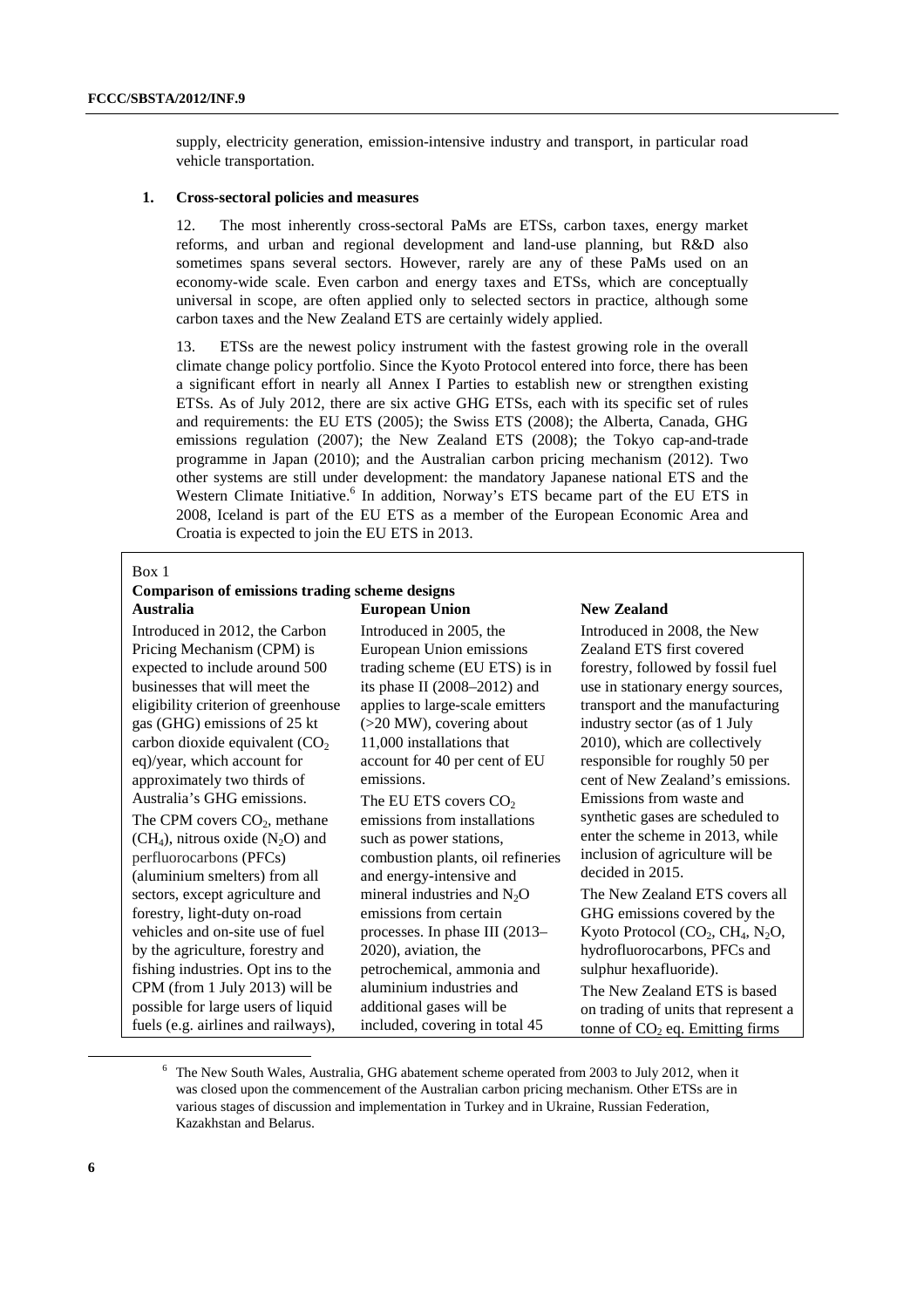| instead of being subject to the    | per cent of EU emissions.         | have to surrender these to the      |
|------------------------------------|-----------------------------------|-------------------------------------|
| fuel tax system.                   | Introduced as a flexible price.   | government annually, while those    |
| The CPM will apply an initial      | cap-and-trade system from         | that remove rather than emit        |
| fixed price for a three-year       | phase I (2006–2007), emission     | GHGs (e.g. those that plant and     |
| period, when emissions will not    | caps were set for emitters in     | grow forests) can receive units.    |
| be limited, followed by a flexible | national allocation plans in      | Free allocation is granted to firms |
| pricing phase, beginning on 1      | phase I and II. Phase III         | whose activities are emission       |
| July 2015, which will start with   | establishes an EU-wide cap for    | intensive and that are exposed to   |
| an emissions cap set for a five-   | 2020 at 21 per cent below the     | international trade and to the      |
| year period. By default, the cap   | 2005 level. The single EU cap     | fishing and forestry sectors. There |
| option should ensure that the      | contained in phase III sets a     | are some transitional measures      |
| GHG reduction target of 5 per      | linear annual GHG reduction       | beyond 2012, including the          |
| cent by 2020 compared with the     | factor of 1.74 per cent.          | following: participants from the    |
| 2000 level is delivered.           | During phase I and II, member     | fuel combustion in energy           |
| Permits will be auctioned or       | States have auctioned only very   | industries, transport and the       |
| allocated to businesses free of    | limited quantities of carbon      | manufacturing industry will have    |
| charge. Support is planned for     | allowances and the major share    | to surrender only one emission      |
| energy-intensive industries        | of carbon allowances was          | unit for every two tonnes of        |
| exposed to carbon leakage and      | allocated for free. From the      | emissions; and there is an option   |
| the energy sector.                 | start of phase III, about half of | to buy emission units from the      |
|                                    | the allowances are expected to    | government for a fixed price of 25  |
|                                    | be auctioned.                     | New Zealand dollars.                |

14. ETSs are the most wide-ranging instrument for reducing  $CO<sub>2</sub>$  emissions from energy production and industrial energy use, and many are now also covering emissions of other GHGs and from other sectors. Box 1 provides an overview of the design of the national ETS systems for three Kyoto Protocol Parties, Australia, the EU and New Zealand.

### **2. Policies and measures in the energy sector**

### *Energy supply, including electricity and heat production*

15. With regards to electricity and heat generation, Annex I Parties are using considerably strengthened ETSs, which have a key role in this sector, indicator-specific targets, such as energy efficiency or electricity produced from renewable energy sources (implemented through economic and fiscal incentives and other market instruments), and regulations, in addition to the continued use of voluntary enterprise partnerships and longterm R&D. These PaMs are implemented to increase electricity and heat generation shares from energy sources that are less carbon-intensive than coal (i.e. renewable energy sources (RES), natural gas and nuclear energy). They also aim to increase the efficiency of generation, transmission and distribution through heat and power cogeneration, grid upgrades and distributed generation (i.e. small-scale generation). Another aim for several Annex I Parties is to stimulate the development, deployment and dissemination of new technologies, including carbon capture and storage (CCS) in the longer term.

16. To directly encourage the use of RES in electricity generation, many Annex I Parties, such as the EU, use framework targets administered through feed-in tariffs, tariff premiums, quota obligations (green certificates), investment grants or tax exemptions, or framework targets to be supported by subsidies, taxation measures and tariff regulation, such as in the Russian Federation. Other Annex I Parties use direct economic incentives and market instruments such as green certificates trading (Australia), tariff premiums (Canada), tax incentives and feed-in tariffs (Ukraine), and feed-in tariffs (Switzerland).

17. These actions increased the share of renewables and/or cleaner fossil fuels in the electricity supply mix of several Annex I Parties between 2000 and 2010 from 20–45 per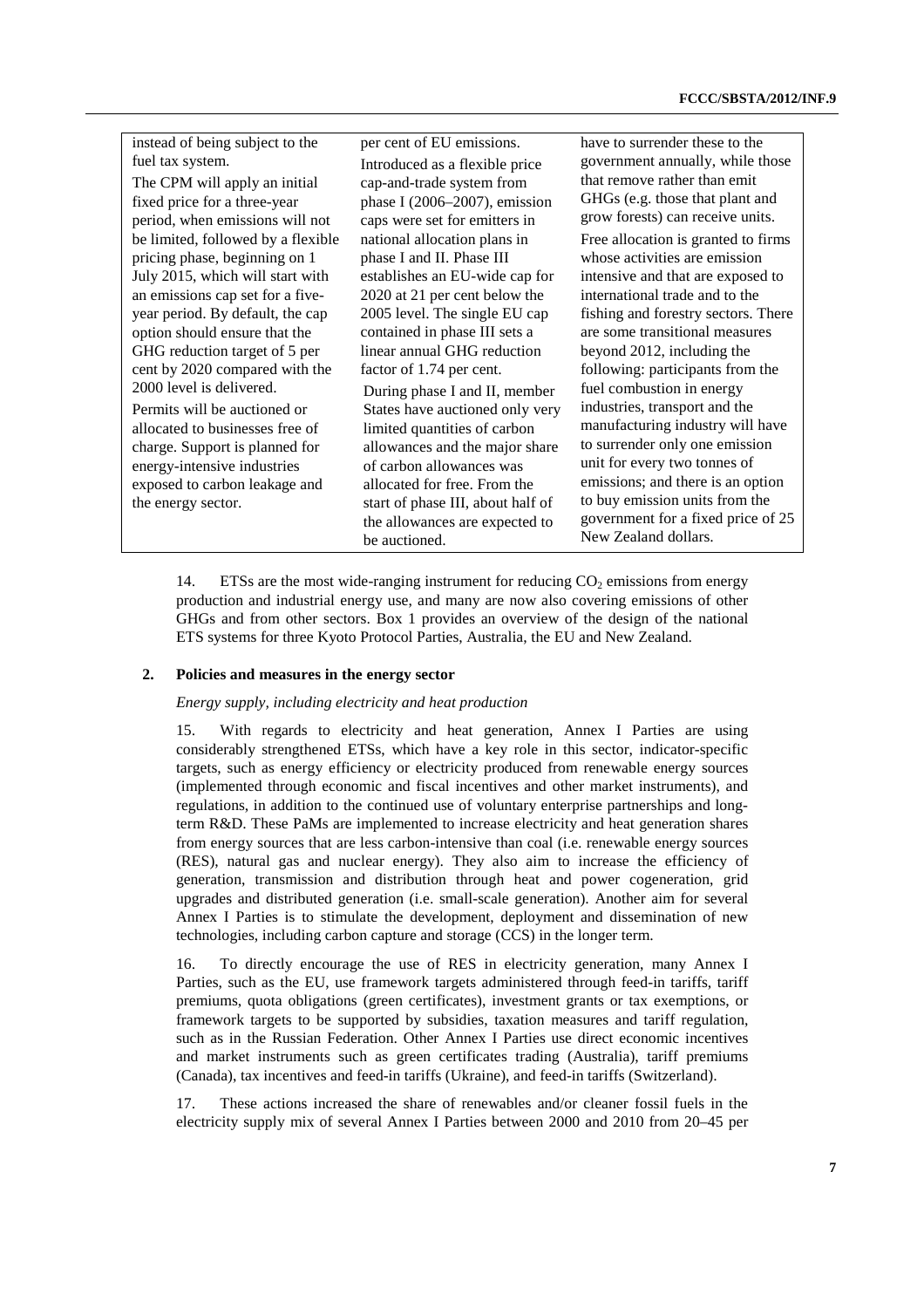cent to 40–70 per cent (Belgium, Ireland, Portugal and Spain). For some Parties these actions led to a significant reduction in the GHG intensity of the energy supply (Hungary, Norway and Spain). For other Annex I Parties, high-carbon fossil fuels still account for a high proportion of the energy supply, mainly because of their continued reliance on domestic sources of coal and lignite (Australia, Bulgaria, Czech Republic, Estonia and Poland).

### *Energy consumption*

18. Annex I Parties reported information in their NC5s, and updated it during the IDRs, on mitigation PaMs being implemented in all of the major energy end-use sectors. Most of the PaMs focus on improving energy efficiency (as opposed to fuel switching), and are generally sector-specific or even more narrowly targeted.

19. **Residential, commercial and public sectors**. Annex I Parties continue to use regulations, fiscal incentives, framework targets, information, voluntary enterprise partnerships, public facilities management and carbon taxes to mitigate emissions from these sectors. These PaMs aim to increase the energy efficiency of new and existing residential, commercial and public buildings, including their space heating, cooling and ventilation, water heating and lighting services (via designing, building, renovating and purchasing). These PaMs also aim to increase the energy efficiency of household appliances, home entertainment devices, office equipment and lamps (via manufacturing, retailing and purchasing). Also, the use of alternative energy supplies, including the purchase of 'green' electricity from renewable energy sources, is promoted by many PaMs.

20. **Industry sector**. Most of the PaMs reported in the NC5s and updated in the IDR reports focus on energy efficiency and emission reductions in energy-intensive industries, including CCS research. Only a few are aimed at less energy-intensive industries. Annex I Parties continued to use ETSs, regulations, voluntary sectoral commitments, voluntary enterprise partnerships, information and long-term R&D. The actions targeting improvements in energy efficiency led, together with structural shifts particularly in EIT Parties, to a considerable drop in energy and emission intensities in Annex I Parties in this sector.

21. **Transport sector**. As part of the NC5s and updated in the IDR reports, Annex I Parties provided information on PaMs for increasing the effectiveness and efficiency of transport, chiefly vehicle fuel economy and emission standards, as well as on PaMs for reducing the carbon intensity of the transport fuel mix. To increase efficiency, many Annex I Parties implemented or are planning to implement regulations to improve the energy efficiency and  $CO<sub>2</sub>$  emissions intensity of road vehicle fleets. Road vehicle fuel economy and  $CO<sub>2</sub>$  emission standards are implemented increasingly via mandatory regulations (gradually replacing voluntary approaches). Many of the standards have been newly established or substantially strengthened since the Kyoto Protocol entered into force; however, their stringency varies within a wide range (see box 2). The effectiveness of transport services is targeted by several measures addressing transport activity and structure through transport demand management and incentives for modal shifts towards lesspolluting transport modes, such as public transport, cycling and walking, traffic-flow improvements and spatial planning. A number of PaMs aim at reducing the carbon intensity of the transport fuel mix through framework targets, regulations, other market instruments and long-term R&D. These PaMs also aim to increase the production, use and environmental sustainability of liquid biofuels and to promote the use of electricity, fuel cells and hydrogen in the long term.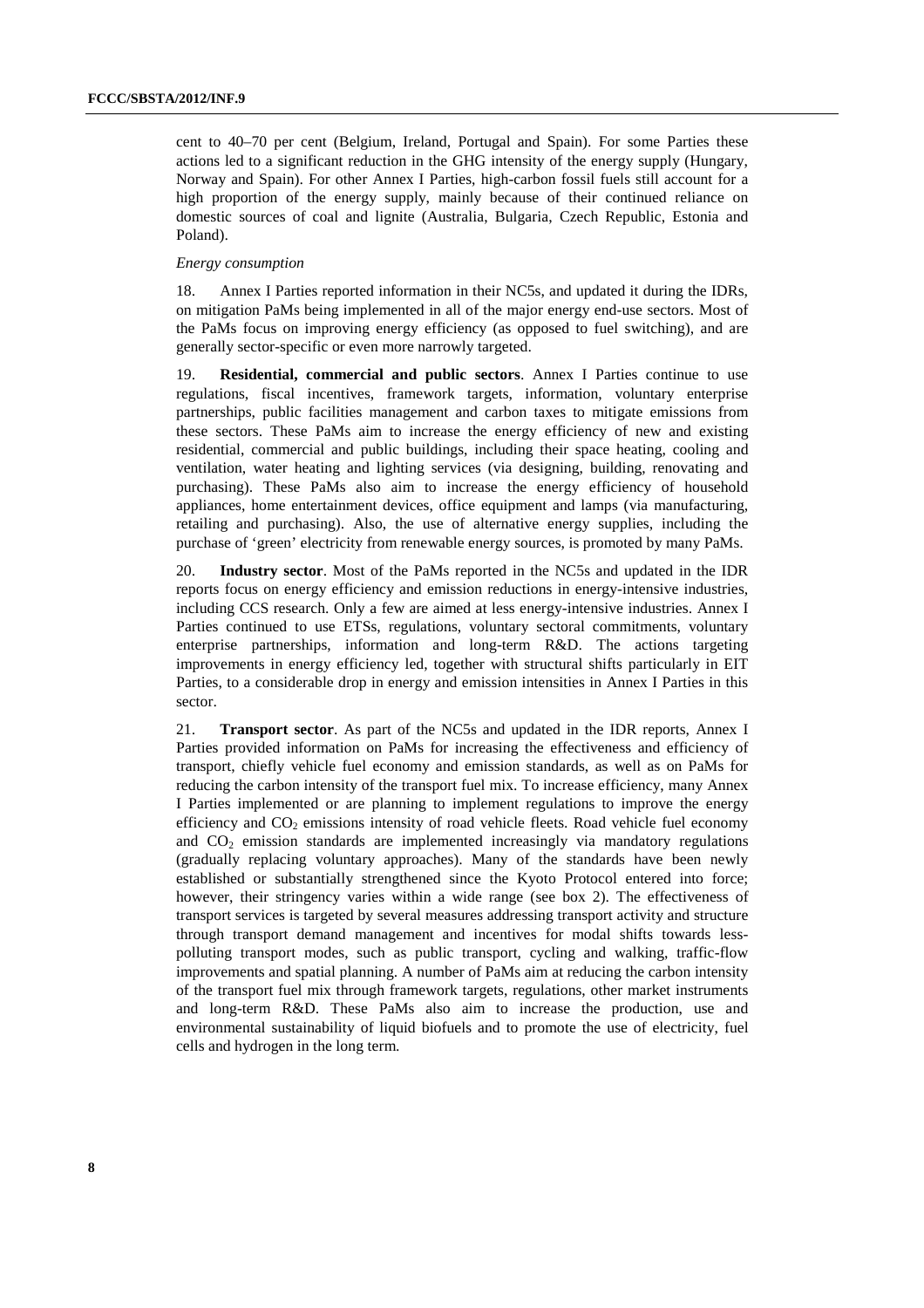### Box 2

### **Road vehicle fuel economy and carbon dioxide emission standards**

**Australia**: the government is planning the introduction of a mandatory vehicle emissions standard for light-duty vehicles and has proposed average mandatory carbon dioxide  $(CO<sub>2</sub>)$  emission standards of 190 g/km by 2015 and 155 g/km by 2024. The actual emission levels set by the new standards will be determined in consultation with the vehicle industry and other key stakeholders.

**Canada**: passenger automobile and light truck greenhouse gas (GHG) emission regulations, aligned with similar regulations in the United States, were announced in 2010. These establish progressively more stringent GHG emission standards for new passenger automobiles and light trucks for the 2011– 2016 model years.*<sup>a</sup>* In April 2012, the government also announced proposed regulations to reduce GHG emissions from new on-road heavy-duty vehicles, for the 2014 model year and beyond.

**European Union (EU)**: a regulation is setting performance requirements for new light-duty passenger cars of 130 g  $CO<sub>2</sub>/km$ in 2012–2015 and 95 g  $CO_2/km$  in 2020 as part of the EU's integrated approach to reducing  $CO<sub>2</sub>$  emissions from light-duty vehicles.

**Switzerland**: CO<sub>2</sub> emission regulations for new cars (average of 130 g  $CO<sub>2</sub>/km$  by 2015, mirroring the EU regulation) were introduced in July 2012, after the effects of a voluntary agreement with Swiss automobile importers were found to be insufficient.

**Japan**: had adopted the revised Top-Runner Standards programme (regulation), which emphasizes periodic recalibration for continued improvement of automobiles. Japan is currently (2012) planning to introduce new fuel-efficiency standards for passenger vehicles for 2020. The standards will improve fuel efficiency by 24.1 per cent compared with 2009.

*a* The Canadian government anticipates that the average GHG emission performance of the 2016 Canadian fleet of new cars and light trucks would be 153 g  $CO_2/km$  (169 g  $CO_2/km$  under the New European Driving Cycle). This would represent an approximately 20 per cent reduction compared with the new vehicle fleet that was sold in Canada in 2007.

### **3. Policies and measures in the non-energy sectors**

#### *Industrial process and waste sectors*

22. The main focus of mitigation PaMs aimed at the non-energy sectors is on the waste and industrial processes sectors. For **industrial processes**, Annex I Parties continued to use regulations, reporting, voluntary enterprise partnerships, voluntary sectoral commitments and fiscal incentives (taxes). The most effective and most frequently used measures are those directed at fluorinated gases (F-gases), for example the EU F-gas regulation, while those aimed at  $CO_2$  and nitrous oxide  $(N_2O)$ , for example abatement measures in the chemical industry, receive less attention. Concerning **waste**, Annex I Parties reported the continued use of framework targets, regulations, fiscal incentives, voluntary enterprise partnerships, and infrastructure and resource management. These PaMs target either the reduction of  $CH<sub>4</sub>$  emissions via waste minimization through reduced packaging, waste reuse through the implementation of waste separation and recycling, or landfill waste minimization through processing and incineration. Also, emissions from landfills are addressed by landfill gas capture or flaring. Generally, Annex I Parties are continuing to make wide use of the relatively low-cost options of mitigating non- $CO<sub>2</sub>$  emissions in the industrial processes and waste sectors, and emission reductions in the waste sector are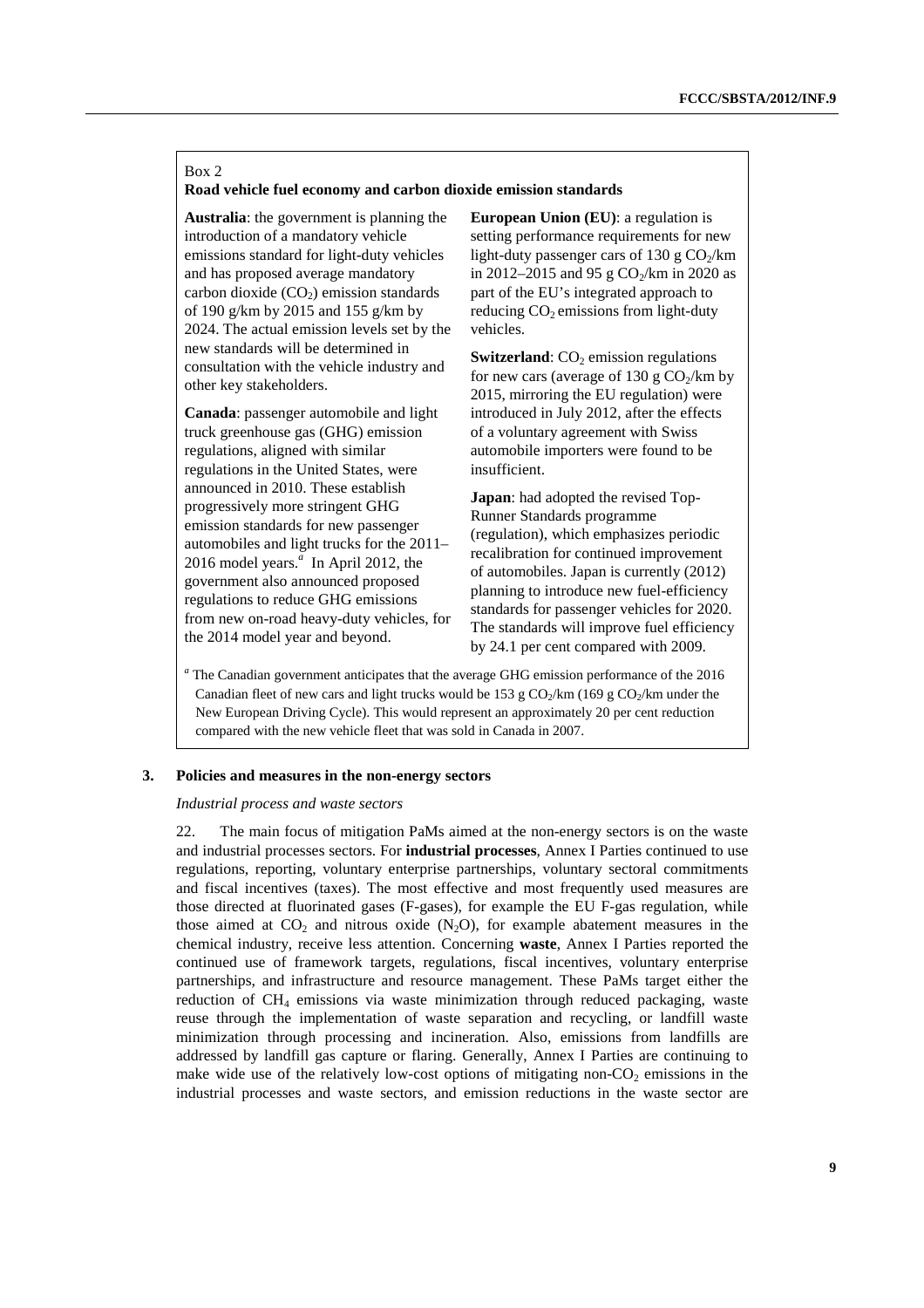particularly notable. However, there seems to be little remaining room for further emission reductions in these areas.

*Agriculture and land use, land-use change and forestry sectors* 

23. Mitigation PaMs in the agriculture and land use, land-use change and forestry (LULUCF) sectors were applied to a somewhat lesser extent compared with the industrial processes and waste sectors. The measures tend to be part of larger policy strategies aimed at rural development, agricultural reform, environmental stewardship and biodiversity, and sustainable forest management, rather than being solely climate-focused. For **agriculture**, the PaMs include fiscal incentives (either direct or within the context of agricultural market reforms) and regulations to reduce  $N_2O$  emissions through manure management and/or optimized nitrogen fertilizer use, and to reduce  $CH<sub>4</sub>$  emissions through changes in livestock management. For **LULUCF**, fiscal measures (subsidies) and regulations (environmental codes) for private lands, public infrastructure and resource management rules, and procedures for public lands and updating of the forest codes are used. These PaMs aim to promote sustainable forest management and afforestation and reforestation and other land management, and to prevent forest fires and increase green urban areas. Since the Kyoto Protocol entered into force, additional incentives for reducing emissions from deforestation and encouraging afforestation are provided by Annex I Parties, by either including forests in the ETS (New Zealand) or linking voluntary activities relating to emissions from LULUCF through domestic offsets to the ETS (Australia's Carbon Farming Initiative).

### **C. Reported effects of policies and measures on greenhouse gas emissions**

24. Although quantitative estimates of the expected mitigation effects of individual PaMs are not a mandatory reporting requirement for national communications, the estimated expected effects of many PaMs are reported in the NC5s and updated in the IDR reports. However, the estimates are not necessarily comparable across Annex I Parties because they rely on differing categorizations, methodological approaches, modelling procedures and baseline assumptions, and Parties associate relatively high uncertainties with their estimates. In addition, approaches differ in accounting for policy synergies and interactions, which in many cases make the quantification of cross-cutting PaMs like ETSs challenging, as these are usually accompanied by specific PaMs targeting, for example, RES and energy efficiency. Therefore, given the uncertainties and methodological issues related to the effects of PaMs reported by Annex I Parties and updated during the IDRs, these effects should be considered as an indication of the scale of emission savings Parties expected from their PaMs, usually calculated from a hypothetical 'business as usual' scenario in which PaMs are excluded, and not as precise absolute values of emission reductions delivered by specific PaMs or PaMs portfolios.

25. The total effects of PaMs, as reported in the NC5s and updated in the IDR reports, indicate that implemented and adopted PaMs were expected to lead to GHG emissions savings of around 735 Tg  $CO_2$  equivalent (eq) in 2010, excluding LULUCF.<sup>7</sup> In most cases, Annex I Parties calculated these savings against a 'business as usual' scenario. Although there are methodological differences across assessments and estimated savings are not directly comparable with the GHG emissions reported in the inventories, this number indicates that without the implemented PaMs, total emissions in 2010, excluding LULUCF, (see para. 37 below) could have been 7 per cent higher. Furthermore, some Annex I Parties expected to implement additional measures, which were expected to lead to additional

 <sup>7</sup>  $7$  The numbers differ from the effects reported in document FCCC/SBI/2011/INF.2 owing to updates provided by Parties during the reviews, which were considered in this report, whereas the information contained in document FCCC/SBI/2011/INF.2 is solely based on NC5 information.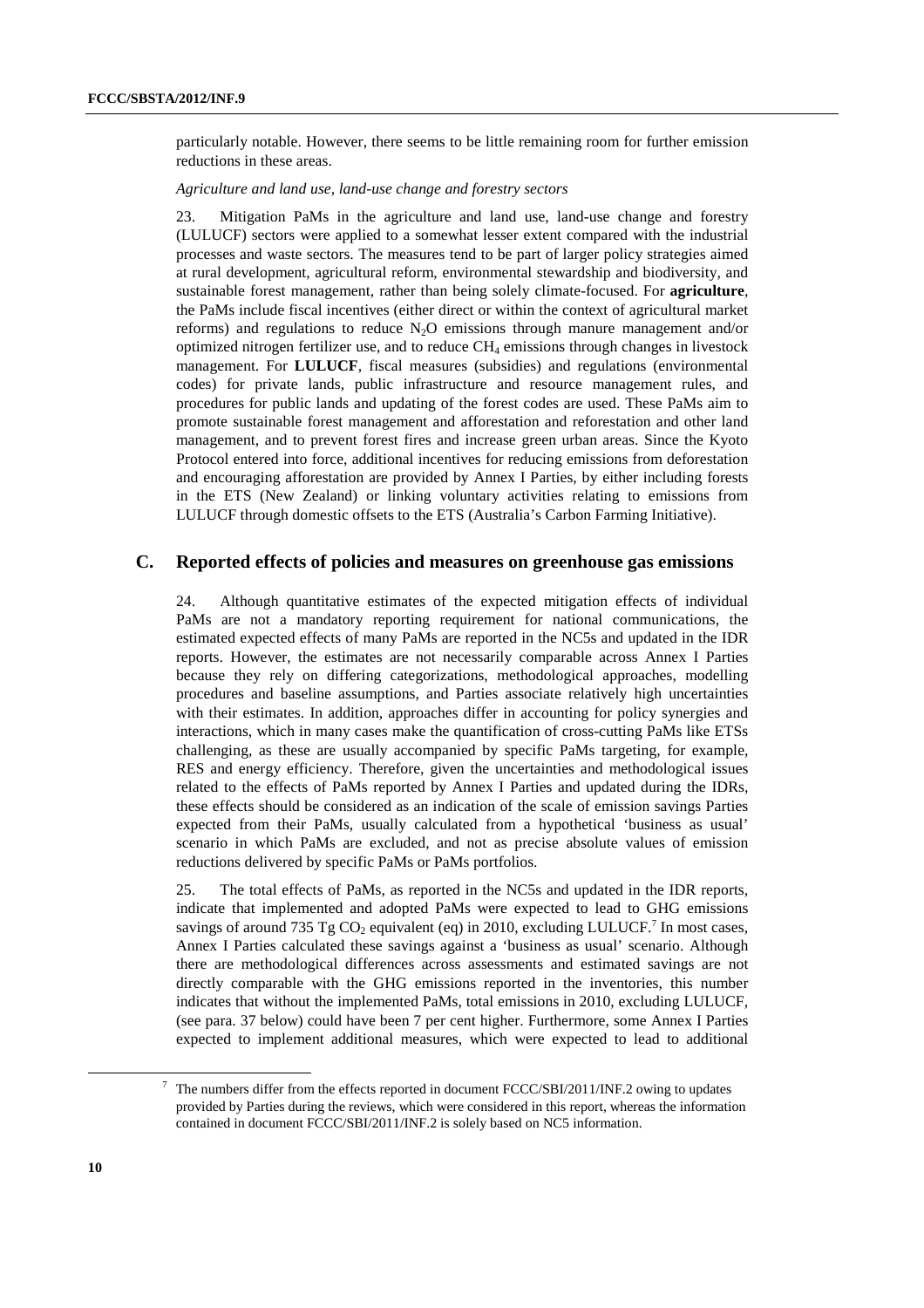emission savings of about 117 Tg  $CO<sub>2</sub>$  eq in 2010. In the absence of a full implementation of all implemented, adopted and anticipated additional PaMs (with total expected savings of 852 Tg  $CO<sub>2</sub>$  eq in 2010), total emissions in 2010, excluding LULUCF, could have been a total of 8 per cent higher (with additional measures contributing another percentage point). More than 90 per cent of these additional savings were expected to occur in the energy sector.

26. Most of the emission savings from implemented and adopted PaMs were expected to occur in the stationary energy sector (energy supply plus stationary energy consumption), which alone was expected to account for 74 per cent of the total savings in 2010. The total effect of PaMs in the industrial processes sector was estimated to represent 12 per cent of the total savings, and 7 per cent total savings for transport. The smallest effects are estimated for PaMs in the agriculture and waste sectors (both 3 per cent), which is consistent with the low share of these sectors in the total emissions of Annex I Parties. A few Annex I Parties also provided estimates of mitigation effects in the LULUCF sector, which in total amounted to  $81 \text{ Tg CO}_2$  eq in 2010.

27. Based on the mitigation effects of PaMs reported by Parties, the following observations can be formulated:

(a) Policy efforts that in many cases began in the 1990s and early 2000s appear to have begun yielding the result of limiting growth in GHG emissions;

(b) Annex I Parties continued to target mostly emissions from the energy sector, which is the sector for which the largest emission savings were reported. In the non-energy sectors, emission savings from mitigation PaMs and PaMs that go beyond climate change have not been as extensively assessed as PaMs in the energy sector. In addition, Parties do not systematically monitor and report the emission reductions achieved by all PaMs ex post. As a result, reported expected savings are not always reflected in the observed emissions trends by sector as reported in the national inventories;

(c) Some Annex I Parties have progressed through one or more policy cycles and are now implementing second- and third-generation policy strategies and PaMs that are improved by lessons learned and likely to be more effective in reducing emissions than previous efforts.

# **III. Domestic actions undertaken to meet the targets under the Kyoto Protocol**

28. According to the information provided in the NC5s and as updated in the IDR reports, 21 Annex I Parties are planning to meet their targets under the Kyoto Protocol by domestic action alone (Australia, Bulgaria, Czech Republic, Estonia, Finland, France, Germany, Greece, Hungary, Iceland, Latvia, Lithuania, Monaco, New Zealand, Poland, Romania, Russian Federation, Slovakia, Sweden, Ukraine and United Kingdom), whereas 14 Annex I Parties report that they expect to meet their targets under the Kyoto Protocol only by a combination of domestic action and the use of Kyoto Protocol mechanisms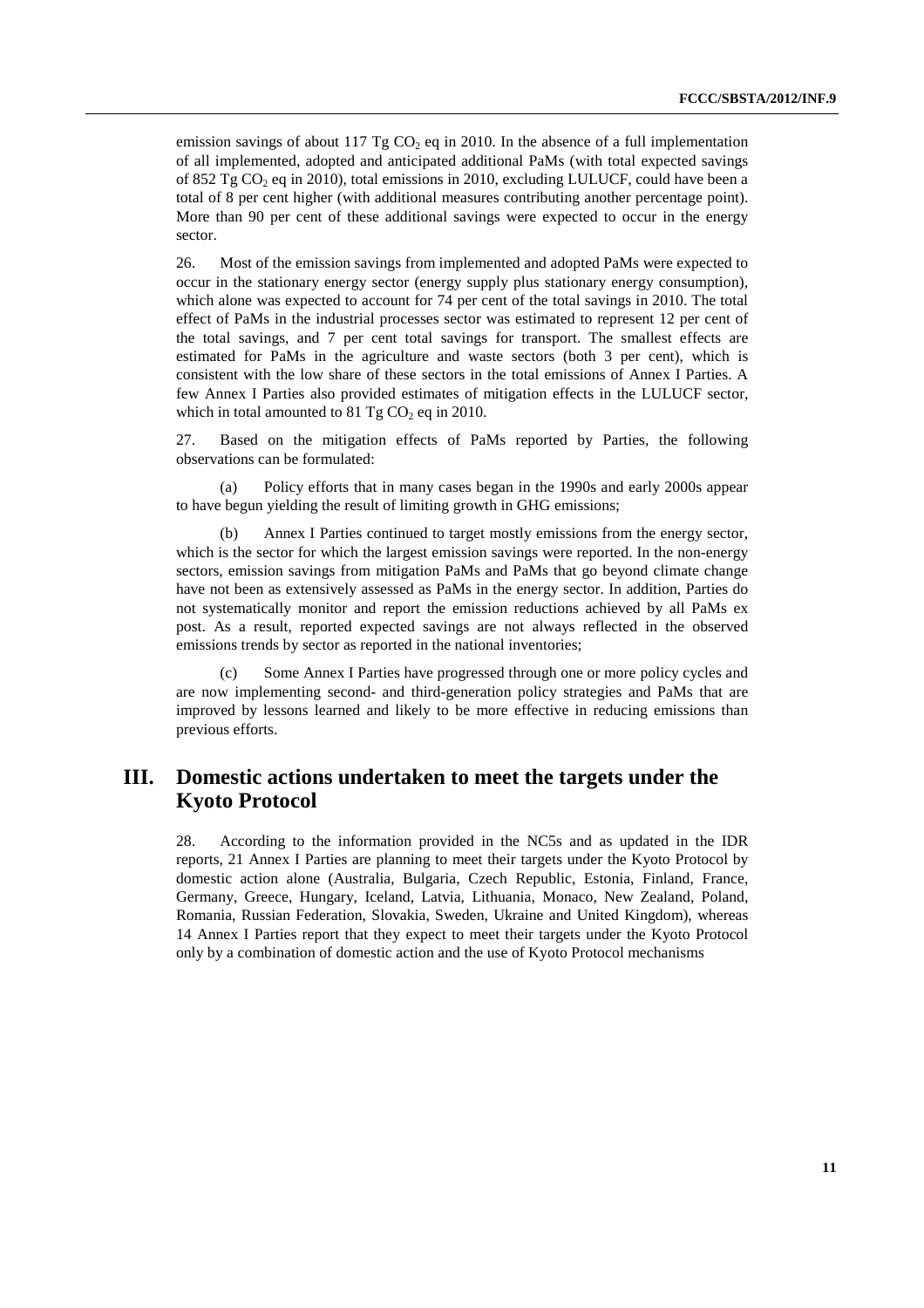(Austria,<sup>8</sup> Belgium, Denmark, Ireland, Italy,<sup>9</sup> Japan, Liechtenstein, Luxembourg, Netherlands, Norway, Portugal, Slovenia, Spain and Switzerland).

29. The EU-15 (the 15 member States that formed the European Community at the time of ratification of the Kyoto Protocol (Austria, Belgium, Denmark, Finland, France, Germany, Greece, Ireland, Italy, Luxembourg, Netherlands, Portugal, Spain, Sweden and United Kingdom)) as a whole expects to meet its Kyoto target under the provisions of Article 4 by domestic efforts alone, based on updated projections provided during the IDRs. Within the EU-15, a number of member States report that they expect to outperform their targets set under Article 4 of the Kyoto Protocol using domestic efforts alone. However, as outlined above, some member States will require the use of the Kyoto Protocol mechanisms to reach their individual targets and are taking action to that end. Two Annex I Parties  $(C_{\text{total}}^{10}$  and Canada<sup>11</sup>) are currently not contemplating significant use of Kyoto Protocol mechanisms, although projections in the IDR reports indicate that they cannot meet their Kyoto targets with implemented domestic action alone.

30. According to the available information, EIT Annex I Parties, except Slovenia, report that they expect to meet their targets under the Kyoto Protocol with domestic action alone. However, most EIT Annex I Parties, of which many have surplus assigned amount units (AAUs), participate in the Kyoto Protocol mechanisms, either for capacity-building and facilitating technology transfer (joint implementation under Article 6) or for financing their climate-related PaMs, for example green investment schemes, using the revenues from the sale of AAUs (emissions trading under Article 17). Nine Parties included in Annex II to the Convention (Annex II Parties) (Australia, Finland, France, Germany, Greece, Iceland, New Zealand, Sweden and United Kingdom), and Monaco, are also planning to meet their targets without the use of Kyoto Protocol mechanisms. Nevertheless, most of these Parties participate in the mechanisms to some extent, either to support other Parties with capacitybuilding or because of private-sector involvement through ETSs (see also para. 32 below).

31. The remaining, mainly Annex II, Parties that are planning to use the mechanisms for complying with their Kyoto targets provided information on how their domestic action constitutes a significant element of the effort made to meet their targets and hence meet the supplementarity requirements. Many of these Parties defined criteria, either in quantitative or qualitative terms, on how their use of mechanisms is supplemental to domestic action. However, in the absence of an agreed common criteria, the definition of supplementarity<sup>12</sup> varies from Party to Party. In addition, differences exist between Annex I Parties in

 $\frac{8}{3}$  In the IDR report, the expert review team (ERT) noted that a gap to the target still remains even after taking into account the planned use of Kyoto units. The ERT thus concluded that Austria may need to use additional Kyoto units in order to meet its target. However, at the time of the review no formal decision had been taken nor had an additional budget been reserved for that purpose.

In the IDR report, the ERT noted that a gap to the target still remains even after taking into account the planned use of Kyoto units and that Italy expected to fill this gap by purchasing additional Kyoto units. However, at the time of the review this further purchase of Kyoto units had not been approved

within Italy.<br><sup>10</sup> The projections reported in the NC5 indicate that Croatia is in a position to meet its Kyoto target using domestic PaMs only; however, this assessment was based on a Kyoto target of  $33.08 \text{ Tg} \text{CO}_2$ eq/year on average during the period 2008–2012. After the withdrawal of Croatia's appeal against the final decision of the enforcement branch of the Compliance Committee and acceptance of the initial review values at the end of 2011, its Kyoto target equals 29.76 Tg CO<sub>2</sub> eq/year on average during the period 2008–2012. According to the IDR report, Croatia may not be in a position to meet its Kyoto

target, set in the report of the review of the initial report, using domestic action only.<br><sup>11</sup> Canada submitted to the Depositary a notification of withdrawal from the Kyoto Protocol and the

withdrawal will be effective as of 15 December 2012.<br><sup>12</sup> The definitions of supplementarity vary from Party to Party, while remaining within the broad definition contained in decision 15/CMP.1, annex, paragraph 33.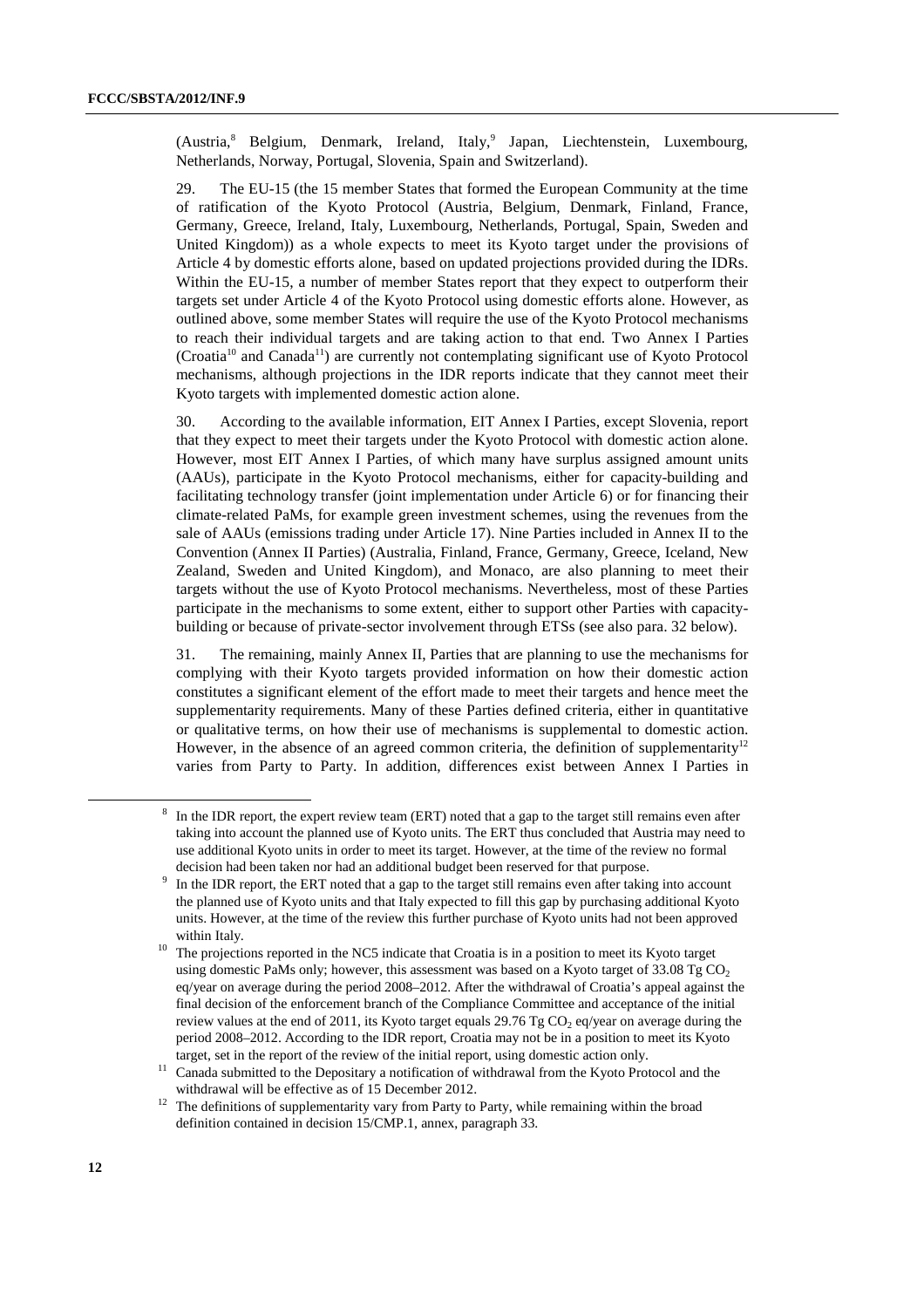quantifying the contribution of domestic action versus the use of mechanisms, which resulted mostly from the different baseline assumptions to estimate the total effect of domestic actions. Notwithstanding these differences and challenges, information provided in the NC5s and updated in the IDR reports broadly suggests that Annex I Parties that are using mechanisms to meet their Kyoto targets are striving to adhere to their defined supplementarity criteria.

32. In addition to Annex I Parties' participation in the Kyoto Protocol mechanisms, some Parties' policies allow for private-sector use of mechanisms to fulfil policy-related targets. The most prominent example of these policies is the EU ETS. The EU member States, for example, through the EU linking directive, allow companies covered by the EU ETS to meet their emission reduction targets by reducing emissions, acquiring emission allowances from the market and using the Kyoto Protocol mechanisms. Usually, these policies set a limit on the private-sector use of Kyoto units and, hence, such use may not be expected to lead to the use of mechanisms for Annex I Parties' compliance with the Kyoto targets that go beyond the requirement for supplementarity.

# **IV. Greenhouse gas and per capita carbon dioxide emission trends**

# **A. Approach**

33. Chapter IV examines the extent to which Annex I Parties that are also Parties to the Kyoto Protocol<sup>13</sup> and non-Annex I Parties managed to narrow their per capita GHG emissions differences while working towards the achievement of the ultimate objective of the Convention. In order to do a sound comparison, Annex I Parties' and non-Annex I Parties' per capita emission trends should be based on data sets that are consistent across Parties. This raises some challenges, since while Annex I Parties are required to submit their national GHG emissions inventory report annually to the secretariat, non-Annex I Parties are required to submit GHG emissions inventory information as part of their national communication, which until 2014 is not due on a frequent or regular basis. Consequently, time-series data for GHG emissions are not complete for most non-Annex I Parties.

34. To compare the trends in per capita emissions between Annex I Parties and non-Annex I Parties, other data sources were investigated and data from the IEA were selected. However, the IEA database did not include total GHG emissions full time-series for both Annex I Parties and non-Annex I Parties. This is why full data sets for  $CO_2$  emissions from fuel combustion were selected (as they were complete for the most Parties) and used to calculate the per capita emissions trends used in the comparison between Annex I and non-Annex I Parties.

35. Chapter IV.B examines Annex I Parties' GHG emission trends as well as trends in CO2 emissions from fuel combustion using UNFCCC data only. It also assesses the extent to which the trends in  $CO<sub>2</sub>$  emissions from fuel combustion capture the essential features of the total aggregate GHG emission trends of Annex I Parties. Chapter IV.C assesses the comparability of UNFCCC and IEA  $CO<sub>2</sub>$  emissions from fuel combustion data for Annex I Parties. It then compares the trends in per capita  $CO<sub>2</sub>$  emissions between Annex I and non-Annex I Parties and concludes that the initial gap has narrowed by about 36 per cent.

<sup>&</sup>lt;sup>13</sup> Refers to Annex I Parties that are also Parties to the Kyoto Protocol and therefore includes Kazakhstan.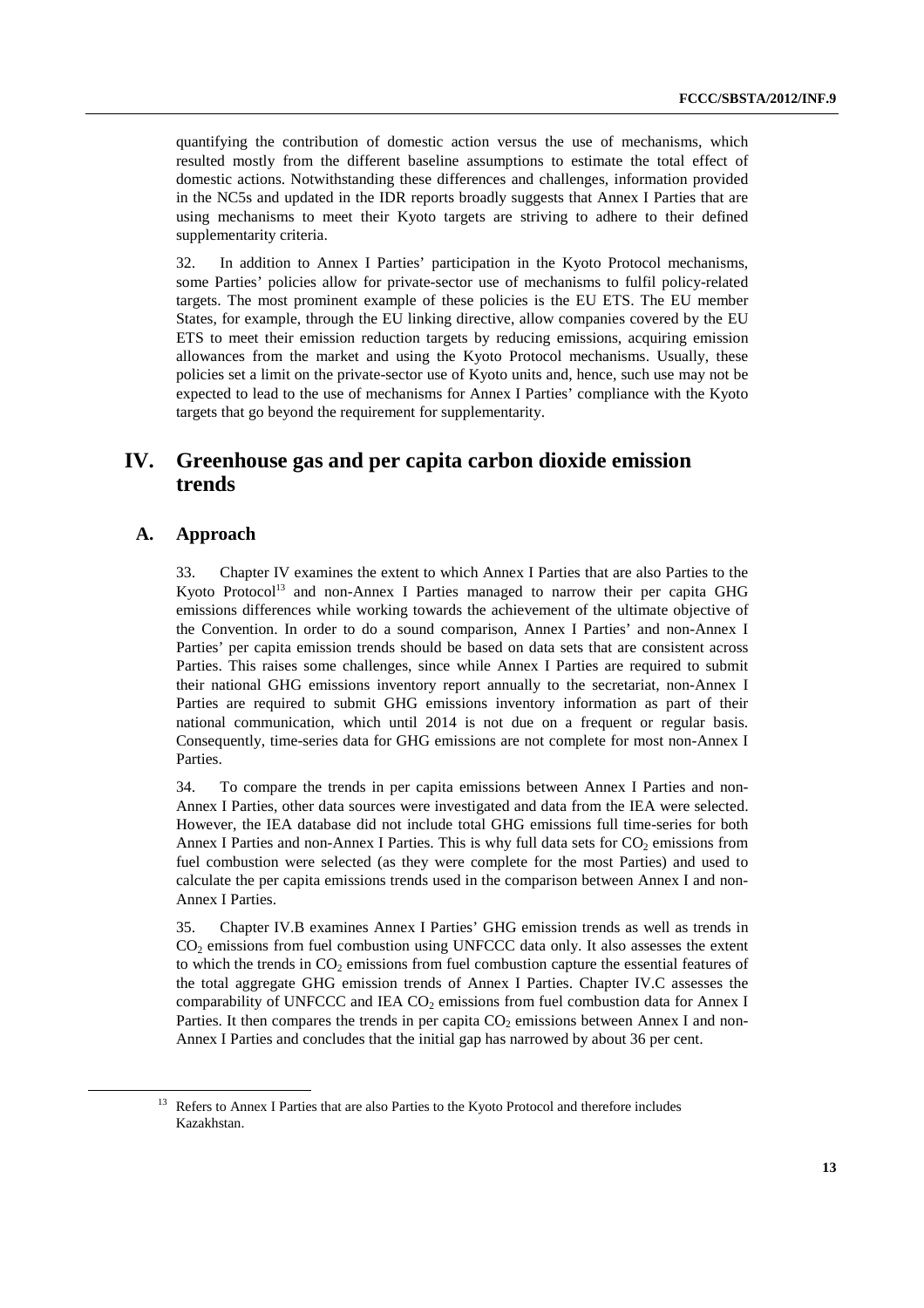# **B. Total aggregate greenhouse gas emission trends**

36. To set the context for the consideration of per capita emissions, chapter IV.B presents GHG emission trends of Annex I Parties that are also Parties to the Kyoto Protocol. The information included in this section is based on data reported by Annex I Parties in their 2012 national GHG inventory submissions to the secretariat, which contain GHG emissions data up to and including 2010. Figure 1 presents Annex I Parties' total aggregate GHG emission trends excluding and including emissions and removals from LULUCF, as well as trends in GHG emissions excluding LULUCF from Annex I Parties that are EIT Parties and non-EIT Parties. It also shows total  $CO<sub>2</sub>$  emissions of Annex I Parties from fuel combustion.

37. Over the period 1990–2010, the total aggregate GHG emissions excluding LULUCF of Annex I Parties decreased by about 17.3 per cent, from 13.0 to 10.8 thousand Tg CO<sub>2</sub> eq. Total aggregate GHG emissions including LULUCF decreased by 23.4 per cent, from 12.6 to 9.6 thousand  $Tg CO<sub>2</sub>$  eq. During the same period, EIT Annex I Parties decreased their GHG emissions excluding LULUCF by 37.4 per cent, while those of non-EIT Annex I Parties decreased by 1.3 per cent. More information on individual non-EIT Annex I Parties is provided in figure 2.



**Greenhouse gas emissions of Annex I Parties that are also Parties to the Kyoto Protocol** 



*Source*: National greenhouse gas inventory submissions for 2012. Available at <http://unfccc.int/ghg\_data/ghg\_data\_unfccc/items/4146.php>.

*Abbreviations*:  $CO_2$  = carbon dioxide, EIT Parties = Parties with economies in transition, LULUCF = land use, land-use change and forestry, non-EIT Parties = Parties that do not have economies in transition.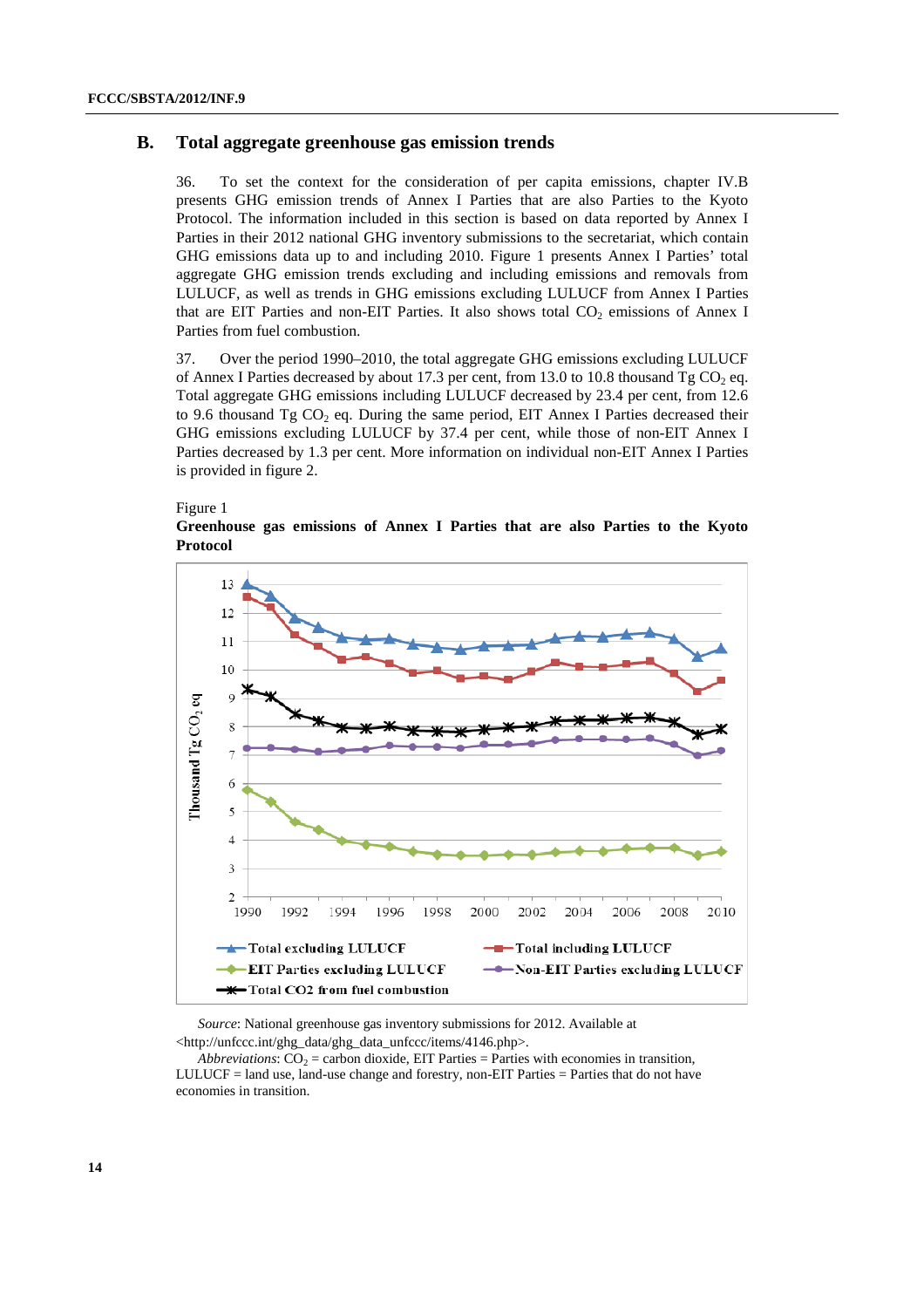38. Four phases can be identified from figure 1 in the GHG emission trends: 1990–2000, 2000–2007, 2007–2009 and 2009–2010. Decreases in total aggregate GHG emissions essentially occurred during 1990–2000, with a 16.8 per cent decrease excluding LULUCF and a 22.2 per cent decrease including LULUCF. These decreases were mainly due to the significant drop in GHG emissions (excluding LULUCF) from EIT Annex I Parties, largely reflecting a drop in  $CO<sub>2</sub>$  emissions from fuel combustion, which can in turn be attributed to the decline in economic output in the early and mid-1990s, followed by the replacement of a number of carbon-intensive technologies by more energy-efficient technologies.

39. Between 2000 and 2007, total aggregate Annex I Party GHG emissions increased by 4.4 per cent and 5.3 per cent excluding and including LULUCF, respectively. Over the same period, EIT Annex I Parties and non-EIT Annex I Parties increased their GHG emissions (excluding LULUCF) by 7.5 per cent and 3.0 per cent, respectively. In their NC5s and updated in IDR reports, most Annex I Parties reported that, despite having started to implement mitigation PaMs, GHG emissions increased as a result of sustained economic growth based on the use of fossil fuels as the primary source in their energy mix.

40. The mid-2007 global financial crisis caused most Annex I Parties to enter an economic recession, which for many lasted until late 2009. With a significant slowdown in economic activities, for the most part still relying on fossil fuel use, Annex I Parties' GHG emissions excluding and including LULUCF dropped by 7.6 per cent and 10.3 per cent, respectively, over the period 2007–2009. EIT Annex I Parties and non-EIT Annex I Parties both saw their GHG emissions (excluding LULUCF) decrease as a result of the recession. While EIT Annex I Parties' GHG emissions (excluding LULUCF) peaked in 2008, those of non-EIT Annex I Parties peaked in 2007, before dropping as a result of the recession. From their peak value to the lowest point in 2009, GHG emissions (excluding LULUCF) of EIT Annex I Parties and non-EIT Annex I Parties decreased by 7.0 per cent and 7.9 per cent, respectively.

41. From 2009 to 2010, most Annex I Parties slowly regained economic momentum and total aggregate GHG emissions increased (a 2.9 per cent increase excluding LULUCF and a 4.2 per cent increase including LULUCF). EIT Annex I Parties experienced a 4.1 per cent increase in GHG emissions, a value larger than the 2.4 per cent growth in non-EIT Annex I Parties' emissions.

42. In 1990,  $CO<sub>2</sub>$  emissions from fuel combustion of Annex I Parties that are also Parties to the Kyoto Protocol amounted to around 71.6 per cent of total GHG emissions excluding LULUCF, a share that increased to 73.8 per cent in 2005 and varied little until 2010 (73.6 per cent). One important factor behind this increase in share, although  $CO<sub>2</sub>$  emissions decreased by about 14.9 per cent between 1990 and 2010, is the fact that GHG emission reductions that occurred in other sectors outpaced the reduction of  $CO<sub>2</sub>$  emissions from fuel combustion. More specifically, the largest emission reductions took place in agriculture (30.7 per cent), followed by industrial processes (25.1 per cent) and waste (6.6 per cent). As a result, emissions of  $CH_4$  and  $NO_2$  decreased accordingly (by 22.2 per cent and 34.6 per cent, respectively), leading overall to an increased share of  $CO<sub>2</sub>$  emissions in total GHG emissions.

43. Finally, figure 1 shows that the changes in total CO<sub>2</sub> emissions of Annex I Parties from fuel combustion follow very closely the changes in total aggregate GHG emissions. This correlation, outlined in the analysis above, also indicates that  $CO<sub>2</sub>$  emissions from fuel combustion represent a reliable substitute for total aggregate GHG emissions excluding LULUCF during 1990–2010 wherever full data sets are not available.

44. Figure 2 shows the GHG emission trends excluding LULUCF of major non-EIT Annex I Parties and highlights that while some Parties increased substantially their GHG emissions (Australia, Canada, Spain and Turkey), others had their emissions decrease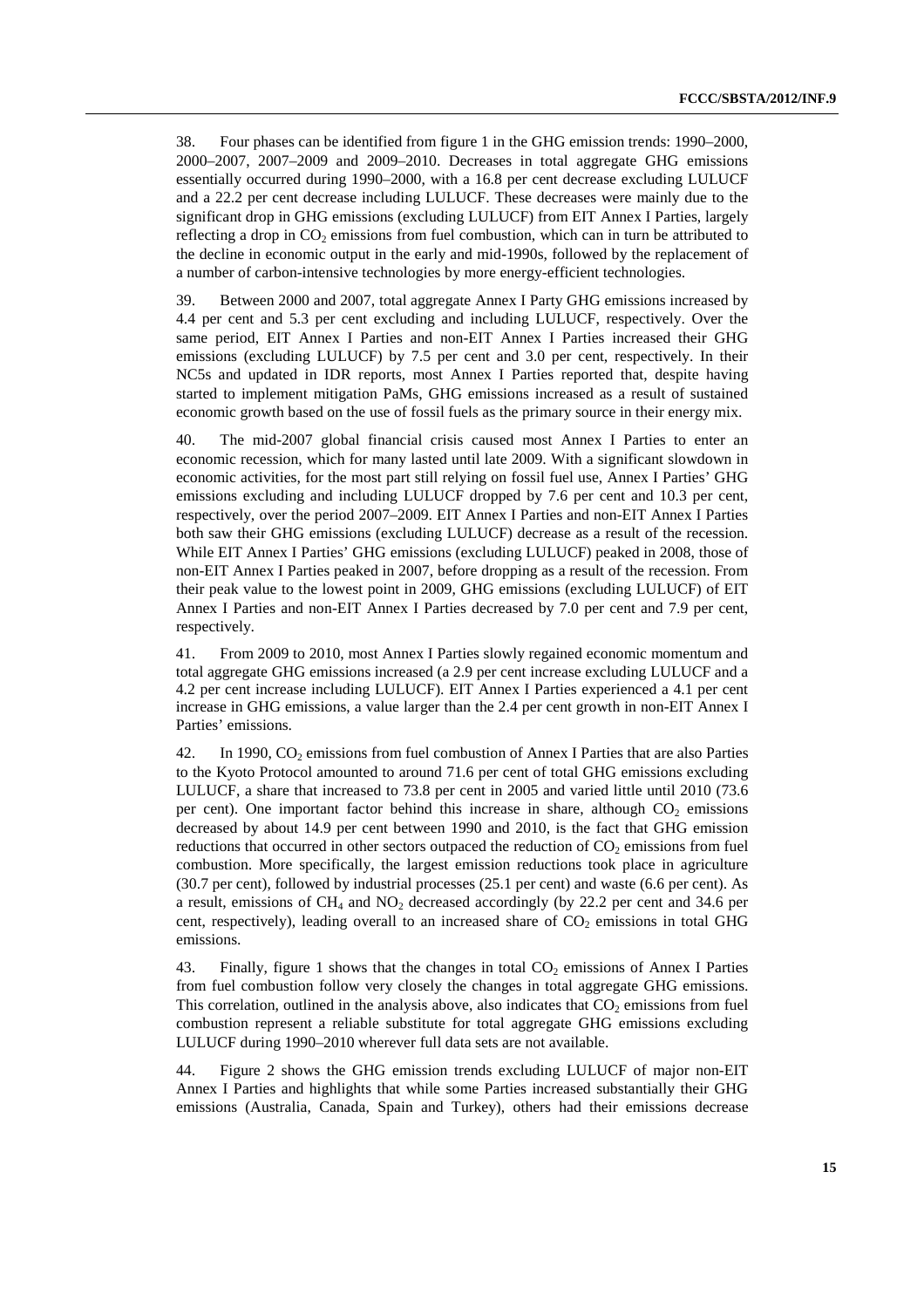(Germany and United Kingdom) or stabilize (France and Japan). This led overall to a slight decrease in GHG emissions between 1990 and 2010 by the non-EIT Annex I Parties as a group (1.3 per cent).

45. The GHG emissions data and trends reported by Parties in their annual inventory submissions to the secretariat do not necessarily distinguish the causes of observed changes in emission levels or quantify the effects attributable to factors such as the global economic recession, autonomous energy-efficiency improvements (not directly related to mitigation PaMs) and mitigation PaMs. To some extent, such factors have been explained in the NC5s and IDRs. Therefore, most of the emission reductions that occurred in EIT Annex I Parties have been attributed to the economic decline and restructuring in the early to mid-1990s and not to explicit mitigation PaMs, which is consistent with these Parties reporting fewer PaMs than non-EIT Annex I Parties. On the other hand, the considerable number of PaMs with their total effects reported in the NC5s and updated in the IDR reports give an indication of how PaMs were expected to influence the emissions levels in 2010 and beyond (see para. 25 above).

### Figure 2

**Greenhouse gas emissions excluding land use, land-use change and forestry of Annex I Parties that do not have economies in transition that are also Parties to the Kyoto Protocol and that have the largest contribution to total aggregate emissions** 



*Source*: National greenhouse gas inventory submissions for 2012. Available at <http://unfccc.int/ghg\_data/ghg\_data\_unfccc/items/4146.php>.

*Note:* The EU-15 as a Party is not included since total aggregate GHG emissions of Annex I Parties are calculated based on the 15 individual member States contributions. Adding EU-15 GHG emissions to the total aggregate GHG emissions of Annex I Parties would lead to double counting of emissions.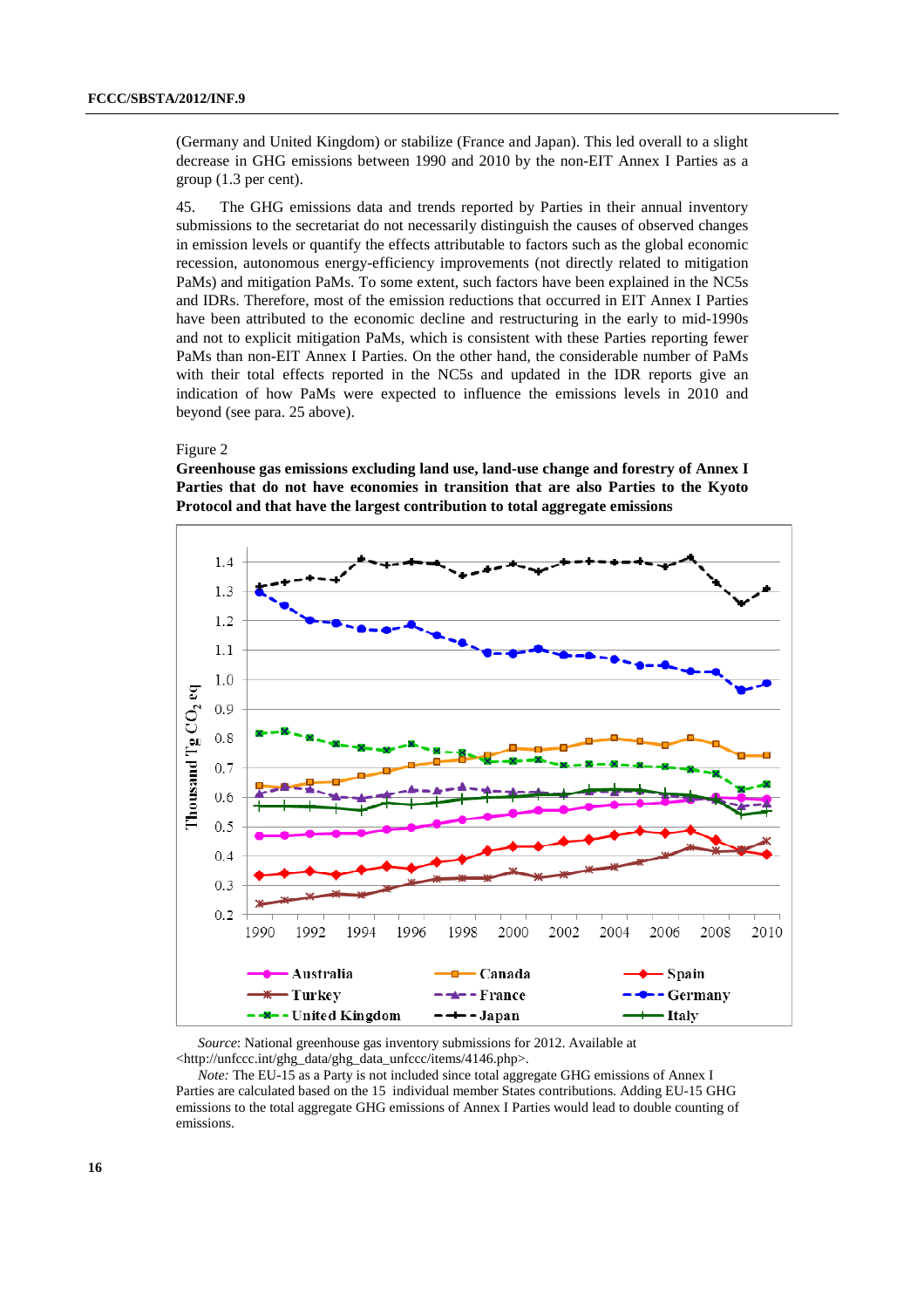46. The average GHG emissions level excluding LULUCF attained over 2008–2010 (10.8 thousand  $Tg CO<sub>2</sub> eq.$ ) by Annex I Parties that are also Parties to the Kyoto Protocol is 17.3 per cent below the 1990 level. This suggests that these Parties are well on track to achieving a level that is consistent with the Kyoto Protocol goal of Article 3, paragraph 1, of an overall reduction in GHG emissions to a level that is at least 5 per cent below the 1990 GHG emissions level in the commitment period 2008–2012. Concurrently, under the Convention, Annex I Parties decreased their GHG emissions level excluding LULUCF by 8.4 per cent<sup>14</sup> during 1990–2010.

47. While Annex I Parties that are also Parties to the Kyoto Protocol have reported the implementation of a large number of mitigation PaMs, the trend in total aggregate GHG emissions over 1990–2010 remained nevertheless governed by the effects of global and national macroeconomic events on their domestic economic activities and output. Most Parties reported that this is mainly because economic activities continued to rely principally on fossil fuels, which in turn continued to account for the bulk of the energy supply mix of these Parties. In addition, although Annex I Parties reported implementing many PaMs for substituting fossil fuels with less carbon-intensive or renewable sources of energy, as well as PaMs for reducing energy use through increased energy efficiency, the rates of substitution and efficiency gains were not yet sufficient to decouple the economic growth rates from GHG emissions.

# **C. Trends in per capita carbon dioxide emissions across Annex I Parties and non-Annex I Parties**

48. As mentioned in chapter IV.A, UNFCCC time-series data for GHG emissions are incomplete for most non-Annex I Parties. Based on the availability, quality and comparability of data, and given that  $CO<sub>2</sub>$  emissions from fuel combustion account by far for the bulk of emissions of all Parties (around 73 per cent of total Annex I Parties' GHG emissions excluding LULUCF over the period 1990–2010) and also that their trend mirrors very closely the trend in total GHG emissions, the IEA  $CO<sub>2</sub>$  emissions from fuel combustion were selected as an alternative and are examined below.

49. To illustrate the comparability of UNFCCC and IEA data for Annex I Parties'  $CO<sub>2</sub>$ emissions from fuel combustion, figure 3 presents data trends from both sources over the period 1990–2009.15,16 The trends from both sources are very similar and the difference in most years lies between 3 per cent and 4 per cent, with a maximum difference observed for 2008, where the UNFCCC emissions data are 4.5 per cent lower than the IEA data. This is in line with the IEA's assessment of the differences between both data sets and of the reasons that underpin this difference.<sup>17,18</sup> Based on this, it was assessed that IEA data were comparable with UNFCCC data for Annex I Parties and that under the circumstances it was reasonable to assume that the IEA data for non-Annex I Parties' trends in  $CO<sub>2</sub>$  emissions from fuel combustion would also be comparable with UNFCCC data if such complete times-series data existed.

Decreases are for all Annex I Parties and not only those that are Parties to the Kyoto Protocol.

<sup>&</sup>lt;sup>15</sup> IEA data for 2010 were not available at the time of publication.

<sup>&</sup>lt;sup>16</sup> Both sources report data for Intergovernmental Panel on Climate Change (IPCC) category 1.A (fuel combustion) using the sectoral approach.<br>As footnote 5 above.

<sup>&</sup>lt;sup>18</sup> The IEA emissions are calculated using the IPCC tier 1 for all Parties. The UNFCCC data are calculated by each Party using methods that in many cases correspond to higher tiers (IPCC tier 2 or tier 3) or country-specific methods that are more accurate than the IEA approach. In this context, using lower tiers is known to lead to estimates that are more conservative and result in higher values than more accurate methods.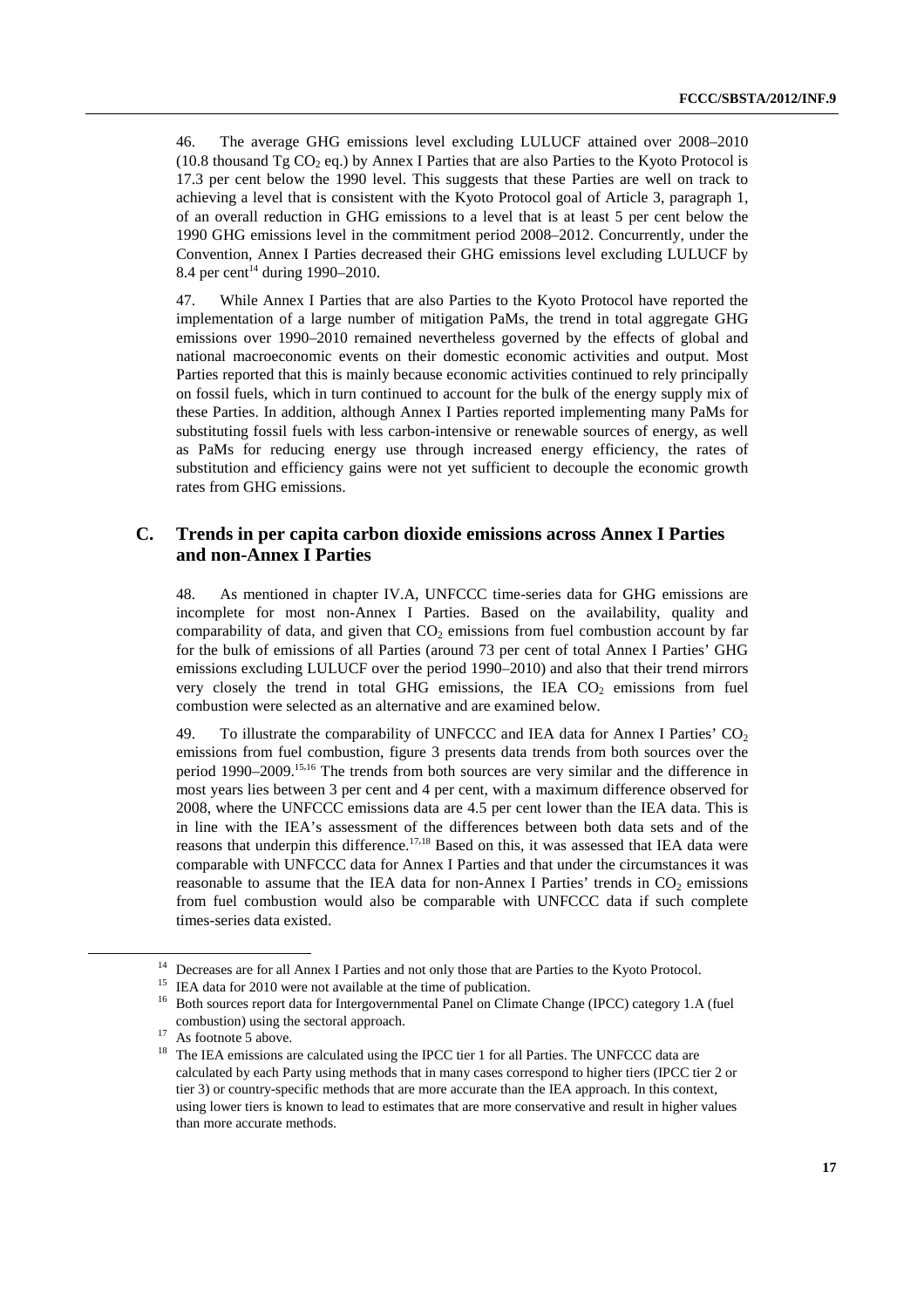#### Figure 3





*Source*: National greenhouse gas inventory submissions for 2012, available at

<http://unfccc.int/ghg\_data/ghg\_data\_unfccc/items/4146.php>, and International Energy Agency, *CO2 Emissions from Fuel Combustion* (2011 edition), available at <http://wds.iea.org/WDS/Common/Login/login.aspx>. *Abbreviation*: IEA = International Energy Agency.



**Annex I Parties' and non-Annex I Parties' per capita carbon dioxide emissions from fuel combustion** 



*Source*: Prepared by the secretariat using data from the International Energy Agency.  $CO_2$  Emissions from *Fuel Combustion* (2011 edition). Available at <http://wds.iea.org/WDS/Common/Login/login.aspx>.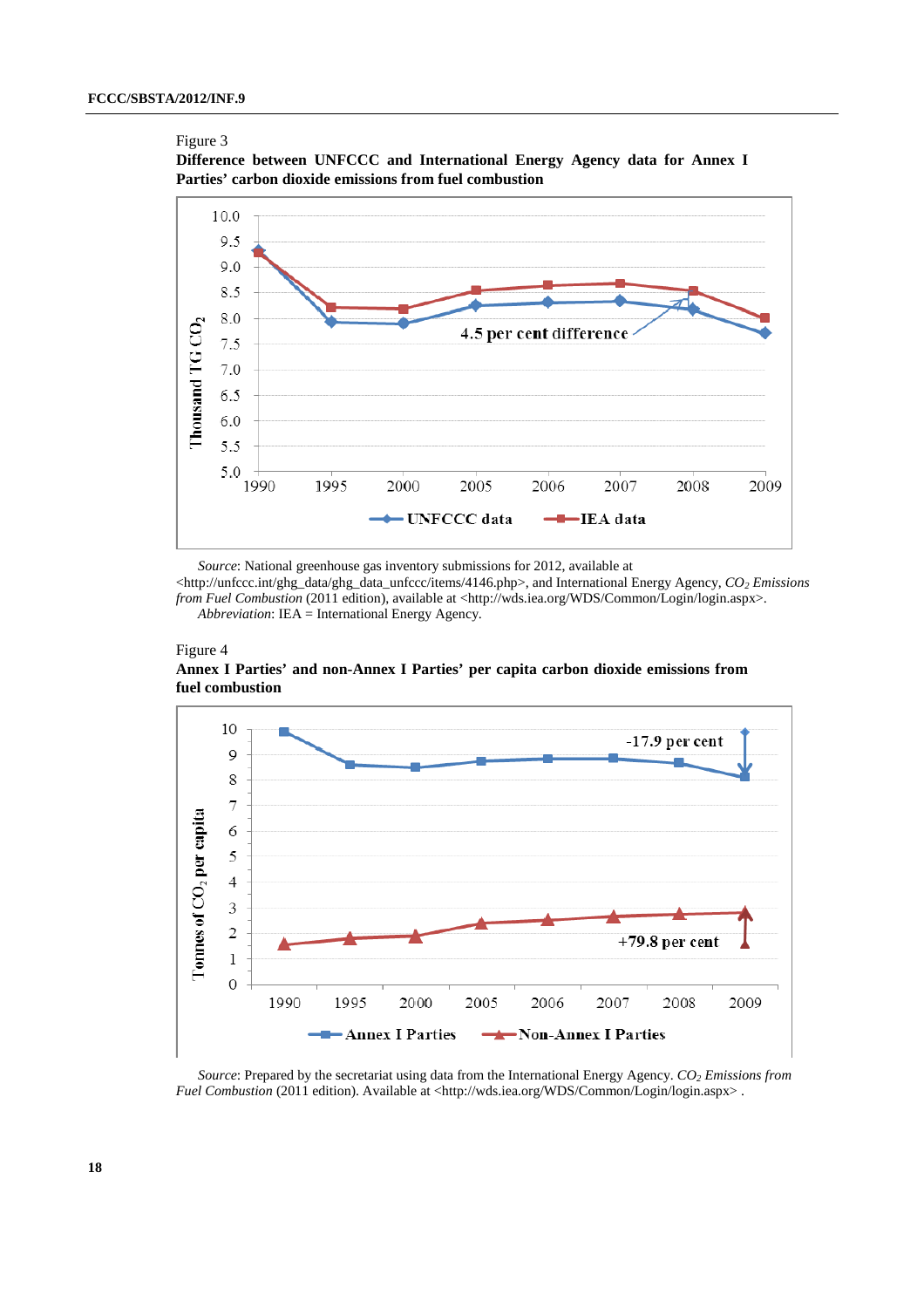50. IEA data were also used for the populations of Annex I Parties and non-Annex I Parties in order to calculate per capita  $CO<sub>2</sub>$  emissions. The resulting 1990–2009 trends in per capita  $CO<sub>2</sub>$  emissions from fuel combustion for Annex I Parties and non-Annex I Parties are illustrated in figure 4. Annex I Parties overall decreased their per capita emissions by 17.9 per cent, whereas non-Annex I Parties together increased their emissions per capita by 79.8 per cent, but starting from very low levels. In other words, the initial gap of 8.3 tonnes per capita that existed in 1990 between Annex I Parties and non-Annex I Parties narrowed to 5.3 tonnes per capita in 2009, a decrease of 36 per cent of the initial gap. This suggests that Parties managed to narrow the difference in emissions per capita between Annex I Parties and non-Annex I Parties while working towards the ultimate objective of the Convention. However, the difference in the per capita emissions remains significant, even taking into account the relatively small uncertainty usually attributed to the estimation of  $CO<sub>2</sub>$  emissions from fossil fuel combustion used for this comparison.

51. Figure 5 presents Annex I Parties' 1990–2009 per cent change in  $CO<sub>2</sub>$  emissions from fuel combustion against the per cent change in population. Overall, the total population of Annex I Parties increased by 5.2 per cent, while their total aggregate  $CO<sub>2</sub>$ emissions from fuel combustion decreased by 13.7 per cent (see figure 5, Annex I label). As a result, Annex I Parties'  $CO<sub>2</sub>$  per capita emissions decreased by 17.9 per cent between 1990 and 2009, as indicated in figure 4.19

52. There is a wide range of Party-specific trends behind the average trend for Annex I Parties as a group. Figure 5 illustrates these differences in individual Parties' trends and shows that for most Parties there is a positive correlation between the change in population and the change in  $CO<sub>2</sub>$  emissions, suggesting that population is a determinant factor in the increase or decrease of  $CO<sub>2</sub>$  emissions from fuel combustion. Although they are not explicitly considered in this report, other key factors that influence the change in  $CO<sub>2</sub>$ emissions include changes in gross domestic product (GDP), the effect of climate change and energy mitigation PaMs as well as significant peaks of hot or cold weather.

53. For the majority of Annex I Parties, per capita  $CO<sub>2</sub>$  emissions from fuel combustion decreased. For Parties in the T3 square in the figure, including Annex I Parties as a group, population increased, while  $CO<sub>2</sub>$  emissions decreased, resulting in a decrease in per capita CO2 emissions (Belgium, Czech Republic, Denmark, EU-15, Germany, Italy, Luxemburg, Poland, Slovakia, Sweden and United Kingdom). At least in part, this negative correlation between the change in population and the change in  $CO<sub>2</sub>$  emissions points to other determinant factors and could include the effect of PaMs, especially for Parties that experienced a strong economic growth during 1990–2009. The T2 triangle comprises Parties for which  $CO<sub>2</sub>$  emissions increased, but since the population increased even more, the net result is a decrease in per capita  $CO<sub>2</sub>$  emissions (Canada, Finland, France, Iceland, Japan, Malta and Switzerland). The T4 triangle shows Parties for which both the population and  $CO<sub>2</sub>$  emissions decreased, but since  $CO<sub>2</sub>$  emissions decreased more than the population, this results in a net decrease in per capita  $CO<sub>2</sub>$  emissions (Belarus, Bulgaria, Croatia, Estonia, Hungary, Kazakhstan, Latvia, Lichtenstein (not shown), Lithuania, Romania, Russian Federation and Ukraine). This group of Parties is the one with the lowest GDP growth over the period 1990–2009.

<sup>&</sup>lt;sup>19</sup> While figure 4 shows the change in per capita  $CO_2$  emissions during 1990–2009, figure 5 shows the change in  $CO_2$  emissions against the change in population. Note that the change in per capita  $CO_2$ emissions (figure 4) is not mathematically equivalent to dividing the change in  $CO<sub>2</sub>$  emissions by the change in population, so the data in figure 4 are not the same as in, and cannot be calculated from the data as presented in, figure 5.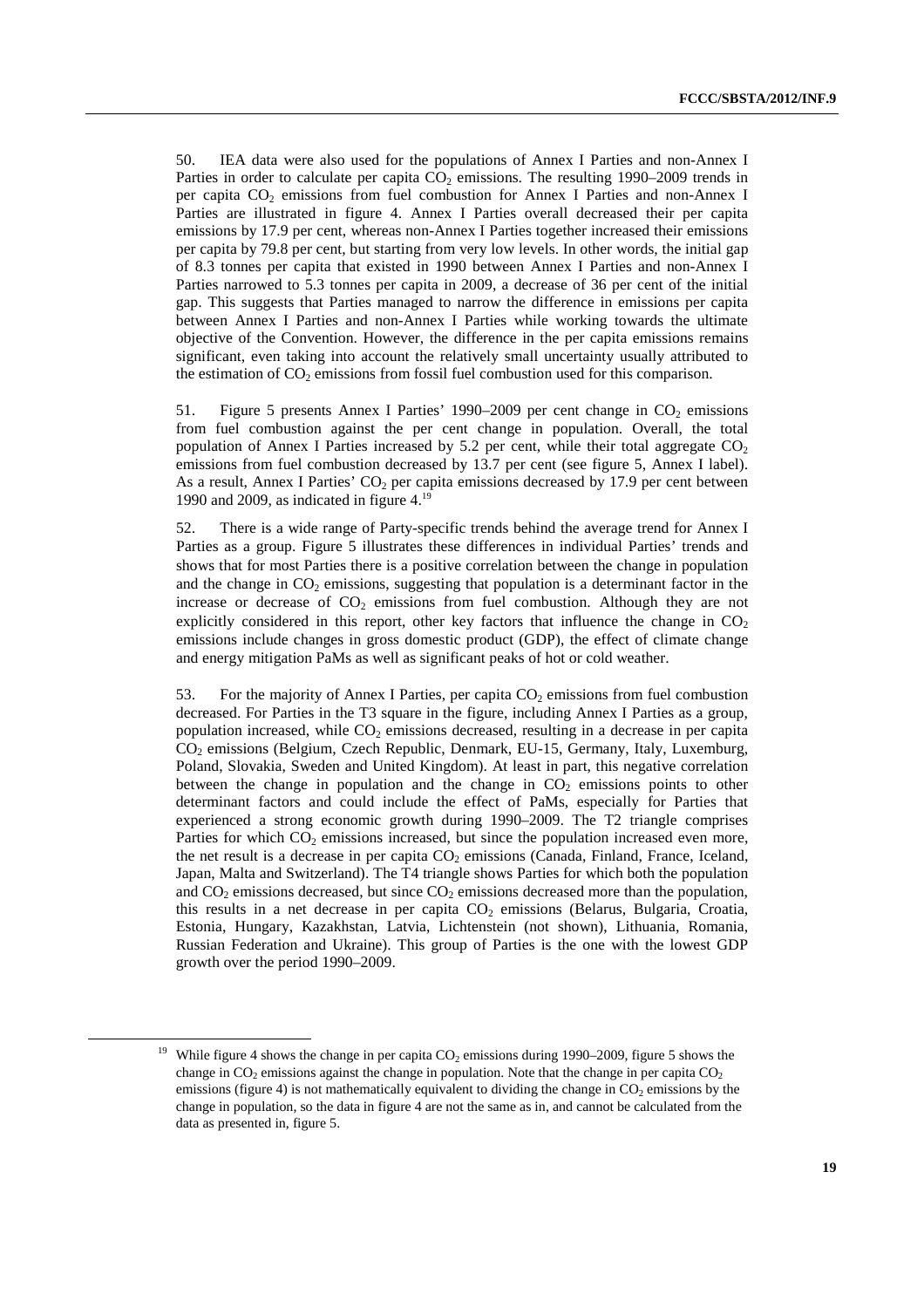Figure 5



### **Per cent change in carbon dioxide emissions from fuel combustion and the populations of Annex I Parties 1990–2009**

*Source*: Prepared by the secretariat using data from the International Energy Agency. *CO2 Emissions from Fuel Combustion* (2011 edition). Available at <http://wds.iea.org/WDS/Common/Login/login.aspx>. *Abbreviation*: UK = United Kingdom of Great Britain and Northern Ireland.

54. Finally, the T1 triangle in figure 5 shows the one group of Annex I Parties that increased their per capita CO<sub>2</sub> emissions (Australia, Austria, Greece, Ireland, Netherlands, New Zealand, Norway, Portugal, Slovenia, Spain and Turkey (not shown)). For this group of Parties, which experienced an economic growth relatively stronger than other Parties over the period 1990–2009, the per cent change in  $CO<sub>2</sub>$  emissions is larger than the per cent change in population.

55. For non-Annex I Parties, figure 6 shows that the total population during 1990–2009 grew by 32.8 per cent, while the total aggregate  $CO<sub>2</sub>$  emissions from fuel combustion increased by 138.9 per cent. Together, these non-Annex I Parties increased their per capita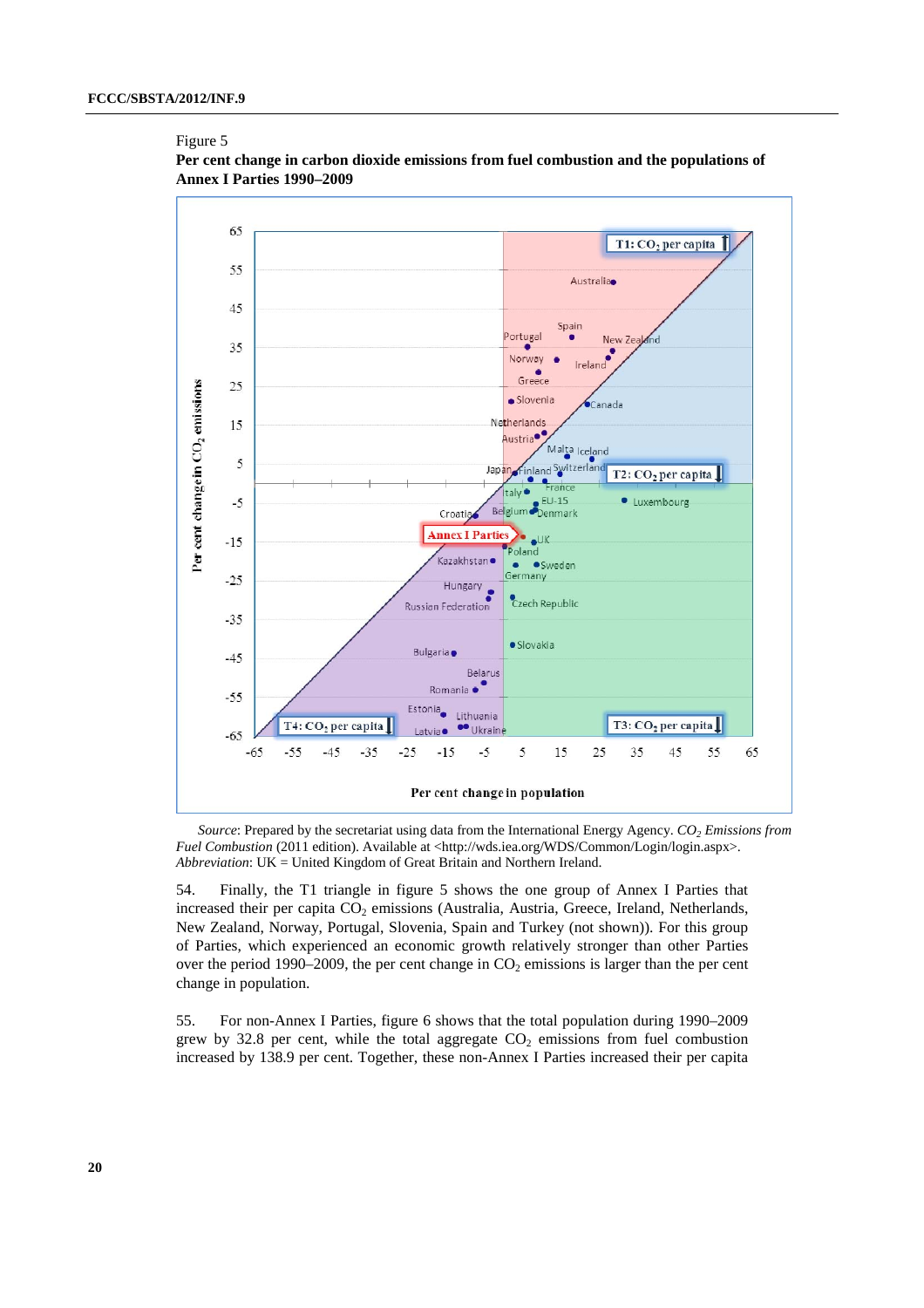$CO<sub>2</sub>$  emissions from fuel combustion by 79.8 per cent (see figure 4).<sup>20</sup>

Figure 6

#### 350 T1: CO<sub>2</sub> pcr capita 300 ÷ Qatar 250 .<br>Malaysia Chine 200 United Arab En frates or cent change in  $(X)$ <sub>2</sub> emissions Indones .<br>Saudi Arabia 150 **Non Annex I Partie** Pakistan Republic of Korea 100 Argentina ingapore 50 Mexico otswana South Africa, Venezuel Nigeria T2: CO<sub>2</sub> per capita Macedonia  $\boldsymbol{0}$ Uzbekistan<br>Uzbekistan<br>Uzbekistan Bosnia and Mongolia Serbia  $$ Herzegovina Zambia<br>• Fritrea orea, DPR 50 **Zimbabw** Azerbaljan Albania Kyrgyzstan Taiikistan Georgia  $-130$ rmenla Moldova  $-150$ T3: CO<sub>2</sub> per capita  $T4$ :  $CO<sub>2</sub>$  per capita  $-230$  $-150$  $-100$  $-50$  $\mathbf 0$ 50 100  $150$ 200 250 500 350 -200 Per cent change in population

**Per cent change in carbon dioxide emissions and the populations of non-Annex I Parties 1990–2009**

*Source*: Prepared by the secretariat using data from the International Energy Agency. Available at <http://wds.iea.org/WDS/Common/Login/login.aspx>.

*Note:* Iran = Iran (Islamic Republic of), Korea DPR = Democratic People's Republic of Korea, Macedonia = the former Yugoslav Republic of Macedonia, Moldova = Republic of Moldova. Venezuela = Venezuela (Bolivarian Republic of).

<sup>&</sup>lt;sup>20</sup> While figure 4 shows the change in per capita  $CO_2$  emissions during 1990–2009, figure 6 shows the change in  $CO_2$  emissions against the change in population. Note that the change in per capita  $CO_2$ emissions (figure 4) is not mathematically equivalent to dividing the change in  $CO<sub>2</sub>$  emissions by the change in the population, so the data in figure 4 are not the same as in, and cannot be calculated from the data as presented in, figure 6.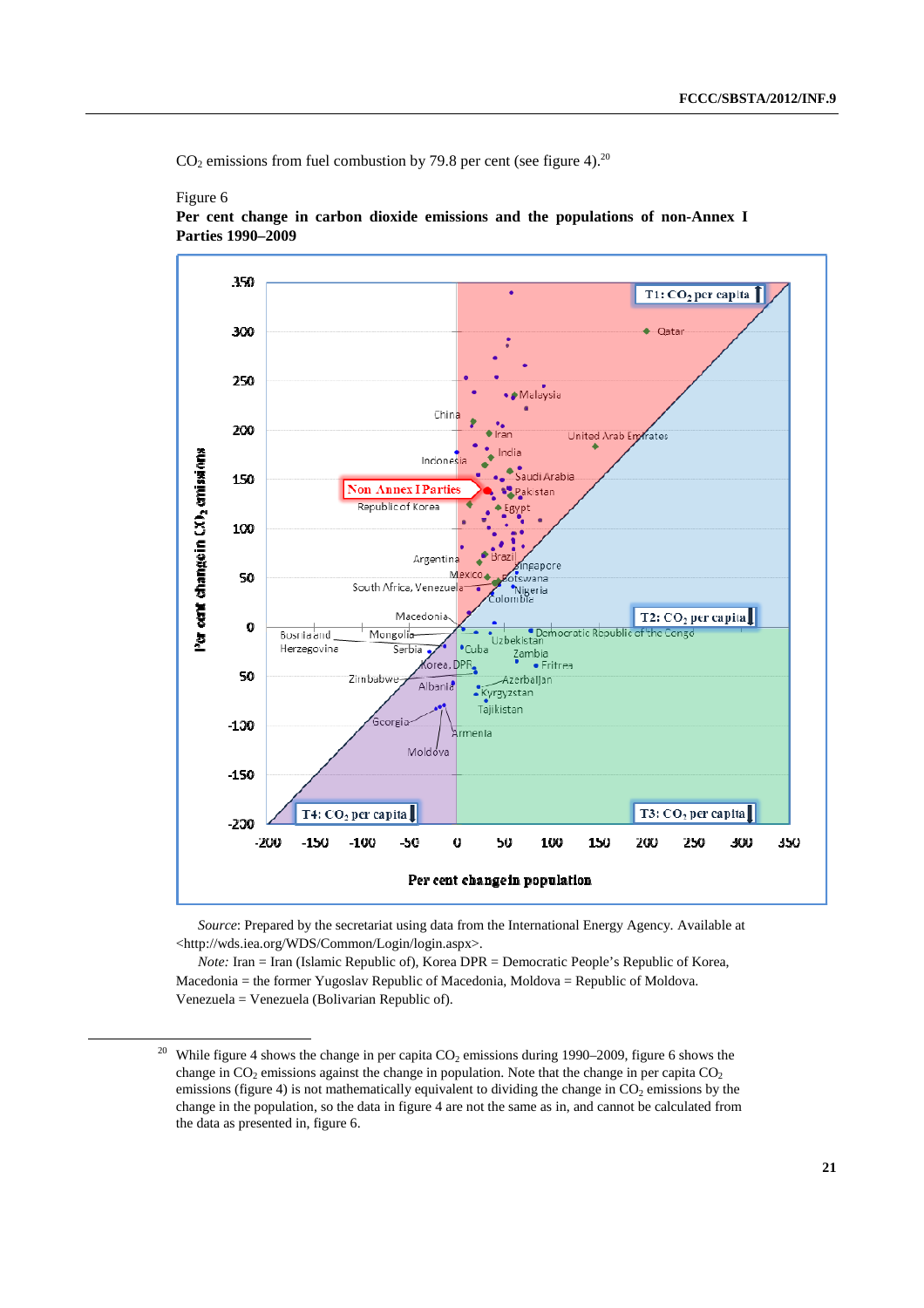56. There is also a wide spectrum of Party-specific circumstances that led to this average result for these non-Annex I Parties. As is the case for Annex I Parties, most non-Annex I Parties exhibit a positive correlation between population change and  $CO<sub>2</sub>$ emissions change and, notably, most of these countries saw their  $CO<sub>2</sub>$  emissions growth surpass their population growth. Although it does not include all of the non-Annex I Parties, this group comprises most of them and all the Parties with major economies (e.g. Brazil, China, India, Indonesia, Iran (Islamic Republic of), Republic of Korea, Malaysia, Mexico, Pakistan, Saudi Arabia, South Africa, Thailand and United Arab Emirates) and is therefore representative of the overall trend of emissions per capita for non-Annex I Parties. The T1 triangle in figure 6 shows the group of non-Annex I Parties that increased their per capita CO2 emissions (Argentina, Brazil, China, Egypt, India, Indonesia, Iran (Islamic Republic of), Republic of Korea, Malaysia, Mexico, Pakistan, Saudi Arabia, South Africa, Thailand, United Arab Emirates and Viet Nam (not shown)). For this group of Parties, which experienced an average economic growth much higher than most other non-Annex I Parties over the period, the per cent change in  $CO<sub>2</sub>$  emissions is larger than the per cent change in the population.

57. For almost all of the other Parties, per capita  $CO<sub>2</sub>$  emissions from fuel combustion decreased. The T2 triangle comprises non-Annex I Parties for which  $CO<sub>2</sub>$  emissions increased, but since the population increased even more, the net result is a decrease in per capita  $CO<sub>2</sub>$  emissions (e.g. Botswana, Colombia, Nigeria and Singapore). For Parties in the T3 square, the population increased, while  $CO<sub>2</sub>$  emissions decreased, resulting in a decrease in per capita  $CO<sub>2</sub>$  emissions for 12 non-Annex I Parties included in this analysis (Azerbaijan, Cuba, Democratic People's Republic of Korea, Democratic Republic of the Congo, Eritrea, Kyrgyzstan, Mongolia, Tajikistan, the former Yugoslav Republic of Macedonia, Uzbekistan, Zambia and Zimbabwe). Finally, the T4 triangle shows Parties for which both the population and  $CO<sub>2</sub>$  emissions decreased, but since  $CO<sub>2</sub>$  emissions decreased more than the population, this results in a net decrease in per capita  $CO<sub>2</sub>$ emissions (Albania, Armenia, Bosnia and Herzegovina, Georgia and Republic of Moldova).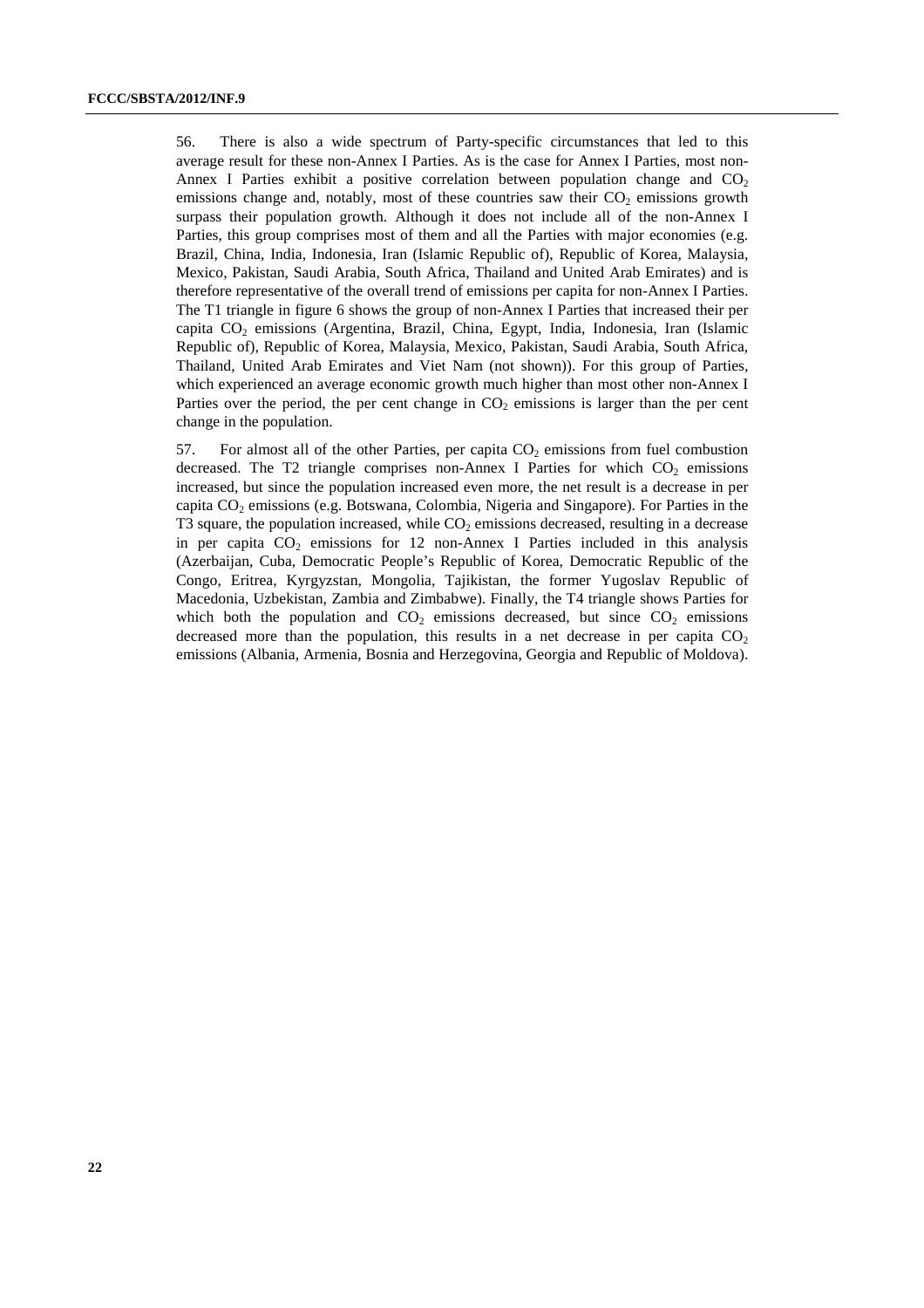# **Annex**

 **Data used in the figures presented in this report**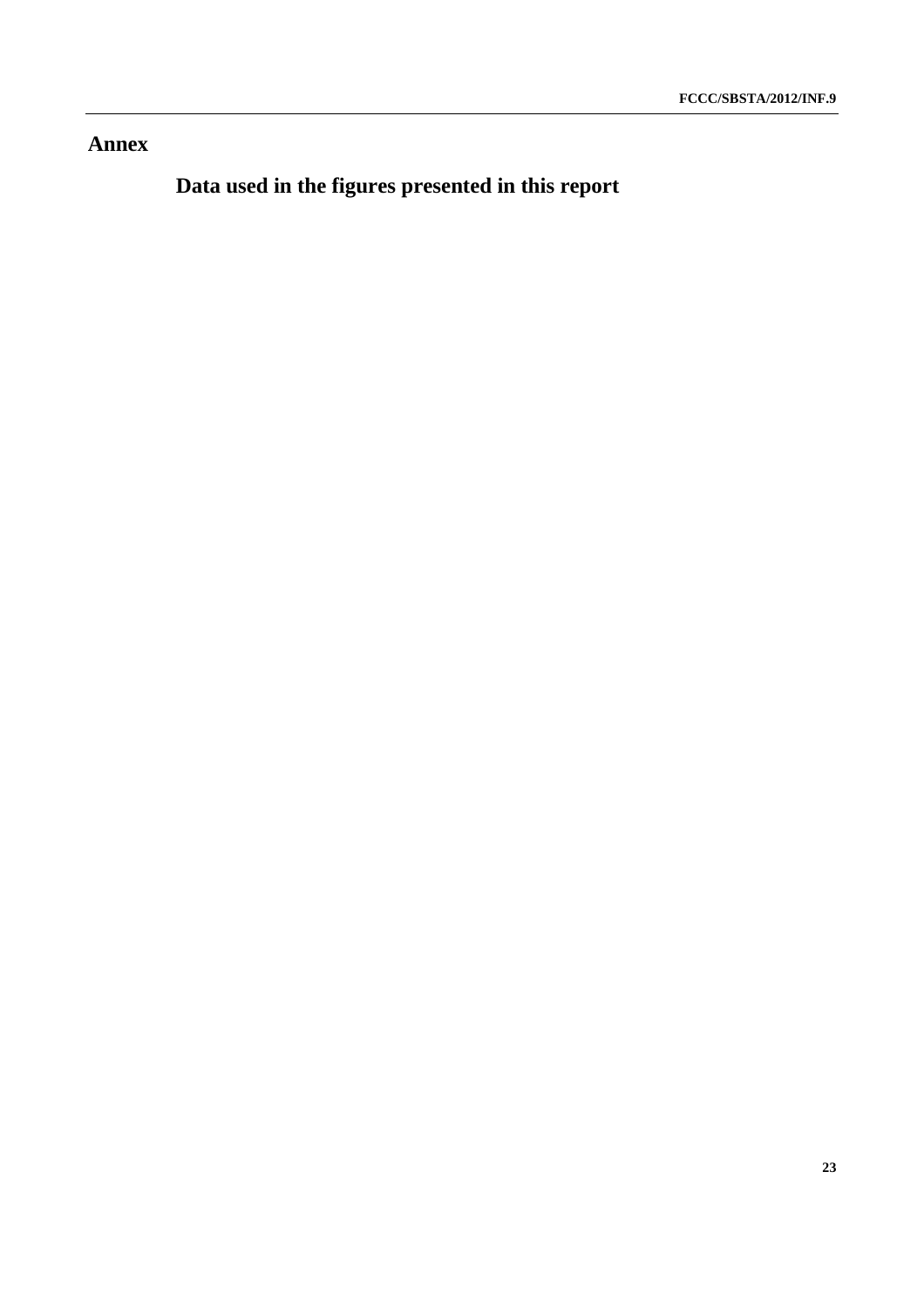## **FCCC/SBSTA/2012/INF.9**

### Table 1

**Total aggregate anthropogenic greenhouse gas emissions excluding emissions/removals from land use, land-use**  change and forestry of Annex I Parties that are also Parties to the Kyoto Protocol (Tg CO<sub>2</sub> eq)

|                                     | 1990       | 1995          | 2000       | 2005      | 2007      | 2008          | 2009        | 2010      |
|-------------------------------------|------------|---------------|------------|-----------|-----------|---------------|-------------|-----------|
| Australia                           | 417.99     | 439.48        | 494.27     | 527.76    | 541.22    | 549.49        | 547.48      | 542.69    |
| Austria                             | 78.16      | 79.81         | 80.47      | 92.88     | 87.37     | 86.96         | 79.74       | 84.59     |
| <b>Belarus</b>                      | 139.18     | 82.85         | 79.17      | 84.18     | 87.32     | 90.61         | 87.89       | 89.44     |
| Belgium                             | 143.28     | 150.53        | 146.15     | 143.62    | 133.93    | 136.69        | 125.19      | 132.46    |
| Bulgaria                            | 114.30     | 81.54         | 62.89      | 66.36     | 70.91     | 68.60         | 58.90       | 61.43     |
| Canada                              | 589.29     | 638.59        | 717.60     | 739.79    | 751.10    | 730.60        | 690.02      | 691.71    |
| Croatia                             | 31.47      | 23.04         | 26.09      | 30.24     | 32.41     | 31.05         | 29.06       | 28.60     |
| Czech Republic                      | 195.82     | 150.34        | 145.78     | 146.33    | 148.85    | 143.66        | 134.72      | 139.16    |
| Denmark                             | 69.97      | 77.20         | 69.50      | 65.20     | 68.51     | 65.02         | 62.09       | 62.63     |
| Estonia                             | 40.86      | 20.19         | 17.22      | 18.57     | 21.13     | 19.71         | 16.39       | 20.52     |
| EU-15                               | 4 249.35   | 4 149.30      | 4 139.24   | 4 180.34  | 4 083.32  | 3 9 9 9.05    | 3719.15     | 3 797.61  |
| Finland                             | 70.37      | 70.82         | 69.24      | 68.62     | 78.20     | 70.24         | 66.12       | 74.56     |
| France                              | 562.06     | 559.06        | 568.88     | 571.89    | 547.08    | 542.42        | 519.77      | 528.18    |
| Germany                             | 1 246.14   | 1 1 1 7 .44   | 1 039.00   | 997.28    | 976.99    | 975.97        | 911.80      | 936.54    |
| Greece                              | 105.01     | 109.78        | 127.05     | 135.66    | 135.05    | 131.26        | 124.69      | 118.29    |
| Hungary                             | 97.31      | 78.82         | 77.27      | 79.49     | 75.65     | 73.29         | 66.86       | 67.68     |
| Iceland                             | 3.50       | 3.27          | 3.85       | 3.82      | 4.57      | 4.96          | 4.70        | 4.54      |
| Ireland                             | 55.16      | 58.77         | 68.10      | 69.32     | 68.30     | 67.57         | 61.74       | 61.31     |
| Italy                               | 519.25     | 531.91        | 551.57     | 574.75    | 555.76    | 541.59        | 491.53      | 501.32    |
| Japan                               | 1 266.72   | 1 3 3 7 . 5 4 | 1 341.92   | 1 351.50  | 1 365.26  | 1 2 8 1 . 2 6 | 1 207.38    | 1 257.98  |
| Kazakhstan                          | 360.11     | 225.37        | 189.34     | 234.30    | 265.87    | 241.88        | 261.25      | 262.72    |
| Latvia                              | 26.56      | 12.60         | 10.24      | 11.25     | 12.18     | 11.72         | 10.96       | 12.08     |
| Liechtenstein                       | 0.23       | 0.24          | 0.26       | 0.27      | 0.25      | 0.27          | 0.25        | 0.23      |
| Lithuania                           | 49.43      | 21.93         | 19.36      | 22.92     | 25.44     | 24.33         | 19.96       | 20.81     |
| Luxembourg                          | 12.83      | 10.10         | 9.60       | 12.95     | 12.21     | 12.05         | 11.52       | 12.08     |
| Malta                               | 2.04       | 2.44          | 2.60       | 3.03      | 3.13      | 3.09          | 3.02        | 3.04      |
| Monaco                              | 0.11       | 0.12          | 0.12       | 0.10      | 0.10      | 0.10          | 0.09        | 0.09      |
| Netherlands                         | 212.02     | 223.39        | 213.20     | 210.96    | 205.52    | 204.57        | 198.93      | 210.05    |
| New Zealand                         | 59.80      | 63.11         | 69.30      | 76.51     | 74.63     | 74.20         | 71.48       | 71.66     |
| Norway                              | 49.80      | 49.70         | 53.44      | 53.77     | 55.52     | 53.82         | 51.47       | 53.90     |
| Poland                              | 457.44     | 432.53        | 384.75     | 388.92    | 407.13    | 401.34        | 381.77      | 400.87    |
| Portugal                            | 60.08      | 70.50         | 82.29      | 86.54     | 79.02     | 77.83         | 74.37       | 70.60     |
| Romania                             | 253.33     | 181.25        | 140.52     | 148.89    | 150.25    | 146.67        | 123.38      | 121.36    |
| <b>Russian Federation</b>           | 3 3 48 .69 | 2 193.07      | 2 0 3 9.90 | 2 120.27  | 2 189.71  | 2 2 2 7 .61   | 2 1 1 1 .55 | 2 201.89  |
| Slovakia                            | 71.78      | 53.22         | 49.34      | 51.21     | 48.87     | 50.08         | 44.19       | 45.98     |
| Slovenia                            | 18.47      | 18.47         | 18.82      | 20.34     | 20.71     | 21.43         | 19.47       | 19.52     |
| Spain                               | 282.82     | 314.27        | 380.83     | 435.43    | 436.33    | 403.82        | 366.27      | 355.90    |
| Sweden                              | 72.76      | 74.43         | 68.96      | 67.38     | 65.60     | 63.60         | 59.67       | 66.23     |
| Switzerland                         | 53.06      | 51.27         | 51.88      | 54.40     | 52.04     | 53.80         | 52.46       | 54.25     |
| Turkey                              | 187.03     | 237.51        | 297.01     | 329.90    | 379.98    | 366.50        | 369.65      | 401.93    |
| Ukraine                             | 929.58     | 498.46        | 395.75     | 417.38    | 436.25    | 421.32        | 365.28      | 383.18    |
| United Kingdom                      | 767.26     | 709.65        | 673.53     | 657.66    | 643.99    | 629.83        | 576.13      | 594.02    |
| <b>Total Annex I Kyoto Protocol</b> | 13 021.03  | 11 054.56     | 10 837.07  | 11 171.63 | 11 314.28 | 11 100.78     | 10 459.17   | 10 765.97 |
| <b>Total Annex I Convention</b>     | 19 182.49  | 17 582.83     | 17 909.52  | 18 350.29 | 18 529.45 | 18 121.68     | 17 046.86   | 17 568.20 |

*Source*: National greenhouse gas inventory submissions for 2012. *Available at*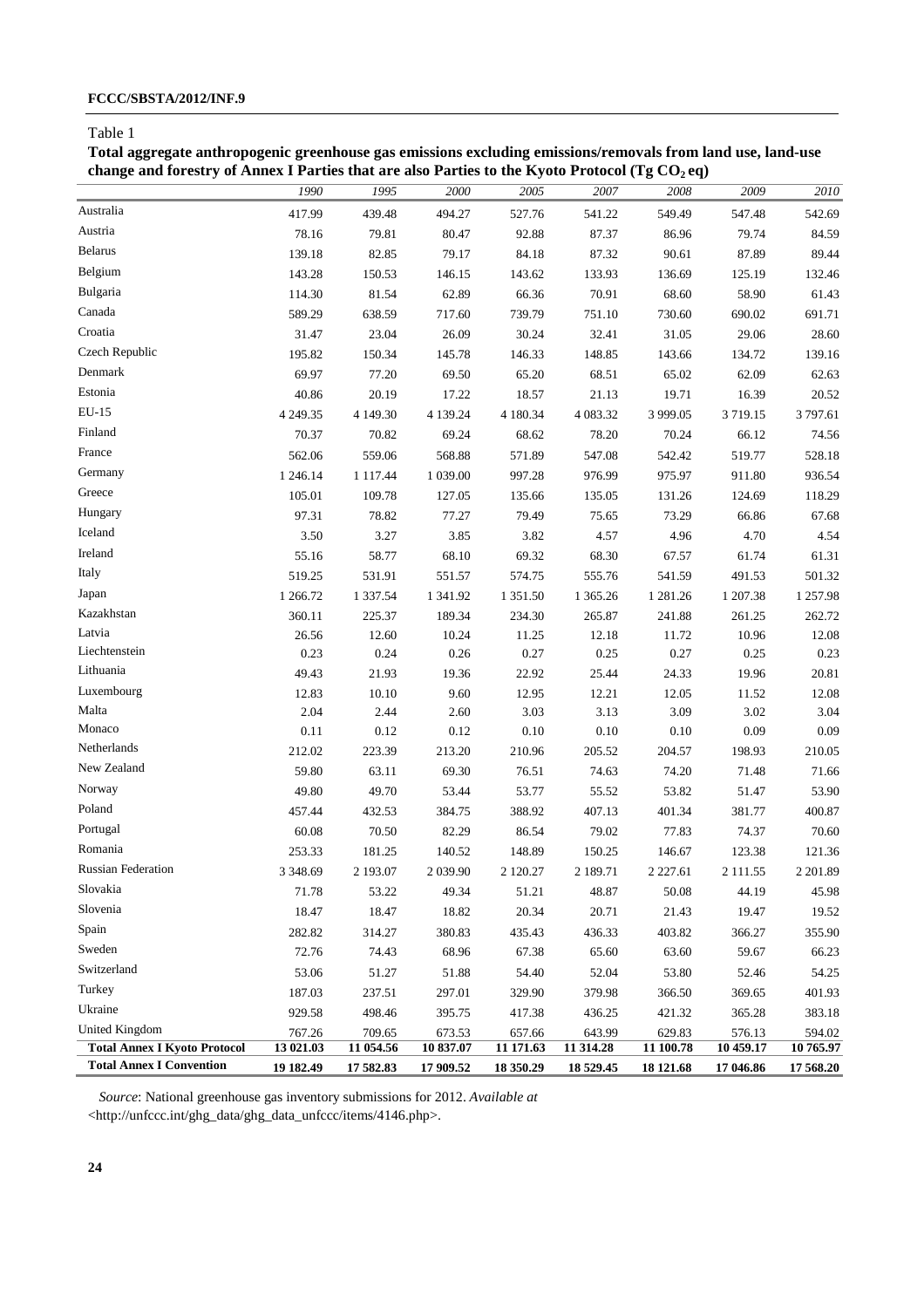**Total aggregate anthropogenic greenhouse gas emissions including emissions/removals from land use, land-use**  change and forestry of Annex I Parties that are also Parties to the Kyoto Protocol (Tg CO<sub>2</sub> eq)

|                                               | 1990      | 1995      | 2000          | 2005      | 2007      | 2008             | 2009          | 2010      |
|-----------------------------------------------|-----------|-----------|---------------|-----------|-----------|------------------|---------------|-----------|
| Australia                                     | 511.03    | 455.70    | 554.17        | 534.01    | 635.08    | 512.04           | 593.30        | 580.65    |
| Austria                                       | 68.14     | 68.21     | 65.43         | 85.48     | 86.85     | 87.34            | 76.10         | 80.98     |
| <b>Belarus</b>                                | 110.61    | 51.63     | 48.27         | 57.97     | 59.76     | 63.47            | 57.84         | 59.27     |
| Belgium                                       | 142.04    | 149.53    | 145.20        | 142.67    | 133.04    | 135.76           | 124.18        | 131.42    |
| Bulgaria                                      | 100.41    | 68.57     | 54.02         | 57.28     | 63.52     | 59.96            | 50.08         | 52.80     |
| Canada                                        | 521.81    | 824.56    | 655.50        | 793.33    | 802.53    | 713.66           | 677.93        | 763.67    |
| Croatia                                       | 25.88     | 16.38     | 24.22         | 22.58     | 24.68     | 23.08            | 21.30         | 20.31     |
| Czech Republic                                | 192.20    | 143.13    | 138.25        | 139.64    | 148.12    | 138.89           | 127.86        | 133.64    |
| Denmark                                       | 74.40     | 80.61     | 75.40         | 69.84     | 66.15     | 67.81            | 61.22         | 60.46     |
| Estonia                                       | 31.51     | 10.64     | 21.35         | 9.47      | 7.77      | 13.57            | 9.26          | 16.76     |
| EU-15                                         | 4 082.88  | 3 963.89  | 3 941.29      | 4 007.91  | 3 911.82  | 3813.13          | 3 5 2 1 . 1 2 | 3 619.63  |
| Finland                                       | 54.65     | 56.29     | 49.16         | 40.01     | 54.24     | 43.66            | 30.03         | 52.47     |
| France                                        | 542.67    | 533.67    | 544.37        | 531.69    | 503.50    | 498.99           | 483.62        | 495.95    |
| Germany                                       | 1 218.44  | 1 090.23  | 1 012.47      | 1 013.08  | 993.03    | 992.25           | 929.02        | 953.83    |
| Greece                                        | 102.46    | 106.52    | 124.22        | 132.77    | 132.85    | 128.53           | 121.88        | 115.65    |
| Hungary                                       | 95.36     | 73.02     | 76.88         | 75.07     | 72.97     | 69.09            | 63.55         | 64.31     |
| Iceland                                       | 4.69      | 4.41      | 4.85          | 4.70      | 5.40      | 5.75             | 5.46          | 5.28      |
| Ireland                                       | 55.36     | 59.24     | 68.50         | 69.10     | 67.60     | 66.46            | 60.71         | 60.28     |
| Italy                                         | 484.76    | 483.82    | 508.50        | 521.17    | 520.28    | 489.42           | 435.58        | 444.79    |
| Japan                                         | 1 196.64  | 1 255.55  | 1 2 5 4 . 1 8 | 1 260.79  | 1 281.12  | 1 202.58         | 1 1 3 5 . 5 2 | 1 184.80  |
| Kazakhstan                                    | 360.12    | 225.69    | 174.97        | 218.98    | 254.77    | 232.24           | 253.41        | 256.69    |
| Latvia                                        | 10.54     | $-4.32$   | $-4.25$       | $-6.12$   | $-9.71$   |                  | $-9.63$       | $-5.07$   |
| Liechtenstein                                 | 0.22      | 0.23      | 0.25          | 0.27      | 0.24      | $-11.20$<br>0.26 | 0.24          | 0.23      |
| Lithuania                                     | 43.14     | 18.14     | 11.78         | 20.13     | 23.72     | 16.82            | 9.03          | 9.10      |
| Luxembourg                                    | 13.18     | 9.87      | 9.21          | 12.57     | 11.94     | 11.78            | 11.22         | 11.78     |
| Malta                                         | 1.98      | 2.38      |               | 2.97      | 3.07      | 3.03             | 2.96          | 2.97      |
| Monaco                                        | 0.11      | 0.12      | 2.55<br>0.12  | 0.10      | 0.10      | 0.10             | 0.09          | 0.09      |
| Netherlands                                   | 215.02    | 226.24    | 216.13        | 214.00    | 208.41    | 207.62           | 201.80        | 213.05    |
| New Zealand                                   | 32.41     | 39.49     | 42.73         | 51.70     | 54.21     | 46.35            | 45.25         | 51.68     |
| Norway                                        |           |           |               |           |           |                  |               |           |
| Poland                                        | 41.13     | 38.27     | 34.37         | 23.88     | 26.94     | 19.13            | 24.49         | 20.95     |
| Portugal                                      | 433.97    | 419.68    | 366.50        | 352.33    | 369.46    | 359.77           | 339.80        | 357.99    |
| Romania                                       | 53.19     | 61.87     | 70.25         | 83.19     | 68.57     | 66.31            | 62.53         | 60.72     |
| Russian Federation                            | 226.05    | 154.13    | 111.37        | 120.89    | 125.05    | 122.37           | 95.12         | 95.55     |
|                                               | 3 4 28.75 | 1965.91   | 1 575.15      | 1 577.31  | 1 622.23  | 1 630.91         | 1 459.84      | 1 549.28  |
| Slovakia                                      | 61.48     | 42.25     | 39.06         | 45.93     | 41.09     | 42.98            | 36.96         | 39.89     |
| Slovenia                                      | 11.26     | 11.23     | 11.63         | 11.94     | 12.31     | 13.02            | 11.08         | 11.03     |
| Spain                                         | 263.72    | 295.01    | 357.57        | 410.88    | 406.66    | 374.70           | 337.72        | 326.94    |
| Sweden                                        | 31.50     | 38.96     | 30.05         | 36.49     | 28.67     | 26.82            | 23.92         | 32.18     |
| Switzerland                                   | 49.21     | 46.64     | 52.14         | 52.54     | 51.27     | 53.03            | 51.36         | 53.37     |
| Turkey                                        | 130.58    | 178.56    | 234.83        | 271.63    | 317.43    | 296.15           | 296.00        | 323.20    |
| Ukraine                                       | 859.84    | 449.70    | 344.91        | 378.94    | 382.33    | 410.90           | 347.01        | 345.23    |
| <b>United Kingdom</b>                         | 771.15    | 712.11    | 673.91        | 654.71    | 640.51    | 625.95           | 571.92        | 590.18    |
| <b>Total Annex I</b><br><b>Kyoto Protocol</b> | 12 571.60 | 10 463.86 | 9780.16       | 10 095.89 | 10 297.69 | 9861.35          | 9 236.54      | 9 624.31  |
| <b>Total Annex I</b>                          |           |           |               |           |           |                  |               |           |
| Convention                                    | 17864.96  | 16 191.17 | 16 204.29     | 16 214.17 | 16 442.22 | 15 822.21        | 14 782.25     | 15 371.45 |

*Source*: National greenhouse gas inventory submissions for 2012. Available at

<http://unfccc.int/ghg\_data/ghg\_data\_unfccc/items/4146.php>.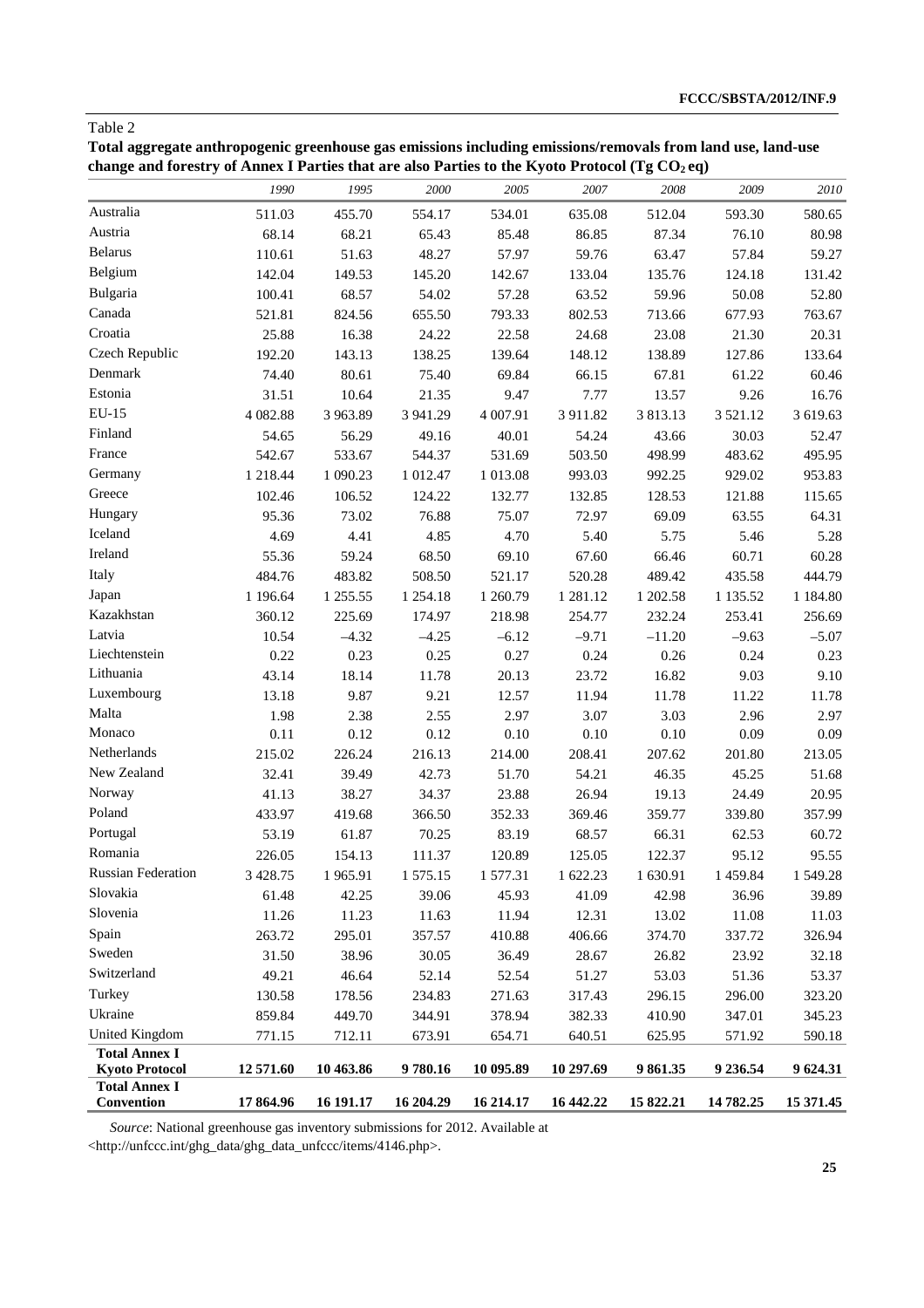# **Total aggregate anthropogenic carbon dioxide emissions from fuel combustion of Annex I Parties that are also**  Parties to the Kyoto Protocol (Tg CO<sub>2</sub>)

|                                               | 1990      | 1995      | 2000     | 2005       | 2006      | 2007      | 2008          | 2009      |
|-----------------------------------------------|-----------|-----------|----------|------------|-----------|-----------|---------------|-----------|
| Australia                                     | 260.08    | 285.46    | 338.80   | 389.08     | 393.48    | 389.49    | 393.15        | 394.88    |
| Austria                                       | 56.47     | 59.37     | 61.76    | 74.95      | 72.48     | 69.96     | 70.23         | 63.37     |
| <b>Belarus</b>                                | 124.57    | 61.42     | 58.66    | 62.07      | 66.18     | 64.00     | 64.20         | 60.79     |
| Belgium                                       | 107.95    | 115.21    | 118.60   | 112.57     | 109.62    | 105.65    | 110.96        | 100.70    |
| Bulgaria                                      | 74.94     | 53.27     | 42.03    | 45.97      | 47.30     | 50.47     | 49.05         | 42.21     |
| Canada                                        | 432.35    | 465.23    | 532.78   | 558.82     | 543.57    | 568.04    | 551.09        | 520.75    |
| Croatia                                       | 21.57     | 15.81     | 17.66    | 20.74      | 20.76     | 22.05     | 20.97         | 19.77     |
| Czech Republic                                | 155.14    | 123.68    | 121.88   | 119.59     | 120.67    | 122.02    | 116.82        | 109.84    |
| Denmark                                       | 50.44     | 58.01     | 50.64    | 48.26      | 56.06     | 51.37     | 48.44         | 46.78     |
| Estonia                                       | 36.12     | 16.10     | 14.62    | 16.87      | 15.52     | 19.26     | 17.71         | 14.66     |
| EU-15                                         | 3 082.68  | 3 064.18  | 3 143.45 | 3 270.76   | 3 272.02  | 3 213.78  | 3 155.71      | 2919.43   |
| Finland                                       | 54.40     | 56.02     | 54.16    | 55.33      | 66.65     | 64.66     | 57.20         | 55.01     |
| France                                        | 352.32    | 353.85    | 376.87   | 388.43     | 380.14    | 373.62    | 370.64        | 354.30    |
| Germany                                       | 950.42    | 869.44    | 827.14   | 811.82     | 823.88    | 800.08    | 804.10        | 750.19    |
| Greece                                        | 70.13     | 75.82     | 87.43    | 95.04      | 94.10     | 97.84     | 94.26         | 90.22     |
| Hungary                                       | 66.74     | 57.31     | 54.19    | 56.36      | 55.87     | 54.12     | 53.01         | 48.16     |
| Iceland                                       | 1.88      | 1.95      | 2.14     | 2.18       | 2.22      | 2.34      | 2.20          | 2.00      |
| Ireland                                       | 29.81     | 32.29     | 40.86    | 43.57      | 45.05     | 43.95     | 43.85         | 39.46     |
| Italy                                         | 397.36    | 409.41    | 426.04   | 460.81     | 463.84    | 447.27    | 435.07        | 389.28    |
| Japan                                         | 1 0 64.37 | 1 147.91  | 1 184.03 | 1 220.68   | 1 205.04  | 1 242.32  | 1 1 5 2 . 5 9 | 1 092.86  |
| Kazakhstan                                    | 236.41    | 167.02    | 112.50   | 156.64     | 172.87    | 187.33    | 207.89        | 189.54    |
| Latvia                                        | 18.64     | 8.85      | 6.82     | 7.57       | 8.02      | 8.34      | 7.91          | 6.75      |
| Liechtenstein <sup>a</sup>                    |           |           |          |            |           |           |               |           |
| Lithuania                                     | 33.11     | 14.17     | 11.20    | 13.54      | 13.66     | 14.45     | 14.24         | 12.39     |
| Luxembourg                                    | 10.44     | 8.15      | 8.03     | 11.33      | 11.15     | 10.60     | 10.52         | 9.99      |
| Malta                                         | 2.29      | 2.35      | 2.11     | 2.70       | 2.57      | 2.72      | 2.56          | 2.45      |
| Monaco $b$                                    |           |           |          |            |           |           |               |           |
| Netherlands                                   | 155.85    | 170.94    | 172.09   | 182.66     | 178.33    | 180.96    | 182.82        | 176.11    |
| New Zealand                                   | 23.32     | 26.08     | 30.59    | 33.58      | 33.89     | 32.43     | 33.66         | 31.31     |
| Norway                                        | 28.29     | 32.81     | 33.54    | 36.32      | 37.38     | 37.97     | 37.53         | 37.31     |
| Poland                                        | 342.11    | 331.10    | 290.91   | 292.93     | 304.25    | 303.52    | 298.58        | 286.76    |
| Portugal                                      | 39.28     | 48.27     | 59.44    | 62.80      | 56.37     | 55.94     | 53.26         | 53.14     |
| Romania                                       | 167.08    | 117.07    | 86.28    | 91.93      | 95.86     | 93.28     | 92.12         | 78.36     |
| <b>Russian Federation</b>                     | 2 178.78  | 1 574.53  | 1 505.50 | 1516.18    | 1 579.77  | 1 578.54  | 1593.36       | 1532.60   |
| Slovakia                                      | 56.73     | 40.83     | 37.37    | 38.10      | 37.46     | 36.80     | 36.25         | 33.17     |
| Slovenia                                      | 12.50     | 13.31     | 14.09    | 15.59      | 15.90     | 15.83     | 16.73         | 15.15     |
| Spain                                         | 205.81    | 233.28    | 283.87   | 339.71     | 332.37    | 344.07    | 317.60        | 283.37    |
| Sweden                                        | 52.75     | 57.52     | 52.76    | 50.34      | 48.03     | 46.35     | 44.63         | 41.71     |
| Switzerland                                   | 41.38     | 41.62     | 42.53    | 44.64      | 44.28     | 42.33     | 43.87         | 42.42     |
| Turkey                                        | 126.91    | 152.66    | 200.56   | 216.36     | 239.67    | 265.00    | 263.53        | 256.31    |
| Ukraine                                       | 687.86    | 392.78    | 291.96   | 305.59     | 310.28    | 313.93    | 309.28        | 256.39    |
| United Kingdom                                | 549.25    | 516.60    | 523.76   | 533.14     | 533.95    | 521.46    | 512.13        | 465.80    |
| <b>Total Annex I</b>                          |           |           |          |            |           |           |               |           |
| <b>Kyoto Protocol</b><br><b>Total Annex I</b> | 9 275.85  | 8 207.50  | 8 176.20 | 8534.79    | 8 638.49  | 8 680.36  | 8 534.01      | 8 006.26  |
| Convention                                    | 14 144.51 | 13 346.23 | 13874.35 | 14 30 6.45 | 14 323.41 | 14 443.08 | 14 120.79     | 13 201.28 |
|                                               |           |           |          |            |           |           |               |           |

*Source*: International Energy Agency. *CO2 Emissions from Fuel Combustion* (2011 edition). Available at <http://wds.iea.org/WDS/Common/Login/login.aspx>.

<sup>a</sup> Included in Switzerland's emissions.

*b* Included in France's emissions.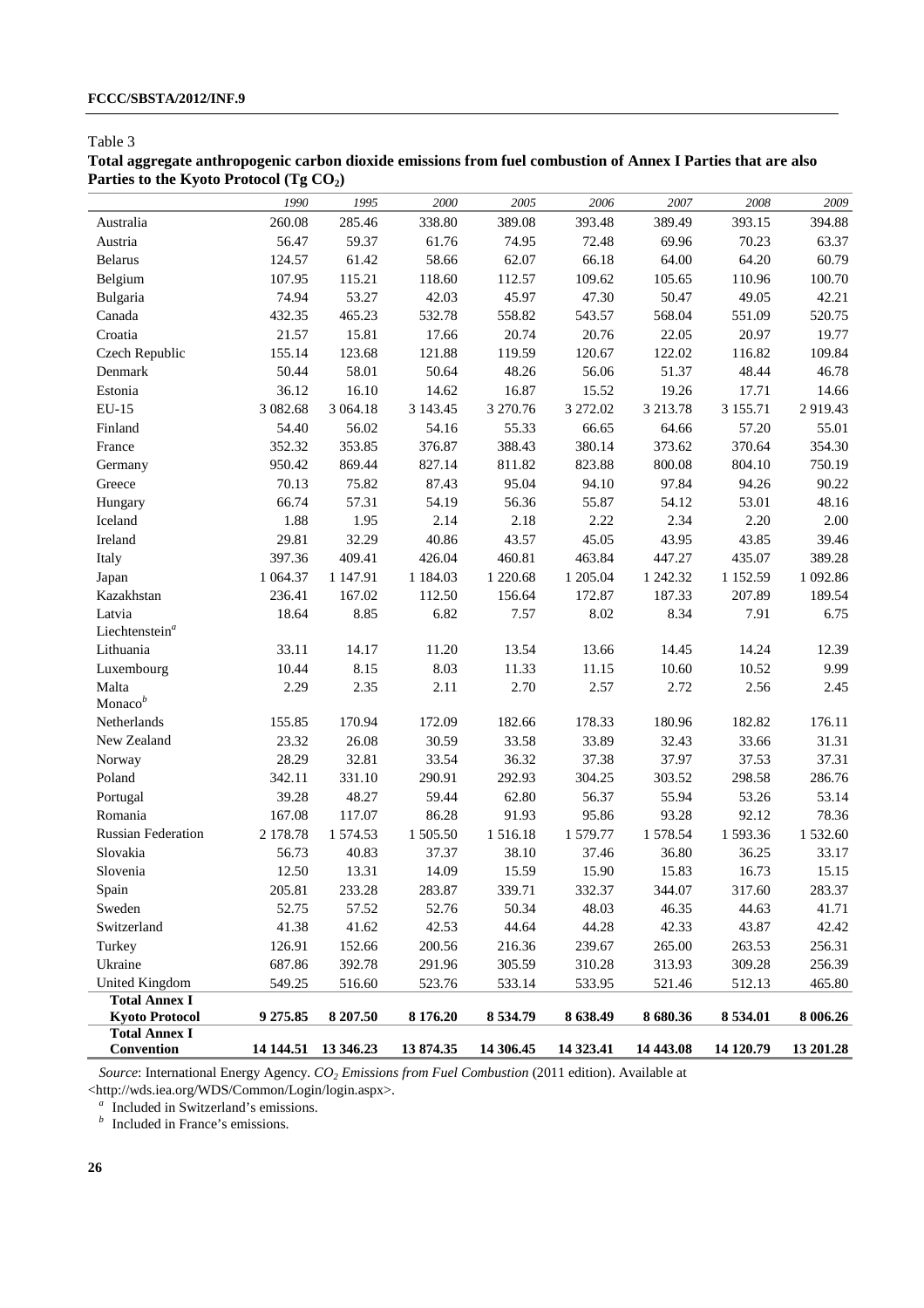| Total aggregate anthropogenic carbon dioxide emissions from fuel combustion of non-Annex I Parties that are |
|-------------------------------------------------------------------------------------------------------------|
| also Parties to the Kyoto Protocol (Tg $CO2$ )                                                              |
|                                                                                                             |

|                                  | 1990          | 1995     | 2000          | 2005     | 2006     | 2007     | 2008     | 2009     |
|----------------------------------|---------------|----------|---------------|----------|----------|----------|----------|----------|
| Albania                          | 6.25          | 1.86     | 3.18          | 4.56     | 4.11     | 4.01     | 3.86     | 2.70     |
| Algeria                          | 51.67         | 55.65    | 62.42         | 78.55    | 81.67    | 85.69    | 88.09    | 92.52    |
| Angola                           | 4.01          | 3.96     | 5.08          | 7.05     | 8.90     | 10.38    | 12.23    | 12.92    |
| Argentina                        | 100.38        | 118.20   | 139.03        | 150.96   | 160.50   | 166.77   | 173.78   | 166.61   |
| Armenia                          | 20.46         | 3.42     | 3.40          | 4.12     | 4.14     | 4.79     | 5.26     | 4.26     |
| Azerbaijan                       | 64.20         | 31.60    | 29.13         | 32.54    | 33.03    | 27.03    | 29.41    | 25.22    |
| Bahrain                          | 11.70         | 11.63    | 14.13         | 18.15    | 20.14    | 21.19    | 22.35    | 22.82    |
| Bangladesh                       | 13.56         | 20.51    | 25.30         | 36.49    | 39.26    | 42.04    | 46.43    | 50.66    |
| Benin                            | 0.25          | 0.22     | 1.41          | 2.65     | 3.21     | 3.75     | 3.80     | 4.15     |
| Bolivia (Plurinational State of) | 5.15          | 6.93     | 7.33          | 9.62     | 10.43    | 11.42    | 12.29    | 12.87    |
| Bosnia and Herzegovina           | 23.65         | 3.35     | 13.66         | 15.66    | 17.18    | 17.95    | 19.52    | 19.09    |
| <b>Botswana</b>                  | 2.93          | 3.33     | 4.19          | 4.43     | 4.38     | 4.44     | 4.52     | 4.18     |
| <b>Brazil</b>                    | 194.27        | 240.42   | 302.76        | 322.20   | 327.10   | 341.88   | 361.49   | 337.80   |
| Brunei Darussalam                | 3.36          | 4.70     | 4.65          | 5.09     | 7.53     | 7.13     | 7.49     | 8.12     |
| Cambodia                         | n.a.          | 1.40     | 2.42          | 3.73     | 4.06     | 4.43     | 4.61     | 4.26     |
| Cameroon                         | 2.67          | 2.50     | 2.79          | 2.93     | 3.11     | 4.11     | 4.26     | 4.79     |
| Chile                            | 31.08         | 38.99    | 52.53         | 58.49    | 60.29    | 66.55    | 67.75    | 64.93    |
| China                            | 2 2 1 1 . 2 6 | 2 986.09 | 3 0 3 7 . 3 1 | 5 062.37 | 5 602.95 | 6 028.37 | 6 506.78 | 6 831.60 |
| Colombia                         | 44.96         | 58.05    | 58.67         | 56.90    | 56.96    | 57.17    | 58.26    | 60.56    |
| Congo                            | 0.70          | 0.53     | 0.59          | 0.93     | 1.13     | 1.18     | 1.48     | 1.66     |
| Costa Rica                       | 2.61          | 4.40     | 4.49          | 5.40     | 5.90     | 6.58     | 6.58     | 6.27     |
| Côte d'Ivoire                    | 2.63          | 3.21     | 6.13          | 5.85     | 5.84     | 5.65     | 6.47     | 6.09     |
| Cuba                             | 33.70         | 22.62    | 26.50         | 24.60    | 25.04    | 25.88    | 25.25    | 26.84    |
| Cyprus                           | 3.84          | 5.23     | 6.27          | 6.99     | 7.06     | 7.35     | 7.57     | 7.46     |
| Democratic People's Republic     |               |          |               |          |          |          |          |          |
| of Korea                         | 114.01        | 74.86    | 68.82         | 74.26    | 75.43    | 62.37    | 69.37    | 66.20    |
| Democratic Republic              | 2.96          | 2.10     | 1.67          | 2.26     | 2.40     | 2.59     | 2.82     | 2.87     |
| of the Congo                     |               |          |               |          |          |          |          |          |
| Dominican Republic               | 7.66          | 11.42    | 17.44         | 17.44    | 18.80    | 18.88    | 19.18    | 18.07    |
| Ecuador                          | 13.19         | 16.29    | 18.54         | 23.57    | 25.44    | 25.81    | 26.50    | 28.48    |
| Egypt                            | 79.21         | 83.99    | 110.24        | 151.94   | 160.14   | 168.70   | 174.03   | 175.41   |
| El Salvador                      | 2.23          | 4.63     | 5.21          | 6.39     | 6.63     | 6.92     | 6.21     | 6.79     |
| Eritrea                          | n.a.          | 0.77     | 0.61          | 0.60     | 0.52     | 0.51     | 0.45     | 0.47     |
| Ethiopia                         | 2.21          | 2.35     | 3.18          | 4.82     | 5.27     | 5.99     | 6.83     | 7.42     |
| Gabon                            | 0.90          | 1.33     | 1.38          | 2.15     | 2.05     | 2.42     | 2.33     | 1.70     |
| Georgia                          | 33.31         | 8.08     | 4.62          | 4.34     | 4.79     | 5.50     | 4.79     | 5.68     |
| Ghana                            | 2.71          | 3.31     | 5.11          | 6.40     | 7.79     | 8.20     | 7.33     | 9.02     |
| Gibraltar                        | 0.18          | 0.32     | 0.39          | 0.44     | 0.45     | 0.47     | 0.49     | 0.50     |
| Guatemala                        | 3.30          | 6.01     | 8.79          | 11.44    | 11.59    | 12.51    | 11.29    | 14.51    |
| Haiti                            | 0.94          | 0.90     | 1.41          | 1.98     | 2.03     | 2.31     | 2.34     | 2.37     |
| Honduras                         | 2.13          | 3.53     | 4.44          | 6.94     | 6.12     | 7.84     | 7.59     | 7.14     |
| Hong Kong, China                 | 32.82         | 35.97    | 39.85         | 40.75    | 41.72    | 43.40    | 42.25    | 45.60    |
| India                            | 582.34        | 776.57   | 972.47        | 1 160.40 | 1 252.03 | 1 357.16 | 1 431.27 | 1585.82  |
| Indonesia                        | 142.17        | 202.07   | 264.04        | 336.43   | 356.18   | 365.52   | 343.45   | 376.26   |
| Iran (Islamic Republic of)       | 179.56        | 252.35   | 316.68        | 426.82   | 461.86   | 500.75   | 522.74   | 533.22   |
| Iraq                             | 52.85         | 71.77    | 81.81         | 83.35    | 85.06    | 90.03    | 92.94    | 98.77    |
| Israel                           | 33.14         | 45.83    | 54.76         | 60.19    | 61.84    | 66.94    | 66.37    | 64.63    |
| Jamaica                          | 7.19          | 8.36     | 9.73          | 10.45    | 11.86    | 13.24    | 11.85    | 8.27     |
| Jordan                           | 9.20          | 12.13    | 14.30         | 17.91    | 18.29    | 19.18    | 18.42    | 19.20    |
| Kenya                            | 5.51          | 5.59     | 6.77          | 7.25     | 8.24     | 8.34     | 8.60     | 10.02    |
| Kuwait                           | 28.72         | 36.11    | 49.12         | 70.13    | 69.62    | 70.13    | 73.87    | 80.72    |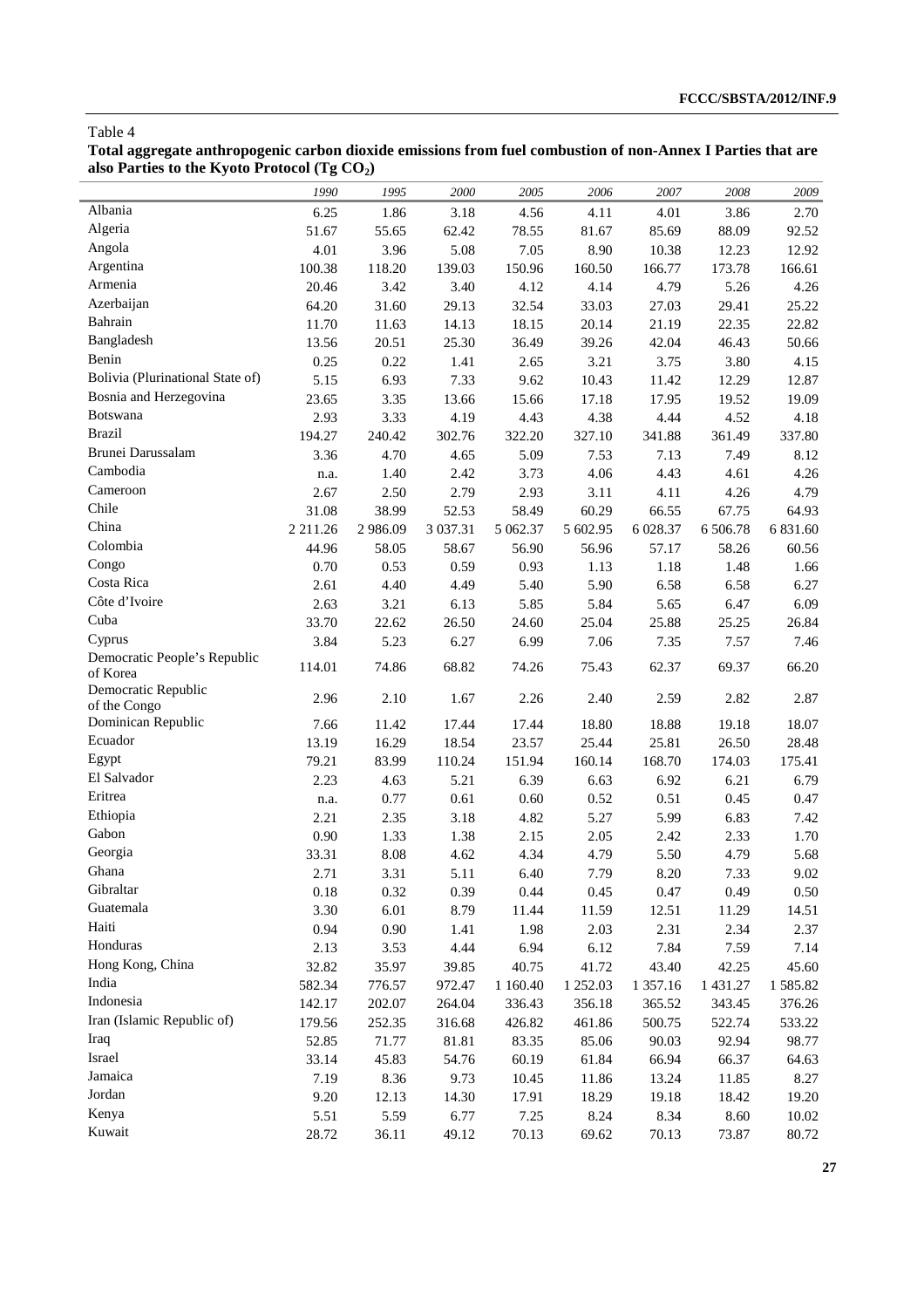# **FCCC/SBSTA/2012/INF.9**

|                              | 1990     | 1995    | 2000   | 2005                                   | 2006     | 2007   | 2008                | 2009   |
|------------------------------|----------|---------|--------|----------------------------------------|----------|--------|---------------------|--------|
| Kyrgyzstan                   | 22.45    | 4.43    | 4.45   | 5.04                                   | 4.83     | 6.13   | 5.93                | 7.06   |
| Lebanon                      | 5.46     | 12.85   | 14.12  | 14.48                                  | 13.65    | 12.01  | 15.83               | 19.33  |
| Libya                        | 27.35    | 35.12   | 39.69  | 42.48                                  | 42.54    | 43.13  | 47.00               | 50.05  |
| Malaysia                     | 48.92    | 78.49   | 111.06 | 152.78                                 | 158.17   | 171.25 | 181.69              | 164.16 |
| Mexico                       | 264.86   | 296.60  | 349.32 | 385.52                                 | 394.65   | 409.80 | 403.70              | 399.67 |
| Mongolia                     | 12.66    | 10.05   | 8.81   | 9.48                                   | 10.49    | 11.10  | 11.20               | 11.99  |
| Morocco                      | 19.64    | 25.32   | 28.29  | 38.57                                  | 38.98    | 40.48  | 42.09               | 41.30  |
| Mozambique                   | 1.08     | 1.14    | 1.32   | 1.52                                   | 1.63     | 2.10   | 2.01                | 2.24   |
| Myanmar                      | 3.98     | 6.73    | 8.13   | 13.35                                  | 12.17    | 12.50  | 11.94               | 10.14  |
| Namibia                      | n.a.     | 1.81    | 1.87   | 2.90                                   | 3.19     | 3.33   | 4.18                | 3.69   |
| Nepal                        | 0.88     | 1.74    | 3.06   | 3.04                                   | 2.47     | 2.55   | 2.85                | 3.40   |
| Netherlands Antilles         | 2.74     | 2.82    | 4.05   | 4.20                                   | 4.13     | 4.48   | 4.27                | 4.97   |
| Nicaragua                    | 1.83     | 2.50    | 3.52   | 4.01                                   | 4.00     | 4.36   | 4.15                | 4.22   |
| Nigeria                      | 29.16    | 31.12   | 39.40  | 50.38                                  | 46.68    | 44.06  | 49.55               | 41.19  |
| Oman                         | 9.93     | 14.40   | 19.76  | 27.82                                  | 30.40    | 32.46  | 36.31               | 38.95  |
| Pakistan                     | 58.60    | 79.52   | 97.30  | 117.21                                 | 126.64   | 138.60 | 132.98              | 136.94 |
| Panama                       | 2.36     | 3.96    | 4.53   | 5.45                                   | 6.28     | 6.18   | 6.22                | 7.25   |
| Paraguay                     | 1.91     | 3.45    | 3.25   | 3.44                                   | 3.57     | 3.70   | 3.68                | 4.06   |
| Peru                         | 19.21    | 23.73   | 26.49  | 28.87                                  | 28.40    | 30.92  | 35.62               | 38.55  |
| Philippines                  | 38.11    | 57.02   | 67.85  | 71.29                                  | 65.34    | 68.85  | 70.96               | 70.54  |
| Qatar                        | 14.11    | 18.78   | 24.01  | 37.58                                  | 43.21    | 49.30  | 53.81               | 56.53  |
| Republic of Korea            | 229.30   | 358.65  | 437.66 | 467.90                                 | 476.46   | 490.35 | 501.68              | 515.46 |
| Republic of Moldova          | 30.18    | 10.92   | 6.48   | 7.86                                   | 7.43     | 7.50   | 7.07                | 5.75   |
| Saudi Arabia                 | 158.87   | 207.39  | 252.41 | 332.73                                 | 351.81   | 361.53 | 386.58              | 410.47 |
| Senegal                      | 2.01     | 2.47    | 3.59   | 4.64                                   | 4.46     | 4.96   | 5.07                | 5.26   |
| Serbia                       | 61.44    | 44.01   | 42.54  | 49.07                                  | 51.55    | 49.82  | 49.86               | 46.26  |
| Singapore                    | 28.80    | 37.53   | 40.24  | 44.11                                  | 44.39    | 45.60  | 46.09               | 44.83  |
| South Africa                 | 254.67   | 276.94  | 298.18 | 330.31                                 | 331.31   | 356.50 | 388.42              | 369.37 |
| Sri Lanka                    | 3.74     | 5.52    | 10.62  | 13.42                                  | 11.86    | 13.00  | 12.22               | 12.66  |
| Sudan                        | 5.50     | 4.56    | 5.48   | 10.00                                  | 11.23    | 12.00  | 12.07               | 13.26  |
| Syrian Arab Republic         | 28.16    | 32.82   | 39.87  | 55.20                                  | 58.67    | 66.47  | 67.64               | 59.80  |
| Tajikistan                   | 10.90    | 2.44    | 2.17   | 2.37                                   | 2.60     | 3.17   | 3.04                | 2.77   |
| The former Yugoslav Republic |          |         |        |                                        |          |        |                     |        |
| of Macedonia                 | 8.52     | 8.18    | 8.40   | 8.78                                   | 8.75     | 9.18   | 8.98                | 8.34   |
| United Republic of Tanzania  | 1.71     | 2.52    | 2.57   | 5.15                                   | 5.64     | 5.45   | 5.79                | 6.26   |
| Thailand                     | 80.08    | 140.32  | 161.79 | 219.06                                 | 222.79   | 231.89 | 237.82              | 227.80 |
| Togo                         | 0.57     | 0.57    | 0.96   | $0.98\,$                               | $0.90\,$ | 0.90   | $1.10\,$            | 1.12   |
| Trinidad and Tobago          | 11.37    | 12.27   | 21.08  | 33.90                                  | 38.56    | 40.58  | 39.20               | 40.17  |
| Tunisia                      | 12.08    | 14.20   | 18.02  | 19.54                                  | 19.92    | 20.64  | 20.87               | 20.78  |
| Turkmenistan                 | 46.64    | 34.43   | 36.19  | 46.03                                  | 46.81    | 54.22  | 55.78               | 48.77  |
| <b>United Arab Emirates</b>  | 51.85    | 69.59   | 85.85  | 108.09                                 | 113.58   | 128.34 | 144.35              | 147.04 |
| Uruguay                      | 3.75     | 4.52    | 5.26   | 5.30                                   | 6.21     | 5.80   | 7.70                | 7.74   |
| Uzbekistan                   | 119.83   | 101.59  | 117.58 | 108.38                                 | 112.34   | 112.30 | 114.93              | 112.36 |
| Venezuela (Bolivarian        | 105.09   | 118.29  | 126.74 | 148.16                                 | 161.24   | 153.28 | 153.43              | 154.57 |
| Republic of)                 |          |         |        |                                        |          |        |                     |        |
| Viet Nam                     | 17.20    | 27.79   | 44.01  | 80.78                                  | 85.14    | 93.07  | 102.05              | 114.07 |
| Yemen                        | 6.43     | 9.34    | 13.21  | 18.83                                  | 19.46    | 20.62  | 21.41               | 22.18  |
| Zambia                       | 2.60     | 2.05    | 1.70   | 2.07                                   | 1.98     | 1.41   | 1.59                | 1.69   |
| Zimbabwe                     | 16.00    | 14.85   | 12.71  | 10.36                                  | 9.88     | 9.32   | 8.78                | 8.66   |
| <b>Total non-Annex I</b>     | 6 056.26 | 7550.78 |        | 8 530.34 11 601.34 12 436.46 13 216.64 |          |        | 13 962.33 14 471.19 |        |

*Source*: International Energy Agency. *CO2 Emissions from Fuel Combustion* (2011 edition). Available at <http://wds.iea.org/WDS/Common/Login/login.aspx>.

*Abbreviation*: n.a. = not available.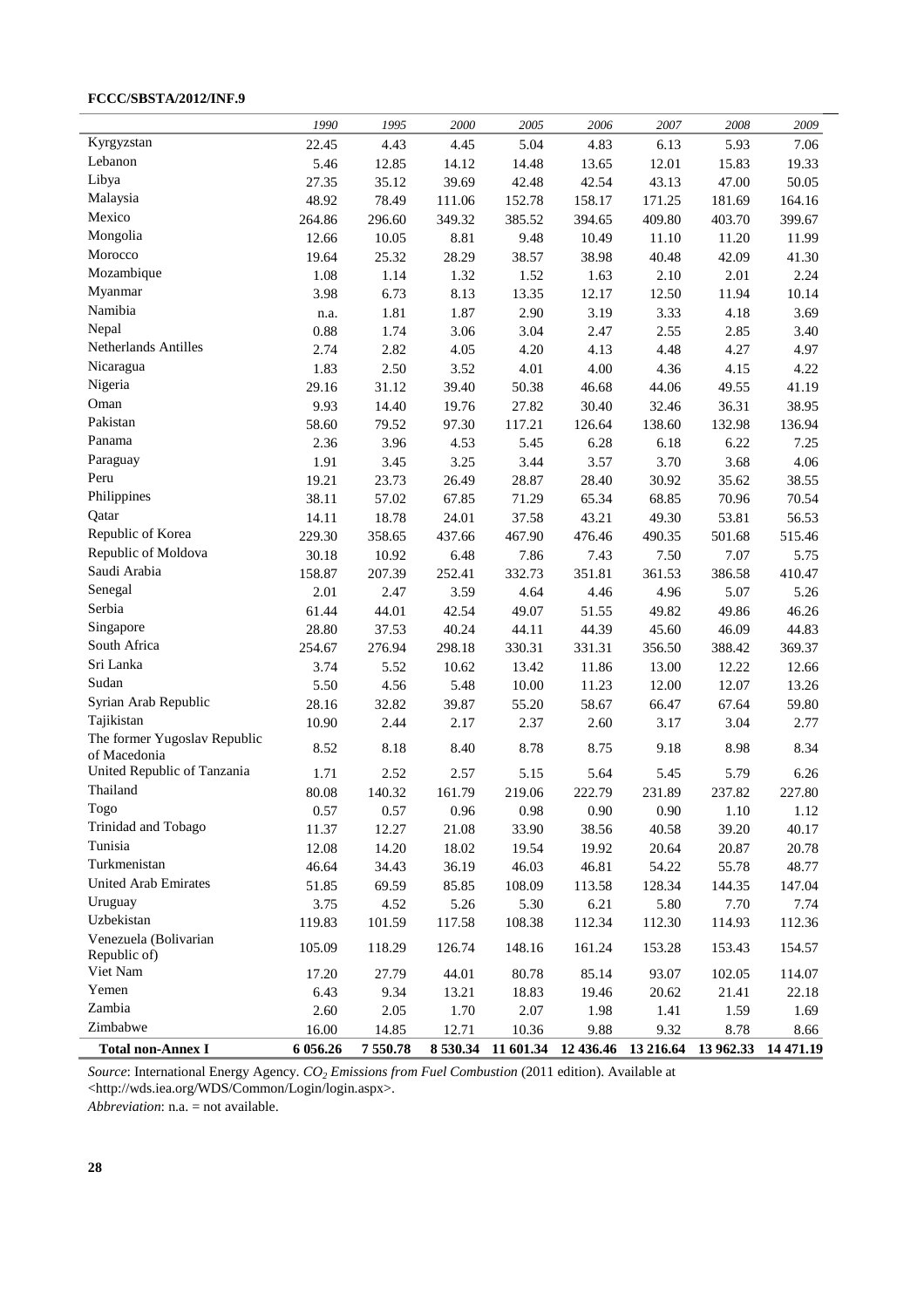|  |  |  | Population trends of Annex I Parties that are also Parties to the Kyoto Protocol (millions) |
|--|--|--|---------------------------------------------------------------------------------------------|
|--|--|--|---------------------------------------------------------------------------------------------|

| 2006<br>1990<br>1995<br>2000<br>2005<br>2007<br>2008<br>20.87<br>21.24<br>21.64<br>17.17<br>18.19<br>19.27<br>20.54<br>Australia<br>8.01<br>8.23<br>8.27<br>8.30<br>8.34<br>Austria<br>7.68<br>7.95<br>9.78<br>9.73<br>9.70<br><b>Belarus</b><br>10.19<br>10.19<br>10.01<br>9.68<br>9.97<br>Belgium<br>10.14<br>10.25<br>10.47<br>10.54<br>10.62<br>10.71<br>8.72<br>8.40<br>8.06<br>7.74<br>7.70<br>Bulgaria<br>7.66<br>7.62<br>27.69<br>32.25<br>33.33<br>Canada<br>29.30<br>30.69<br>32.58<br>32.93<br>4.78<br>4.44<br>4.44<br>Croatia<br>4.67<br>4.43<br>4.44<br>4.43<br>Czech Republic<br>10.36<br>10.33<br>10.27<br>10.23<br>10.27<br>10.32<br>10.43<br>5.14<br>5.23<br>5.44<br>Denmark<br>5.34<br>5.42<br>5.46<br>5.49<br>1.59<br>1.34<br>Estonia<br>1.45<br>1.37<br>1.35<br>1.35<br>1.34<br>366.02<br>372.73<br>388.67<br>$EU-15$<br>377.97<br>390.75<br>393.13<br>395.38<br>4.99<br>5.25<br>5.29<br>5.31<br>Finland<br>5.11<br>5.18<br>5.27<br>58.17<br>59.42<br>60.73<br>62.96<br>63.39<br>63.78<br>64.14<br>France<br>79.36<br>81.66<br>82.19<br>82.46<br>82.37<br>82.26<br>82.12<br>Germany<br>10.34<br>10.63<br>10.92<br>11.10<br>11.15<br>11.19<br>11.24<br>Greece<br>10.07<br>10.37<br>10.33<br>10.21<br>10.09<br>10.06<br>10.04<br>Hungary<br>0.26<br>$0.30\,$<br>Iceland<br>0.27<br>0.28<br>$0.30\,$<br>0.31<br>0.32<br>3.60<br>3.80<br>4.26<br>Ireland<br>3.51<br>4.16<br>4.37<br>4.44<br>56.72<br>58.94<br>56.84<br>56.94<br>58.61<br>59.38<br>59.83<br>Italy<br>123.61<br>125.57<br>126.93<br>127.77<br>127.77<br>127.77<br>127.51<br>Japan<br>15.15<br>Kazakhstan<br>16.35<br>15.82<br>14.88<br>15.31<br>15.48<br>15.67<br>Latvia<br>2.67<br>2.52<br>2.37<br>2.30<br>2.29<br>2.28<br>2.27<br>Liechtenstein <sup>a</sup><br>3.70<br>Lithuania<br>3.63<br>3.50<br>3.41<br>3.39<br>3.38<br>3.36<br>0.38<br>0.41<br>0.44<br>0.47<br>0.47<br>0.48<br>0.49<br>Luxembourg<br>Malta<br>0.36<br>0.38<br>0.39<br>0.40<br>0.41<br>0.41<br>0.41<br>Monaco $b$<br>Netherlands<br>14.95<br>15.46<br>15.92<br>16.32<br>16.34<br>16.38<br>16.44<br>4.20<br>4.24<br>New Zealand<br>3.37<br>3.69<br>3.87<br>4.15<br>4.28<br>4.36<br>4.24<br>4.49<br>4.62<br>4.66<br>4.71<br>4.77<br>Norway<br>Poland<br>38.03<br>38.28<br>38.26<br>38.16<br>38.13<br>38.12<br>38.12<br>10.00<br>10.03<br>10.23<br>10.55<br>10.58<br>10.62<br>Portugal<br>10.61<br>Romania<br>23.21<br>22.68<br>21.59<br>21.51<br>22.44<br>21.63<br>21.55<br>Russian Federation<br>147.67<br>148.46<br>146.89<br>143.47<br>142.75<br>142.22<br>142.01<br>Slovakia<br>5.30<br>5.36<br>5.40<br>5.39<br>5.39<br>5.40<br>5.41<br>2.00<br>1.99<br>1.99<br>2.00<br>2.01<br>2.02<br>Slovenia<br>2.02<br>39.01<br>39.39<br>40.26<br>43.40<br>44.07<br>44.87<br>45.59<br>Spain<br>8.56<br>9.08<br>Sweden<br>8.83<br>8.87<br>9.03<br>9.15<br>9.22<br>6.80<br>7.08<br>Switzerland<br>7.21<br>7.50<br>7.56<br>7.62<br>7.71<br>55.12<br>Turkey<br>59.76<br>64.26<br>68.58<br>69.42<br>70.26<br>71.08<br>Ukraine<br>51.89<br>51.51<br>49.18<br>47.11<br>46.79<br>46.51<br>46.26<br>United Kingdom<br>57.24<br>58.03<br>58.89<br>60.24<br>60.58<br>60.99<br>61.40<br><b>Total Annex I Kyoto Protocol</b><br>955.50<br>963.25<br>978.38<br>985.26<br>939.88<br>975.68<br>981.76<br><b>Total Annex I Convention</b><br>1 2 2 2 . 0 9<br>1 245.67<br>1 271.91<br>1 277.43<br>1 283.79<br>1 290.09<br>1 190.06 |  |  |  |  |          |
|---------------------------------------------------------------------------------------------------------------------------------------------------------------------------------------------------------------------------------------------------------------------------------------------------------------------------------------------------------------------------------------------------------------------------------------------------------------------------------------------------------------------------------------------------------------------------------------------------------------------------------------------------------------------------------------------------------------------------------------------------------------------------------------------------------------------------------------------------------------------------------------------------------------------------------------------------------------------------------------------------------------------------------------------------------------------------------------------------------------------------------------------------------------------------------------------------------------------------------------------------------------------------------------------------------------------------------------------------------------------------------------------------------------------------------------------------------------------------------------------------------------------------------------------------------------------------------------------------------------------------------------------------------------------------------------------------------------------------------------------------------------------------------------------------------------------------------------------------------------------------------------------------------------------------------------------------------------------------------------------------------------------------------------------------------------------------------------------------------------------------------------------------------------------------------------------------------------------------------------------------------------------------------------------------------------------------------------------------------------------------------------------------------------------------------------------------------------------------------------------------------------------------------------------------------------------------------------------------------------------------------------------------------------------------------------------------------------------------------------------------------------------------------------------------------------------------------------------------------------------------------------------------------------------------------------------------------------------------------------------------------------------------------------------------------------------------------------------------------------------------------------------------------------------------------------------------------------------------------------------------------------------------------------------------------------------------------------------------------------|--|--|--|--|----------|
|                                                                                                                                                                                                                                                                                                                                                                                                                                                                                                                                                                                                                                                                                                                                                                                                                                                                                                                                                                                                                                                                                                                                                                                                                                                                                                                                                                                                                                                                                                                                                                                                                                                                                                                                                                                                                                                                                                                                                                                                                                                                                                                                                                                                                                                                                                                                                                                                                                                                                                                                                                                                                                                                                                                                                                                                                                                                                                                                                                                                                                                                                                                                                                                                                                                                                                                                                               |  |  |  |  | 2009     |
|                                                                                                                                                                                                                                                                                                                                                                                                                                                                                                                                                                                                                                                                                                                                                                                                                                                                                                                                                                                                                                                                                                                                                                                                                                                                                                                                                                                                                                                                                                                                                                                                                                                                                                                                                                                                                                                                                                                                                                                                                                                                                                                                                                                                                                                                                                                                                                                                                                                                                                                                                                                                                                                                                                                                                                                                                                                                                                                                                                                                                                                                                                                                                                                                                                                                                                                                                               |  |  |  |  | 22.10    |
|                                                                                                                                                                                                                                                                                                                                                                                                                                                                                                                                                                                                                                                                                                                                                                                                                                                                                                                                                                                                                                                                                                                                                                                                                                                                                                                                                                                                                                                                                                                                                                                                                                                                                                                                                                                                                                                                                                                                                                                                                                                                                                                                                                                                                                                                                                                                                                                                                                                                                                                                                                                                                                                                                                                                                                                                                                                                                                                                                                                                                                                                                                                                                                                                                                                                                                                                                               |  |  |  |  | 8.36     |
|                                                                                                                                                                                                                                                                                                                                                                                                                                                                                                                                                                                                                                                                                                                                                                                                                                                                                                                                                                                                                                                                                                                                                                                                                                                                                                                                                                                                                                                                                                                                                                                                                                                                                                                                                                                                                                                                                                                                                                                                                                                                                                                                                                                                                                                                                                                                                                                                                                                                                                                                                                                                                                                                                                                                                                                                                                                                                                                                                                                                                                                                                                                                                                                                                                                                                                                                                               |  |  |  |  | 9.66     |
|                                                                                                                                                                                                                                                                                                                                                                                                                                                                                                                                                                                                                                                                                                                                                                                                                                                                                                                                                                                                                                                                                                                                                                                                                                                                                                                                                                                                                                                                                                                                                                                                                                                                                                                                                                                                                                                                                                                                                                                                                                                                                                                                                                                                                                                                                                                                                                                                                                                                                                                                                                                                                                                                                                                                                                                                                                                                                                                                                                                                                                                                                                                                                                                                                                                                                                                                                               |  |  |  |  | 10.79    |
|                                                                                                                                                                                                                                                                                                                                                                                                                                                                                                                                                                                                                                                                                                                                                                                                                                                                                                                                                                                                                                                                                                                                                                                                                                                                                                                                                                                                                                                                                                                                                                                                                                                                                                                                                                                                                                                                                                                                                                                                                                                                                                                                                                                                                                                                                                                                                                                                                                                                                                                                                                                                                                                                                                                                                                                                                                                                                                                                                                                                                                                                                                                                                                                                                                                                                                                                                               |  |  |  |  | 7.59     |
|                                                                                                                                                                                                                                                                                                                                                                                                                                                                                                                                                                                                                                                                                                                                                                                                                                                                                                                                                                                                                                                                                                                                                                                                                                                                                                                                                                                                                                                                                                                                                                                                                                                                                                                                                                                                                                                                                                                                                                                                                                                                                                                                                                                                                                                                                                                                                                                                                                                                                                                                                                                                                                                                                                                                                                                                                                                                                                                                                                                                                                                                                                                                                                                                                                                                                                                                                               |  |  |  |  | 33.74    |
|                                                                                                                                                                                                                                                                                                                                                                                                                                                                                                                                                                                                                                                                                                                                                                                                                                                                                                                                                                                                                                                                                                                                                                                                                                                                                                                                                                                                                                                                                                                                                                                                                                                                                                                                                                                                                                                                                                                                                                                                                                                                                                                                                                                                                                                                                                                                                                                                                                                                                                                                                                                                                                                                                                                                                                                                                                                                                                                                                                                                                                                                                                                                                                                                                                                                                                                                                               |  |  |  |  | 4.43     |
|                                                                                                                                                                                                                                                                                                                                                                                                                                                                                                                                                                                                                                                                                                                                                                                                                                                                                                                                                                                                                                                                                                                                                                                                                                                                                                                                                                                                                                                                                                                                                                                                                                                                                                                                                                                                                                                                                                                                                                                                                                                                                                                                                                                                                                                                                                                                                                                                                                                                                                                                                                                                                                                                                                                                                                                                                                                                                                                                                                                                                                                                                                                                                                                                                                                                                                                                                               |  |  |  |  | 10.51    |
|                                                                                                                                                                                                                                                                                                                                                                                                                                                                                                                                                                                                                                                                                                                                                                                                                                                                                                                                                                                                                                                                                                                                                                                                                                                                                                                                                                                                                                                                                                                                                                                                                                                                                                                                                                                                                                                                                                                                                                                                                                                                                                                                                                                                                                                                                                                                                                                                                                                                                                                                                                                                                                                                                                                                                                                                                                                                                                                                                                                                                                                                                                                                                                                                                                                                                                                                                               |  |  |  |  | 5.52     |
|                                                                                                                                                                                                                                                                                                                                                                                                                                                                                                                                                                                                                                                                                                                                                                                                                                                                                                                                                                                                                                                                                                                                                                                                                                                                                                                                                                                                                                                                                                                                                                                                                                                                                                                                                                                                                                                                                                                                                                                                                                                                                                                                                                                                                                                                                                                                                                                                                                                                                                                                                                                                                                                                                                                                                                                                                                                                                                                                                                                                                                                                                                                                                                                                                                                                                                                                                               |  |  |  |  | 1.34     |
|                                                                                                                                                                                                                                                                                                                                                                                                                                                                                                                                                                                                                                                                                                                                                                                                                                                                                                                                                                                                                                                                                                                                                                                                                                                                                                                                                                                                                                                                                                                                                                                                                                                                                                                                                                                                                                                                                                                                                                                                                                                                                                                                                                                                                                                                                                                                                                                                                                                                                                                                                                                                                                                                                                                                                                                                                                                                                                                                                                                                                                                                                                                                                                                                                                                                                                                                                               |  |  |  |  | 397.00   |
|                                                                                                                                                                                                                                                                                                                                                                                                                                                                                                                                                                                                                                                                                                                                                                                                                                                                                                                                                                                                                                                                                                                                                                                                                                                                                                                                                                                                                                                                                                                                                                                                                                                                                                                                                                                                                                                                                                                                                                                                                                                                                                                                                                                                                                                                                                                                                                                                                                                                                                                                                                                                                                                                                                                                                                                                                                                                                                                                                                                                                                                                                                                                                                                                                                                                                                                                                               |  |  |  |  | 5.34     |
|                                                                                                                                                                                                                                                                                                                                                                                                                                                                                                                                                                                                                                                                                                                                                                                                                                                                                                                                                                                                                                                                                                                                                                                                                                                                                                                                                                                                                                                                                                                                                                                                                                                                                                                                                                                                                                                                                                                                                                                                                                                                                                                                                                                                                                                                                                                                                                                                                                                                                                                                                                                                                                                                                                                                                                                                                                                                                                                                                                                                                                                                                                                                                                                                                                                                                                                                                               |  |  |  |  | 64.49    |
|                                                                                                                                                                                                                                                                                                                                                                                                                                                                                                                                                                                                                                                                                                                                                                                                                                                                                                                                                                                                                                                                                                                                                                                                                                                                                                                                                                                                                                                                                                                                                                                                                                                                                                                                                                                                                                                                                                                                                                                                                                                                                                                                                                                                                                                                                                                                                                                                                                                                                                                                                                                                                                                                                                                                                                                                                                                                                                                                                                                                                                                                                                                                                                                                                                                                                                                                                               |  |  |  |  | 81.88    |
|                                                                                                                                                                                                                                                                                                                                                                                                                                                                                                                                                                                                                                                                                                                                                                                                                                                                                                                                                                                                                                                                                                                                                                                                                                                                                                                                                                                                                                                                                                                                                                                                                                                                                                                                                                                                                                                                                                                                                                                                                                                                                                                                                                                                                                                                                                                                                                                                                                                                                                                                                                                                                                                                                                                                                                                                                                                                                                                                                                                                                                                                                                                                                                                                                                                                                                                                                               |  |  |  |  | 11.28    |
|                                                                                                                                                                                                                                                                                                                                                                                                                                                                                                                                                                                                                                                                                                                                                                                                                                                                                                                                                                                                                                                                                                                                                                                                                                                                                                                                                                                                                                                                                                                                                                                                                                                                                                                                                                                                                                                                                                                                                                                                                                                                                                                                                                                                                                                                                                                                                                                                                                                                                                                                                                                                                                                                                                                                                                                                                                                                                                                                                                                                                                                                                                                                                                                                                                                                                                                                                               |  |  |  |  | 10.02    |
|                                                                                                                                                                                                                                                                                                                                                                                                                                                                                                                                                                                                                                                                                                                                                                                                                                                                                                                                                                                                                                                                                                                                                                                                                                                                                                                                                                                                                                                                                                                                                                                                                                                                                                                                                                                                                                                                                                                                                                                                                                                                                                                                                                                                                                                                                                                                                                                                                                                                                                                                                                                                                                                                                                                                                                                                                                                                                                                                                                                                                                                                                                                                                                                                                                                                                                                                                               |  |  |  |  | 0.32     |
|                                                                                                                                                                                                                                                                                                                                                                                                                                                                                                                                                                                                                                                                                                                                                                                                                                                                                                                                                                                                                                                                                                                                                                                                                                                                                                                                                                                                                                                                                                                                                                                                                                                                                                                                                                                                                                                                                                                                                                                                                                                                                                                                                                                                                                                                                                                                                                                                                                                                                                                                                                                                                                                                                                                                                                                                                                                                                                                                                                                                                                                                                                                                                                                                                                                                                                                                                               |  |  |  |  | 4.47     |
|                                                                                                                                                                                                                                                                                                                                                                                                                                                                                                                                                                                                                                                                                                                                                                                                                                                                                                                                                                                                                                                                                                                                                                                                                                                                                                                                                                                                                                                                                                                                                                                                                                                                                                                                                                                                                                                                                                                                                                                                                                                                                                                                                                                                                                                                                                                                                                                                                                                                                                                                                                                                                                                                                                                                                                                                                                                                                                                                                                                                                                                                                                                                                                                                                                                                                                                                                               |  |  |  |  | 60.19    |
|                                                                                                                                                                                                                                                                                                                                                                                                                                                                                                                                                                                                                                                                                                                                                                                                                                                                                                                                                                                                                                                                                                                                                                                                                                                                                                                                                                                                                                                                                                                                                                                                                                                                                                                                                                                                                                                                                                                                                                                                                                                                                                                                                                                                                                                                                                                                                                                                                                                                                                                                                                                                                                                                                                                                                                                                                                                                                                                                                                                                                                                                                                                                                                                                                                                                                                                                                               |  |  |  |  | 127.33   |
|                                                                                                                                                                                                                                                                                                                                                                                                                                                                                                                                                                                                                                                                                                                                                                                                                                                                                                                                                                                                                                                                                                                                                                                                                                                                                                                                                                                                                                                                                                                                                                                                                                                                                                                                                                                                                                                                                                                                                                                                                                                                                                                                                                                                                                                                                                                                                                                                                                                                                                                                                                                                                                                                                                                                                                                                                                                                                                                                                                                                                                                                                                                                                                                                                                                                                                                                                               |  |  |  |  | 15.89    |
|                                                                                                                                                                                                                                                                                                                                                                                                                                                                                                                                                                                                                                                                                                                                                                                                                                                                                                                                                                                                                                                                                                                                                                                                                                                                                                                                                                                                                                                                                                                                                                                                                                                                                                                                                                                                                                                                                                                                                                                                                                                                                                                                                                                                                                                                                                                                                                                                                                                                                                                                                                                                                                                                                                                                                                                                                                                                                                                                                                                                                                                                                                                                                                                                                                                                                                                                                               |  |  |  |  | 2.26     |
|                                                                                                                                                                                                                                                                                                                                                                                                                                                                                                                                                                                                                                                                                                                                                                                                                                                                                                                                                                                                                                                                                                                                                                                                                                                                                                                                                                                                                                                                                                                                                                                                                                                                                                                                                                                                                                                                                                                                                                                                                                                                                                                                                                                                                                                                                                                                                                                                                                                                                                                                                                                                                                                                                                                                                                                                                                                                                                                                                                                                                                                                                                                                                                                                                                                                                                                                                               |  |  |  |  |          |
|                                                                                                                                                                                                                                                                                                                                                                                                                                                                                                                                                                                                                                                                                                                                                                                                                                                                                                                                                                                                                                                                                                                                                                                                                                                                                                                                                                                                                                                                                                                                                                                                                                                                                                                                                                                                                                                                                                                                                                                                                                                                                                                                                                                                                                                                                                                                                                                                                                                                                                                                                                                                                                                                                                                                                                                                                                                                                                                                                                                                                                                                                                                                                                                                                                                                                                                                                               |  |  |  |  | 3.34     |
|                                                                                                                                                                                                                                                                                                                                                                                                                                                                                                                                                                                                                                                                                                                                                                                                                                                                                                                                                                                                                                                                                                                                                                                                                                                                                                                                                                                                                                                                                                                                                                                                                                                                                                                                                                                                                                                                                                                                                                                                                                                                                                                                                                                                                                                                                                                                                                                                                                                                                                                                                                                                                                                                                                                                                                                                                                                                                                                                                                                                                                                                                                                                                                                                                                                                                                                                                               |  |  |  |  | 0.50     |
|                                                                                                                                                                                                                                                                                                                                                                                                                                                                                                                                                                                                                                                                                                                                                                                                                                                                                                                                                                                                                                                                                                                                                                                                                                                                                                                                                                                                                                                                                                                                                                                                                                                                                                                                                                                                                                                                                                                                                                                                                                                                                                                                                                                                                                                                                                                                                                                                                                                                                                                                                                                                                                                                                                                                                                                                                                                                                                                                                                                                                                                                                                                                                                                                                                                                                                                                                               |  |  |  |  | 0.42     |
|                                                                                                                                                                                                                                                                                                                                                                                                                                                                                                                                                                                                                                                                                                                                                                                                                                                                                                                                                                                                                                                                                                                                                                                                                                                                                                                                                                                                                                                                                                                                                                                                                                                                                                                                                                                                                                                                                                                                                                                                                                                                                                                                                                                                                                                                                                                                                                                                                                                                                                                                                                                                                                                                                                                                                                                                                                                                                                                                                                                                                                                                                                                                                                                                                                                                                                                                                               |  |  |  |  |          |
|                                                                                                                                                                                                                                                                                                                                                                                                                                                                                                                                                                                                                                                                                                                                                                                                                                                                                                                                                                                                                                                                                                                                                                                                                                                                                                                                                                                                                                                                                                                                                                                                                                                                                                                                                                                                                                                                                                                                                                                                                                                                                                                                                                                                                                                                                                                                                                                                                                                                                                                                                                                                                                                                                                                                                                                                                                                                                                                                                                                                                                                                                                                                                                                                                                                                                                                                                               |  |  |  |  | 16.53    |
|                                                                                                                                                                                                                                                                                                                                                                                                                                                                                                                                                                                                                                                                                                                                                                                                                                                                                                                                                                                                                                                                                                                                                                                                                                                                                                                                                                                                                                                                                                                                                                                                                                                                                                                                                                                                                                                                                                                                                                                                                                                                                                                                                                                                                                                                                                                                                                                                                                                                                                                                                                                                                                                                                                                                                                                                                                                                                                                                                                                                                                                                                                                                                                                                                                                                                                                                                               |  |  |  |  | 4.33     |
|                                                                                                                                                                                                                                                                                                                                                                                                                                                                                                                                                                                                                                                                                                                                                                                                                                                                                                                                                                                                                                                                                                                                                                                                                                                                                                                                                                                                                                                                                                                                                                                                                                                                                                                                                                                                                                                                                                                                                                                                                                                                                                                                                                                                                                                                                                                                                                                                                                                                                                                                                                                                                                                                                                                                                                                                                                                                                                                                                                                                                                                                                                                                                                                                                                                                                                                                                               |  |  |  |  | 4.83     |
|                                                                                                                                                                                                                                                                                                                                                                                                                                                                                                                                                                                                                                                                                                                                                                                                                                                                                                                                                                                                                                                                                                                                                                                                                                                                                                                                                                                                                                                                                                                                                                                                                                                                                                                                                                                                                                                                                                                                                                                                                                                                                                                                                                                                                                                                                                                                                                                                                                                                                                                                                                                                                                                                                                                                                                                                                                                                                                                                                                                                                                                                                                                                                                                                                                                                                                                                                               |  |  |  |  | 38.15    |
|                                                                                                                                                                                                                                                                                                                                                                                                                                                                                                                                                                                                                                                                                                                                                                                                                                                                                                                                                                                                                                                                                                                                                                                                                                                                                                                                                                                                                                                                                                                                                                                                                                                                                                                                                                                                                                                                                                                                                                                                                                                                                                                                                                                                                                                                                                                                                                                                                                                                                                                                                                                                                                                                                                                                                                                                                                                                                                                                                                                                                                                                                                                                                                                                                                                                                                                                                               |  |  |  |  | 10.63    |
|                                                                                                                                                                                                                                                                                                                                                                                                                                                                                                                                                                                                                                                                                                                                                                                                                                                                                                                                                                                                                                                                                                                                                                                                                                                                                                                                                                                                                                                                                                                                                                                                                                                                                                                                                                                                                                                                                                                                                                                                                                                                                                                                                                                                                                                                                                                                                                                                                                                                                                                                                                                                                                                                                                                                                                                                                                                                                                                                                                                                                                                                                                                                                                                                                                                                                                                                                               |  |  |  |  | 21.48    |
|                                                                                                                                                                                                                                                                                                                                                                                                                                                                                                                                                                                                                                                                                                                                                                                                                                                                                                                                                                                                                                                                                                                                                                                                                                                                                                                                                                                                                                                                                                                                                                                                                                                                                                                                                                                                                                                                                                                                                                                                                                                                                                                                                                                                                                                                                                                                                                                                                                                                                                                                                                                                                                                                                                                                                                                                                                                                                                                                                                                                                                                                                                                                                                                                                                                                                                                                                               |  |  |  |  | 141.90   |
|                                                                                                                                                                                                                                                                                                                                                                                                                                                                                                                                                                                                                                                                                                                                                                                                                                                                                                                                                                                                                                                                                                                                                                                                                                                                                                                                                                                                                                                                                                                                                                                                                                                                                                                                                                                                                                                                                                                                                                                                                                                                                                                                                                                                                                                                                                                                                                                                                                                                                                                                                                                                                                                                                                                                                                                                                                                                                                                                                                                                                                                                                                                                                                                                                                                                                                                                                               |  |  |  |  | 5.42     |
|                                                                                                                                                                                                                                                                                                                                                                                                                                                                                                                                                                                                                                                                                                                                                                                                                                                                                                                                                                                                                                                                                                                                                                                                                                                                                                                                                                                                                                                                                                                                                                                                                                                                                                                                                                                                                                                                                                                                                                                                                                                                                                                                                                                                                                                                                                                                                                                                                                                                                                                                                                                                                                                                                                                                                                                                                                                                                                                                                                                                                                                                                                                                                                                                                                                                                                                                                               |  |  |  |  | 2.04     |
|                                                                                                                                                                                                                                                                                                                                                                                                                                                                                                                                                                                                                                                                                                                                                                                                                                                                                                                                                                                                                                                                                                                                                                                                                                                                                                                                                                                                                                                                                                                                                                                                                                                                                                                                                                                                                                                                                                                                                                                                                                                                                                                                                                                                                                                                                                                                                                                                                                                                                                                                                                                                                                                                                                                                                                                                                                                                                                                                                                                                                                                                                                                                                                                                                                                                                                                                                               |  |  |  |  | 45.93    |
|                                                                                                                                                                                                                                                                                                                                                                                                                                                                                                                                                                                                                                                                                                                                                                                                                                                                                                                                                                                                                                                                                                                                                                                                                                                                                                                                                                                                                                                                                                                                                                                                                                                                                                                                                                                                                                                                                                                                                                                                                                                                                                                                                                                                                                                                                                                                                                                                                                                                                                                                                                                                                                                                                                                                                                                                                                                                                                                                                                                                                                                                                                                                                                                                                                                                                                                                                               |  |  |  |  | 9.30     |
|                                                                                                                                                                                                                                                                                                                                                                                                                                                                                                                                                                                                                                                                                                                                                                                                                                                                                                                                                                                                                                                                                                                                                                                                                                                                                                                                                                                                                                                                                                                                                                                                                                                                                                                                                                                                                                                                                                                                                                                                                                                                                                                                                                                                                                                                                                                                                                                                                                                                                                                                                                                                                                                                                                                                                                                                                                                                                                                                                                                                                                                                                                                                                                                                                                                                                                                                                               |  |  |  |  | 7.80     |
|                                                                                                                                                                                                                                                                                                                                                                                                                                                                                                                                                                                                                                                                                                                                                                                                                                                                                                                                                                                                                                                                                                                                                                                                                                                                                                                                                                                                                                                                                                                                                                                                                                                                                                                                                                                                                                                                                                                                                                                                                                                                                                                                                                                                                                                                                                                                                                                                                                                                                                                                                                                                                                                                                                                                                                                                                                                                                                                                                                                                                                                                                                                                                                                                                                                                                                                                                               |  |  |  |  | 71.90    |
|                                                                                                                                                                                                                                                                                                                                                                                                                                                                                                                                                                                                                                                                                                                                                                                                                                                                                                                                                                                                                                                                                                                                                                                                                                                                                                                                                                                                                                                                                                                                                                                                                                                                                                                                                                                                                                                                                                                                                                                                                                                                                                                                                                                                                                                                                                                                                                                                                                                                                                                                                                                                                                                                                                                                                                                                                                                                                                                                                                                                                                                                                                                                                                                                                                                                                                                                                               |  |  |  |  | 46.01    |
|                                                                                                                                                                                                                                                                                                                                                                                                                                                                                                                                                                                                                                                                                                                                                                                                                                                                                                                                                                                                                                                                                                                                                                                                                                                                                                                                                                                                                                                                                                                                                                                                                                                                                                                                                                                                                                                                                                                                                                                                                                                                                                                                                                                                                                                                                                                                                                                                                                                                                                                                                                                                                                                                                                                                                                                                                                                                                                                                                                                                                                                                                                                                                                                                                                                                                                                                                               |  |  |  |  | 61.79    |
|                                                                                                                                                                                                                                                                                                                                                                                                                                                                                                                                                                                                                                                                                                                                                                                                                                                                                                                                                                                                                                                                                                                                                                                                                                                                                                                                                                                                                                                                                                                                                                                                                                                                                                                                                                                                                                                                                                                                                                                                                                                                                                                                                                                                                                                                                                                                                                                                                                                                                                                                                                                                                                                                                                                                                                                                                                                                                                                                                                                                                                                                                                                                                                                                                                                                                                                                                               |  |  |  |  | 988.47   |
|                                                                                                                                                                                                                                                                                                                                                                                                                                                                                                                                                                                                                                                                                                                                                                                                                                                                                                                                                                                                                                                                                                                                                                                                                                                                                                                                                                                                                                                                                                                                                                                                                                                                                                                                                                                                                                                                                                                                                                                                                                                                                                                                                                                                                                                                                                                                                                                                                                                                                                                                                                                                                                                                                                                                                                                                                                                                                                                                                                                                                                                                                                                                                                                                                                                                                                                                                               |  |  |  |  | 1 295.95 |

*Source*: International Energy Agency. *CO2 Emissions from Fuel Combustion* (2011 edition). Available at <http://wds.iea.org/WDS/Common/Login/login.aspx>.

<sup>a</sup> Included in Switzerland's data.

*b* Included in France's data.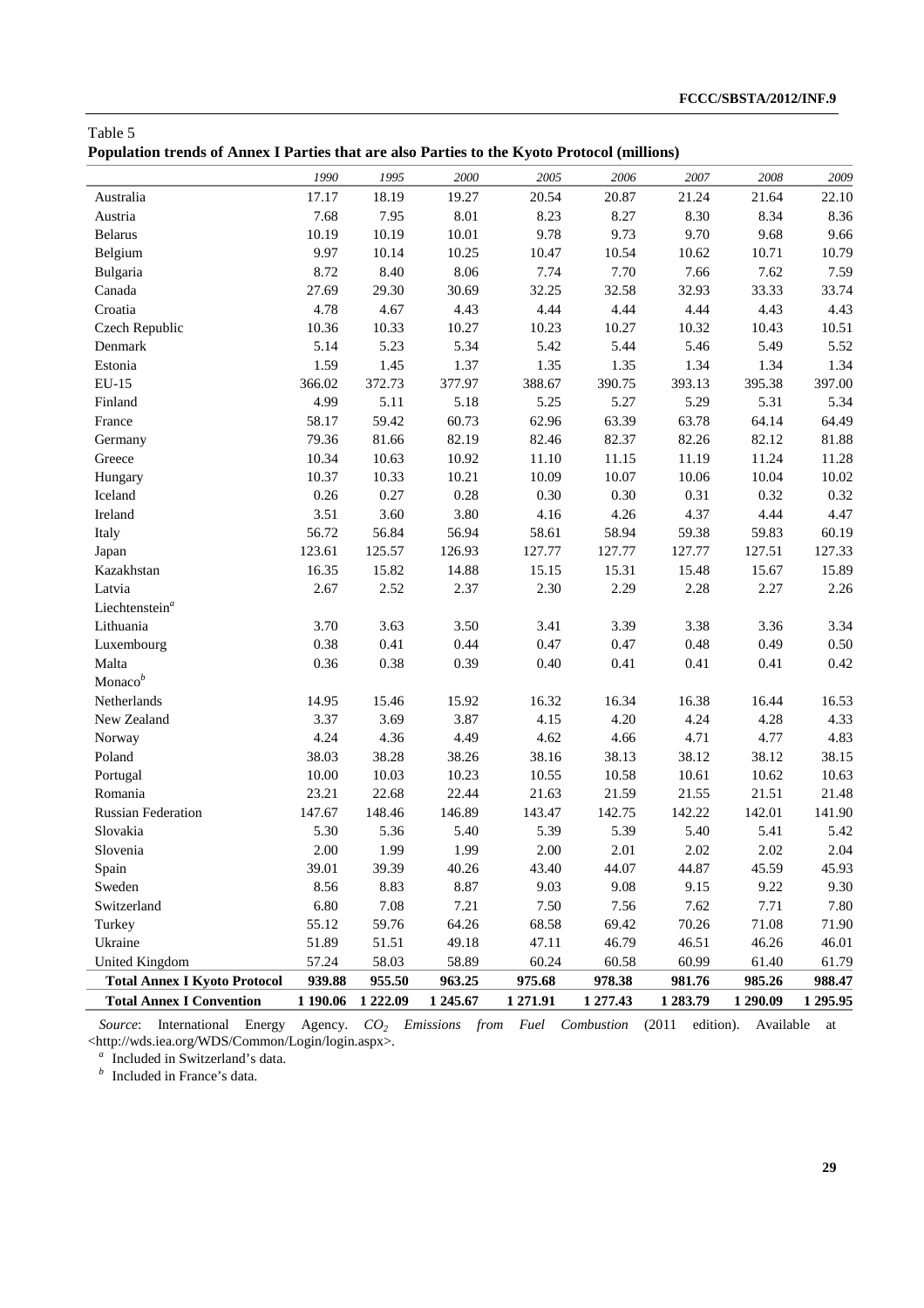# **FCCC/SBSTA/2012/INF.9**

Table 6

|  |  |  |  | Population trends of non-Annex I Parties that are also Parties to the Kyoto Protocol (millions) |  |  |  |
|--|--|--|--|-------------------------------------------------------------------------------------------------|--|--|--|
|  |  |  |  |                                                                                                 |  |  |  |

|                            | 1990          | 1995           | 2000          | 2005         | 2006         | 2007          | 2008          | 2009              |
|----------------------------|---------------|----------------|---------------|--------------|--------------|---------------|---------------|-------------------|
| Albania                    | 3.29          | 3.13           | 3.07          | 3.11         | 3.12         | 3.13          | 3.14          | 3.16              |
| Algeria                    | 25.28         | 28.27          | 30.51         | 32.86        | 33.35        | 33.86         | 34.37         | 34.90             |
| Angola                     | 10.66         | 12.54          | 14.28         | 16.62        | 17.09        | 17.56         | 18.02         | 18.50             |
| Argentina                  | 32.50         | 34.77          | 36.94         | 38.73        | 39.11        | 39.49         | 39.88         | 40.28             |
| Armenia                    | 3.55          | 3.22           | 3.08          | 3.07         | 3.07         | 3.07          | 3.08          | 3.08              |
| Azerbaijan                 | 7.16          | 7.69           | 8.05          | 8.39         | 8.49         | 8.58          | 8.68          | 8.78              |
| Bahrain                    | 0.49          | 0.58           | 0.65          | 0.73         | 0.74         | 0.76          | 0.78          | 0.79              |
| Bangladesh                 | 115.63        | 128.09         | 140.77        | 153.12       | 155.46       | 157.75        | 160.00        | 162.22            |
| Benin                      | 4.80          | 5.72           | 6.66          | 7.87         | 8.13         | 8.39          | 8.66          | 8.94              |
| Bolivia (Plurinational     |               |                |               |              |              |               |               |                   |
| State of)                  | 6.67          | 7.48           | 8.32          | 9.18         | 9.35         | 9.52          | 9.69          | 9.86              |
| Bosnia and Herzegovina     | 4.31          | 3.33           | 3.69          | 3.78         | 3.78         | 3.78          | 3.77          | 3.77              |
| Botswana                   | 1.35          | 1.55           | 1.72          | 1.84         | 1.87         | 1.89          | 1.92          | 1.95              |
| <b>Brazil</b>              | 149.57        | 161.69         | 174.17        | 186.08       | 188.16       | 190.12        | 191.97        | 193.73            |
| Brunei Darussalam          | 0.26          | 0.30           | 0.33          | 0.37         | 0.38         | 0.39          | 0.39          | 0.40              |
| Cambodia                   | 10.00         | 11.38          | 12.76         | 13.87        | 14.09        | 14.32         | 14.56         | 14.81             |
| Cameroon                   | 12.23         | 14.05          | 15.87         | 17.82        | 18.24        | 18.66         | 19.09         | 19.52             |
| Chile                      | 13.18         | 14.40          | 15.40         | 16.27        | 16.43        | 16.60         | 16.76         | 16.93             |
| China                      | 1 135.19      | 1 204.86       | 1 262.65      | 1 303.72     | 1 311.02     | 1 3 1 7 . 8 9 |               | 1 324.66 1 331.46 |
| Colombia                   | 33.20         | 36.46          | 39.77         | 43.05        | 43.70        | 44.36         | 45.01         | 45.66             |
| Congo                      | 2.45          | 2.78           | 3.04          | 3.42         | 3.49         | 3.55          | 3.62          | 3.68              |
| Costa Rica                 | 3.08          | 3.48           | 3.93          | 4.33         | 4.40         | 4.46          | 4.52          | 4.58              |
| Côte d'Ivoire              | 12.61         | 14.98          | 17.28         | 19.25        | 19.67        | 20.12         | 20.59         | 21.08             |
| Cuba                       | 10.59         | 10.91          | 11.09         | 11.19        | 11.20        | 11.20         | 11.21         | 11.20             |
| Cyprus                     | 0.58          | 0.65           | 0.69          | 0.76         | 0.77         | 0.79          | 0.80          | 0.81              |
| Democratic People's        |               |                |               |              |              |               |               |                   |
| Republic of Korea          | 20.14         | 21.72          | 22.86         | 23.53        | 23.63        | 23.73         | 23.82         | 23.91             |
| Democratic Republic        |               |                |               |              |              |               |               |                   |
| of the Congo               | 37.02         | 44.92<br>8.12  | 50.83         | 59.08        | 60.80        | 62.52         | 64.26         | 66.02             |
| Dominican Republic         | 7.37          |                | 8.83          | 9.53         | 9.67         | 9.81          | 9.95          | 10.09             |
| Ecuador                    | 10.28         | 11.41          | 12.31         | 13.06        | 13.20        | 13.34         | 13.48         | 13.63             |
| Egypt                      | 57.79<br>5.33 | 63.86<br>5.73  | 70.17         | 77.15        | 78.60        | 80.06         | 81.53         | 83.00             |
| El Salvador<br>Eritrea     | 2.76          | 3.21           | 5.95<br>3.66  | 6.06<br>4.47 | 6.08<br>4.63 | 6.11<br>4.78  | 6.13<br>4.93  | 6.16<br>5.07      |
|                            | 51.45         | 56.98          | 65.52         | 74.66        | 76.63        | 78.65         | 80.71         | 82.83             |
| Ethiopia<br>Gabon          | 0.93          | 1.08           | 1.23          | 1.37         | 1.40         | 1.42          | 1.45          | 1.48              |
|                            | 5.46          | 5.07           | 4.75          | 4.47         | 4.41         | 4.36          | 4.31          | 4.26              |
| Georgia<br>Ghana           | 14.97         | 17.25          |               | 21.92        | 22.39        | 22.87         | 23.35         |                   |
| Gibraltar                  | 0.03          | 0.03           | 19.53<br>0.03 |              | 0.03         |               | 0.03          | 23.84             |
|                            | 8.91          |                |               | 0.03         | 13.03        | 0.03<br>13.35 |               | $0.03\,$          |
| Guatemala<br>Haiti         | 7.11          | 10.01<br>7.86  | 11.23         | 12.71        | 9.56         | 9.72          | 13.69<br>9.88 | 14.03             |
| Honduras                   | 4.90          | 5.59           | 8.65          | 9.41         | 7.03         | 7.17          |               | 10.03             |
|                            | 5.71          |                | 6.23          | 6.89         | 6.86         |               | 7.32          | 7.47              |
| Hong Kong, China           |               | 6.16<br>932.18 | 6.67          | 6.81         |              | 6.93          | 6.98          | $7.00\,$          |
| India                      | 849.52        |                | 1 015.92      | 1 0 9 4.58   | 1 109.81     | 1 1 2 4 . 7 9 | 1 139.97      | 1 1 5 5 . 3 5     |
| Indonesia                  | 177.39        | 191.50         | 205.28        | 219.21       | 221.95       | 224.67        | 227.35        | 229.97            |
| Iran (Islamic Republic of) | 54.40         | 58.95          | 63.94         | 69.09        | 70.10        | 71.02         | 71.96         | 72.90             |
| Iraq                       | 18.14         | 19.56          | 22.68         | 26.08        | 26.78        | 27.50         | 28.22         | 28.95             |
| Israel                     | 4.68          | 5.55           | 6.29          | 6.93         | 7.05         | 7.18          | 7.31          | 7.44              |
| Jamaica                    | 2.39          | 2.48           | 2.59          | 2.65         | 2.66         | 2.68          | 2.69          | 2.70              |
| Jordan                     | 3.17          | 4.20           | 4.80          | 5.41         | 5.54         | 5.68          | 5.81          | 5.95              |
| Kenya                      | 23.43         | 27.49          | 31.44         | 35.82        | 36.77        | 37.76         | 38.77         | 39.80             |
| Kuwait                     | 2.13          | 1.80           | 2.19          | 2.54         | 2.60         | 2.66          | 2.73          | 2.80              |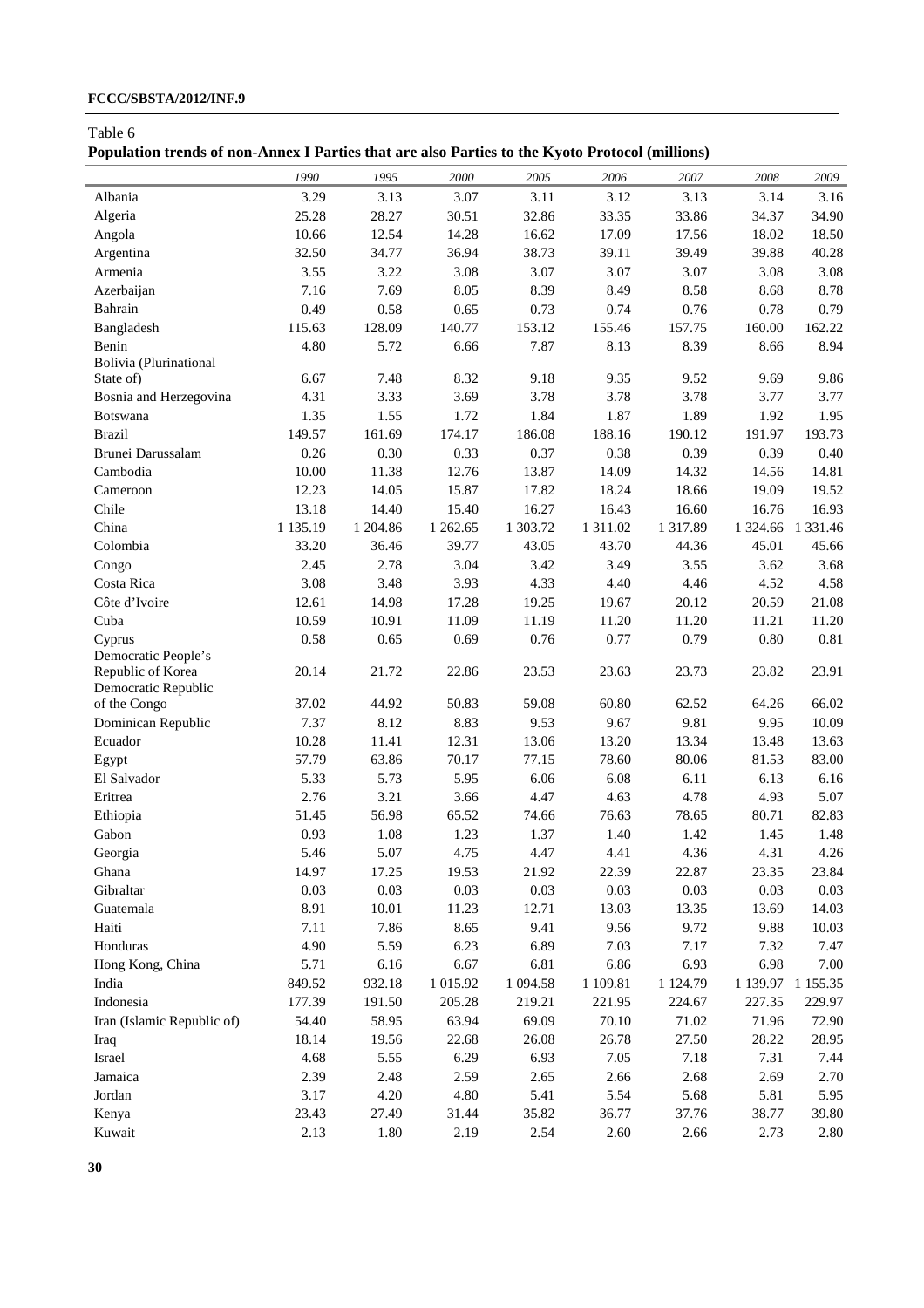**FCCC/SBSTA/2012/INF.9** 

|                             | 1990           | 1995           | 2000           | 2005           | 2006           | 2007           | 2008   | 2009              |
|-----------------------------|----------------|----------------|----------------|----------------|----------------|----------------|--------|-------------------|
| Kyrgyzstan                  | 4.42           | 4.59           | 4.92           | 5.14           | 5.19           | 5.24           | 5.28   | 5.32              |
| Lebanon                     | 2.97           | 3.49           | 3.77           | 4.08           | 4.13           | 4.16           | 4.19   | 4.22              |
| Libya                       | 4.37           | 4.83           | 5.35           | 5.92           | 6.05           | 6.17           | 6.29   | 6.42              |
| Malaysia                    | 18.10          | 20.59          | 23.27          | 25.63          | 26.10          | 26.56          | 27.01  | 27.47             |
| Mexico                      | 81.25          | 91.12          | 98.26          | 103.83         | 104.75         | 105.68         | 106.57 | 107.44            |
| Republic of Korea           | 42.87          | 45.09          | 47.01          | 48.14          | 48.30          | 48.46          | 48.61  | 48.75             |
| Republic of Moldova         | 4.36           | 4.34           | 4.10           | 3.76           | 3.71           | 3.67           | 3.63   | 3.60              |
| Mongolia                    | 2.22           | 2.27           | 2.39           | 2.55           | 2.58           | 2.61           | 2.64   | 2.67              |
| Morocco                     | 24.81          | 26.95          | 28.83          | 30.50          | 30.85          | 31.22          | 31.61  | 31.99             |
| Mozambique                  | 13.54          | 15.95          | 18.25          | 20.83          | 21.35          | 21.87          | 22.38  | 22.89             |
| Myanmar                     | 40.84          | 43.86          | 46.61          | 48.35          | 48.72          | 49.13          | 49.56  | 50.02             |
| Namibia                     | 1.42           | 1.62           | 1.82           | 2.01           | 2.05           | 2.09           | 2.13   | 2.17              |
| Nepal                       | 19.11          | 21.62          | 24.43          | 27.22          | 27.76          | 28.29          | 28.81  | 29.33             |
| Netherlands Antilles        | 0.19           | 0.19           | 0.18           | 0.19           | 0.19           | 0.19           | 0.20   | 0.20              |
| Nicaragua                   | 4.14           | 4.66           | 5.10           | 5.46           | 5.53           | 5.60           | 5.67   | 5.74              |
| Nigeria                     | 97.34          | 110.45         | 124.84         | 140.88         | 144.27         | 147.72         | 151.21 | 154.73            |
| Oman                        | 1.84           | 2.17           | 2.40           | 2.62           | 2.67           | 2.73           | 2.79   | 2.85              |
| Pakistan                    | 107.98         | 122.38         | 138.08         | 155.77         | 159.15         | 162.59         | 166.11 | 169.71            |
| Panama                      | 2.41           | 2.67           | 2.95           | 3.23           | 3.29           | 3.34           | 3.40   | 3.45              |
| Paraguay                    | 4.25           | 4.80           | 5.35           | 5.90           | 6.02           | 6.13           | 6.24   | 6.35              |
| Peru                        | 21.78          | 23.94          | 26.00          | 27.84          | 28.18          | 28.51          | 28.84  | 29.17             |
| Philippines                 | 62.43          | 69.97          | 77.69          | 85.50          | 87.10          | 88.72          | 90.35  | 91.98             |
| Qatar                       | 0.47           | 0.53           | 0.62           | 0.89           | 1.00           | 1.14           | 1.28   | 1.41              |
| Saudi Arabia                | 16.26          | 18.27          | 20.64          | 23.12          | 23.68          | 24.24          | 24.81  | 25.39             |
| Senegal                     | 7.54           | 8.66           | 9.90           | 11.28          | 11.58          | 11.89          | 12.21  | 12.53             |
| Serbia                      | 10.23          | 10.39          | 10.04          | 7.44           | 7.41           | 7.38           | 7.35   | 7.32              |
| Singapore                   | 3.05           | 3.53           | 4.03           | 4.27           | 4.40           | 4.59           | 4.84   | 4.99              |
| South Africa                | 35.20          | 39.12          | 44.00          | 47.20          | 47.73          | 48.26          | 48.79  | 49.32             |
| Sri Lanka                   | 17.11          | 18.08          | 18.71          | 19.67          | 19.89          | 20.01          | 20.16  | 20.30             |
| Sudan                       | 27.09          | 30.84          | 34.90          | 38.70          | 39.55          | 40.43          | 41.35  | 42.27             |
| Syrian Arab Republic        | 12.72          | 14.61          | 16.51          | 19.12          | 19.60          | 20.08          | 20.58  | 21.09             |
| Tajikistan                  | 5.30           | 5.78           | 6.17           | 6.54           | 6.63           | 6.73           | 6.84   | 6.95              |
| The former Yugoslav         |                |                |                |                |                |                |        |                   |
| Republic of Macedonia       | 1.91           | 1.96           | 2.01           | 2.04           | 2.04           | 2.04           | 2.04   | 2.04              |
| Thailand                    | 56.67          | 60.14          | 62.35          | 65.95          | 66.51          | 66.98          | 67.39  | 67.76             |
| Togo                        | 3.93           | 4.43           | 5.25           | 5.99           | 6.15           | 6.30           | 6.46   | 6.62              |
| Trinidad and Tobago         | 1.22           | 1.27           | 1.30           | 1.32           | 1.32           | 1.33           | 1.33   | 1.34              |
| Tunisia                     | 8.15           | 8.96           | 9.56           | 10.03          | 10.13          | 10.23          | 10.33  | 10.43             |
| Turkmenistan                | 3.67           | 4.19           | 4.50           | 4.84           | 4.91           | 4.98           | 5.04   | 5.11              |
| <b>United Arab Emirates</b> | 1.87           | 2.43           | 3.24           | 4.09           | 4.23           | 4.36           | 4.49   | 4.60              |
| United Republic of          |                |                |                |                |                |                |        |                   |
| Tanzania                    | 25.46          | 29.97          | 34.13          | 39.01          | 40.12          | 41.28          | 42.48  | 43.74             |
| Uruguay                     | 3.11           | 3.22           | 3.30           | 3.31           | 3.31           | 3.32           | 3.33   | 3.35              |
| Uzbekistan                  | 20.51          | 22.79          | 24.65          | 26.17          | 26.49          | 26.87          | 27.31  | 27.77             |
| Venezuela (Bolivarian       |                |                | 24.31          |                |                |                |        | 28.38             |
| Republic of)                | 19.75<br>66.20 | 22.04<br>72.98 | 77.64          | 26.58<br>83.11 | 27.03<br>84.14 | 27.48          | 27.94  |                   |
| Viet Nam                    | 12.31          | 15.52          |                |                | 21.64          | 85.16<br>22.27 | 86.21  | 87.28<br>23.58    |
| Yemen<br>Zambia             | 7.91           |                | 18.18<br>10.47 | 21.02          | 12.02          |                | 22.92  | 12.94             |
| Zimbabwe                    |                | 9.11           |                | 11.74          |                | 12.31          | 12.62  |                   |
|                             | 10.46          | 11.71          | 12.46          | 12.48          | 12.46          | 12.45          | 12.46  | 12.52             |
| <b>Total non-Annex I</b>    | 3 9 14.78      | 4 273.10       | 4 618.77       | 4 9 4 4.15     | 5 008.23       | 5 071.82       |        | 5 135.88 5 200.30 |

*Source*: International Energy Agency. Beyond 2020 data portal, downloaded on 4 July 2012. Available at <http://wds.iea.org/WDS/Common/Login/login.aspx>.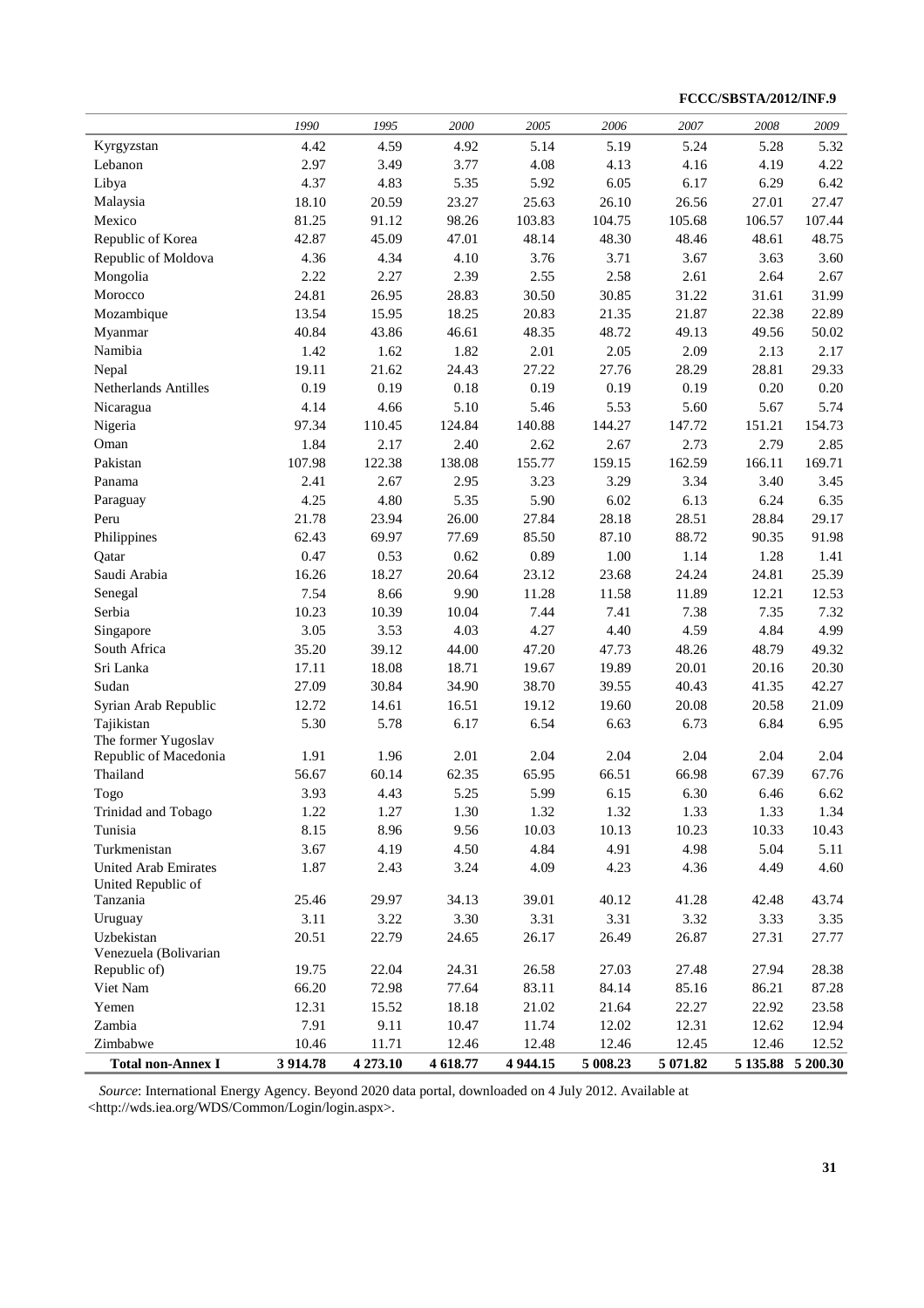| Per capita total aggregate anthropogenic carbon dioxide emissions from fuel combustion of Annex I Parties that |  |
|----------------------------------------------------------------------------------------------------------------|--|
| are also Parties to the Kyoto Protocol (t $CO2$ per capita)                                                    |  |

|                                              | 1990  | 1995  | 2000  | 2005  | 2006  | $2007\,$ | 2008  | 2009  |
|----------------------------------------------|-------|-------|-------|-------|-------|----------|-------|-------|
| Australia                                    | 15.15 | 15.69 | 17.58 | 18.94 | 18.85 | 18.34    | 18.17 | 17.87 |
| Austria                                      | 7.35  | 7.47  | 7.71  | 9.11  | 8.76  | 8.43     | 8.42  | 7.58  |
| <b>Belarus</b>                               | 12.22 | 6.03  | 5.86  | 6.35  | 6.80  | 6.60     | 6.63  | 6.29  |
| Belgium                                      | 10.83 | 11.36 | 11.57 | 10.75 | 10.40 | 9.95     | 10.36 | 9.33  |
| Bulgaria                                     | 8.59  | 6.34  | 5.21  | 5.94  | 6.14  | 6.59     | 6.44  | 5.56  |
| Canada                                       | 15.61 | 15.88 | 17.36 | 17.33 | 16.68 | 17.25    | 16.53 | 15.43 |
| Croatia                                      | 4.51  | 3.39  | 3.99  | 4.67  | 4.68  | 4.97     | 4.73  | 4.46  |
| Czech Republic                               | 14.97 | 11.97 | 11.87 | 11.69 | 11.75 | 11.82    | 11.20 | 10.45 |
| Denmark                                      | 9.81  | 11.09 | 9.48  | 8.90  | 10.31 | 9.41     | 8.82  | 8.47  |
| Estonia                                      | 22.72 | 11.10 | 10.67 | 12.50 | 11.50 | 14.37    | 13.22 | 10.94 |
| EU-15                                        | 8.42  | 8.22  | 8.32  | 8.42  | 8.37  | 8.17     | 7.98  | 7.35  |
| Finland                                      | 10.90 | 10.96 | 10.46 | 10.54 | 12.65 | 12.22    | 10.77 | 10.30 |
| France                                       | 6.06  | 5.96  | 6.21  | 6.17  | 6.00  | 5.86     | 5.78  | 5.49  |
| Germany                                      | 11.98 | 10.65 | 10.06 | 9.85  | 10.00 | 9.73     | 9.79  | 9.16  |
| Greece                                       | 6.78  | 7.13  | 8.01  | 8.56  | 8.44  | 8.74     | 8.39  | 8.00  |
| Hungary                                      | 6.44  | 5.55  | 5.31  | 5.59  | 5.55  | 5.38     | 5.28  | 4.81  |
| Iceland                                      | 7.23  | 7.22  | 7.64  | 7.27  | 7.40  | 7.55     | 6.88  | 6.25  |
| Ireland                                      | 8.49  | 8.97  | 10.75 | 10.47 | 10.58 | 10.06    | 9.88  | 8.83  |
| Italy                                        | 7.01  | 7.20  | 7.48  | 7.86  | 7.87  | 7.53     | 7.27  | 6.47  |
| Japan                                        | 8.61  | 9.14  | 9.33  | 9.55  | 9.43  | 9.72     | 9.04  | 8.58  |
| Kazakhstan                                   | 14.46 | 10.56 | 7.56  | 10.34 | 11.29 | 12.10    | 13.27 | 11.93 |
| Latvia                                       | 6.98  | 3.51  | 2.88  | 3.29  | 3.50  | 3.66     | 3.48  | 2.99  |
| Liechtenstein <sup>a</sup>                   |       |       |       |       |       |          |       |       |
| Lithuania                                    | 8.95  | 3.90  | 3.20  | 3.97  | 4.03  | 4.28     | 4.24  | 3.71  |
| Luxembourg                                   | 27.47 | 19.88 | 18.25 | 24.11 | 23.72 | 22.08    | 21.47 | 19.98 |
| Malta                                        | 6.36  | 6.18  | 5.41  | 6.75  | 6.27  | 6.63     | 6.24  | 5.83  |
| Monaco $b$                                   |       |       |       |       |       |          |       |       |
| Netherlands                                  | 10.42 | 11.06 | 10.81 | 11.19 | 10.91 | 11.05    | 11.12 | 10.65 |
| New Zealand                                  | 6.92  | 7.07  | 7.90  | 8.09  | 8.07  | 7.65     | 7.86  | 7.23  |
| Norway                                       | 6.67  | 7.53  | 7.47  | 7.86  | 8.02  | 8.06     | 7.87  | 7.72  |
| Poland                                       | 9.00  | 8.65  | 7.60  | 7.68  | 7.98  | 7.96     | 7.83  | 7.52  |
| Portugal                                     | 3.93  | 4.81  | 5.81  | 5.95  | 5.33  | 5.27     | 5.02  | 5.00  |
| Romania                                      | 7.20  | 5.16  | 3.84  | 4.25  | 4.44  | 4.33     | 4.28  | 3.65  |
| <b>Russian Federation</b>                    | 14.75 | 10.61 | 10.25 | 10.57 | 11.07 | 11.10    | 11.22 | 10.80 |
| Slovakia                                     | 10.70 | 7.62  | 6.92  | 7.07  | 6.95  | 6.81     | 6.70  | 6.12  |
| Slovenia                                     | 6.25  | 6.69  | 7.08  | 7.80  | 7.91  | 7.84     | 8.28  | 7.43  |
| Spain                                        | 5.28  | 5.92  | 7.05  | 7.83  | 7.54  | 7.67     | 6.97  | 6.17  |
| Sweden                                       | 6.16  | 6.51  | 5.95  | 5.57  | 5.29  | 5.07     | 4.84  | 4.48  |
| Switzerland                                  | 6.09  | 5.88  | 5.90  | 5.95  | 5.86  | 5.56     | 5.69  | 5.44  |
| Turkey                                       | 2.30  | 2.55  | 3.12  | 3.15  | 3.45  | 3.77     | 3.71  | 3.56  |
| Ukraine                                      | 13.26 | 7.63  | 5.94  | 6.49  | 6.63  | 6.75     | 6.69  | 5.57  |
| <b>United Kingdom</b>                        | 9.60  | 8.90  | 8.89  | 8.85  | 8.81  | 8.55     | 8.34  | 7.54  |
| <b>Annex I Parties to the Kyoto Protocol</b> | 9.87  | 8.59  | 8.49  | 8.75  | 8.83  | 8.84     | 8.66  | 8.10  |
| <b>Annex I Parties to the Convention</b>     | 11.89 | 10.92 | 11.14 | 11.25 | 11.21 | 11.25    | 10.95 | 10.19 |

*Source*: International Energy Agency. *CO2 Emissions from Fuel Combustion* (2011 edition). Available at <http://wds.iea.org/WDS/Common/Login/login.aspx>.

<sup>a</sup> Included in Switzerland's data.

*b* Included in France's data.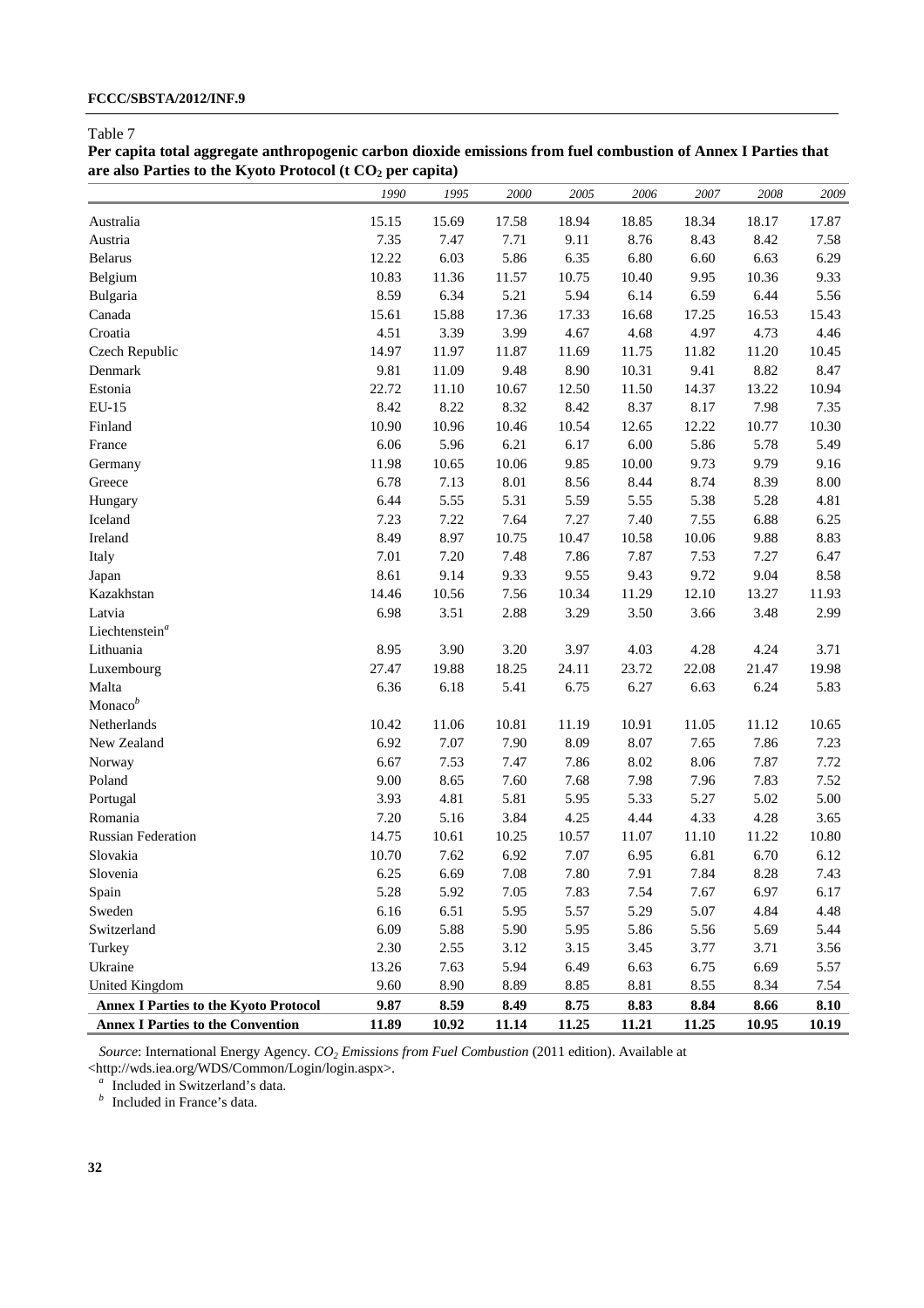**Per capita total aggregate anthropogenic carbon dioxide emissions from fuel combustion of non-Annex I**  Parties that are also Parties to the Kyoto Protocol (t CO<sub>2</sub> per capita)

|                                     | 1990         | 1995         | 2000         | 2005         | 2006         | 2007         | 2008         | 2009         |
|-------------------------------------|--------------|--------------|--------------|--------------|--------------|--------------|--------------|--------------|
| Albania                             | 1.90         | 0.59         | 1.04         | 1.47         | 1.32         | 1.28         | 1.23         | 0.85         |
| Algeria                             | 2.04         | 1.97         | 2.05         | 2.39         | 2.45         | 2.53         | 2.56         | 2.65         |
| Angola                              | 0.38         | 0.32         | 0.36         | 0.42         | 0.52         | 0.59         | 0.68         | 0.70         |
| Argentina                           | 3.09         | 3.40         | 3.76         | 3.90         | 4.10         | 4.22         | 4.36         | 4.14         |
| Armenia                             | 5.76         | 1.06         | 1.10         | 1.34         | 1.35         | 1.56         | 1.71         | 1.38         |
| Azerbaijan                          | 8.97         | 4.11         | 3.62         | 3.88         | 3.89         | 3.15         | 3.39         | 2.87         |
| Bahrain                             | 23.88        | 20.05        | 21.74        | 24.86        | 27.22        | 27.88        | 28.65        | 28.89        |
| Bangladesh                          | 0.12         | 0.16         | 0.18         | 0.24         | 0.25         | 0.27         | 0.29         | 0.31         |
| Benin                               | 0.05         | 0.04         | 0.21         | 0.34         | 0.39         | 0.45         | 0.44         | 0.46         |
| <b>Bolivia</b> (Plurinational State |              |              |              |              |              |              |              |              |
| of)                                 | 0.77         | 0.93         | 0.88         | 1.05         | 1.12         | 1.20         | 1.27         | 1.31         |
| Bosnia and Herzegovina              | 5.49         | 1.01         | 3.70         | 4.14         | 4.54         | 4.75         | 5.18         | 5.06         |
| Botswana                            | 2.17         | 2.15         | 2.44         | 2.41         | 2.34         | 2.35         | 2.35         | 2.14         |
| <b>Brazil</b>                       | 1.30         | 1.49         | 1.74         | 1.73         | 1.74         | 1.80         | 1.88         | 1.74         |
| Brunei Darussalam                   | 12.92        | 15.67        | 14.09        | 13.76        | 19.82        | 18.28        | 19.21        | 20.30        |
| Cambodia                            | 0.12         | 0.12         | 0.19         | 0.27         | 0.29         | 0.31         | 0.32         | 0.29         |
| Cameroon                            | 0.22         | 0.18         | 0.18         | 0.16         | 0.17         | 0.22         | 0.22         | 0.25         |
| Chile                               | 2.36         | 2.71         | 3.41         | 3.59         | 3.67         | 4.01         | 4.04         | 3.84         |
| China                               | 1.95         | 2.48         | 2.41         | 3.88         | 4.27         | 4.57         | 4.91         | 5.13         |
| Colombia                            | 1.35         | 1.59         | 1.48         | 1.32         | 1.30         | 1.29         | 1.29         | 1.33         |
| Congo                               | 0.29         | 0.19         | 0.19         | 0.27         | 0.32         | 0.33         | 0.41         | 0.45         |
| Democratic Republic                 |              |              |              |              |              |              |              |              |
| of the Congo                        | $0.08\,$     | 0.05         | 0.03         | 0.04         | 0.04         | $0.04\,$     | 0.04         | 0.04         |
| Costa Rica                          | 0.85         | 1.26         | 1.14         | 1.25         | 1.34         | 1.48         | 1.46         | 1.37         |
| Côte d'Ivoire                       | 0.21         | 0.21         | 0.35         | 0.30         | 0.30         | 0.28         | 0.31         | 0.29         |
| Cuba                                | 3.18         | 2.07         | 2.39         | 2.20         | 2.24         | 2.31         | 2.25         | 2.40         |
| Cyprus                              | 6.62         | 8.05         | 9.09         | 9.20         | 9.17         | 9.30         | 9.46         | 9.21         |
| Democratic People's                 |              |              | 3.01         | 3.16         | 3.19         |              |              |              |
| Republic of Korea                   | 5.66<br>1.04 | 3.45<br>1.41 |              |              |              | 2.63         | 2.91         | 2.77<br>1.79 |
| Dominican Republic<br>Ecuador       | 1.28         | 1.43         | 1.98<br>1.51 | 1.83<br>1.80 | 1.94<br>1.93 | 1.92<br>1.93 | 1.93<br>1.97 | 2.09         |
|                                     | 1.37         | 1.32         | 1.57         | 1.97         | 2.04         | 2.11         | 2.13         | 2.11         |
| Egypt<br>El Salvador                | 0.42         | $0.81\,$     |              | 1.05         | 1.09         |              | 1.01         | 1.10         |
| Eritrea                             | 0.24         | 0.24         | 0.88<br>0.17 | 0.13         | 0.11         | 1.13<br>0.11 | 0.09         | 0.09         |
| Ethiopia                            | 0.04         | 0.04         | 0.05         | $0.06\,$     | 0.07         | $0.08\,$     | $0.08\,$     | 0.09         |
| Gabon                               | 0.97         | 1.23         | 1.12         | 1.57         | 1.46         | 1.70         | 1.61         | 1.15         |
| Georgia                             | 6.10         | 1.59         | 0.97         | 0.97         | 1.09         | 1.26         | 1.11         | 1.33         |
| Ghana                               | $0.18\,$     | 0.19         | 0.26         | 0.29         | 0.35         | 0.36         | 0.31         | 0.38         |
| Gibraltar                           | $6.00\,$     | 10.67        | 13.00        | 14.67        | 15.00        | 15.67        | 16.33        | 16.67        |
| Guatemala                           | 0.37         | $0.60\,$     | 0.78         | 0.90         | 0.89         | 0.94         | 0.82         | 1.03         |
| Haiti                               | 0.13         | $0.11\,$     |              | 0.21         | 0.21         |              | 0.24         |              |
| Honduras                            | 0.43         | 0.63         | 0.16<br>0.71 | 1.01         | $0.87\,$     | 0.24<br>1.09 | 1.04         | 0.24<br>0.96 |
|                                     | 5.75         |              |              |              |              |              |              |              |
| Hong Kong, China                    |              | 5.84         | 5.97         | 5.98         | 6.08         | 6.26         | 6.05         | 6.51         |
| India<br>Indonesia                  | 0.69         | 0.83         | 0.96         | 1.06         | 1.13         | 1.21         | 1.26         | 1.37         |
|                                     | $0.80\,$     | 1.06         | 1.29         | 1.53         | 1.60         | 1.63         | 1.51         | 1.64         |
| Iran (Islamic Republic of)          | 3.30         | 4.28         | 4.95         | 6.18         | 6.59         | 7.05         | 7.26         | 7.31         |
| Iraq                                | 2.91         | 3.67         | 3.61         | 3.20         | 3.18         | 3.27         | 3.29         | 3.41         |
| Israel                              | 7.08         | 8.26         | 8.71         | 8.69         | 8.77         | 9.32         | 9.08         | 8.69         |
| Jamaica                             | 3.01         | 3.37         | 3.76         | 3.94         | 4.46         | 4.94         | 4.41         | 3.06         |
| Jordan                              | 2.90         | 2.89         | 2.98         | 3.31         | 3.30         | 3.38         | 3.17         | 3.23         |
| Kenya                               | 0.24         | $0.20\,$     | 0.22         | 0.20         | 0.22         | 0.22         | 0.22         | 0.25         |